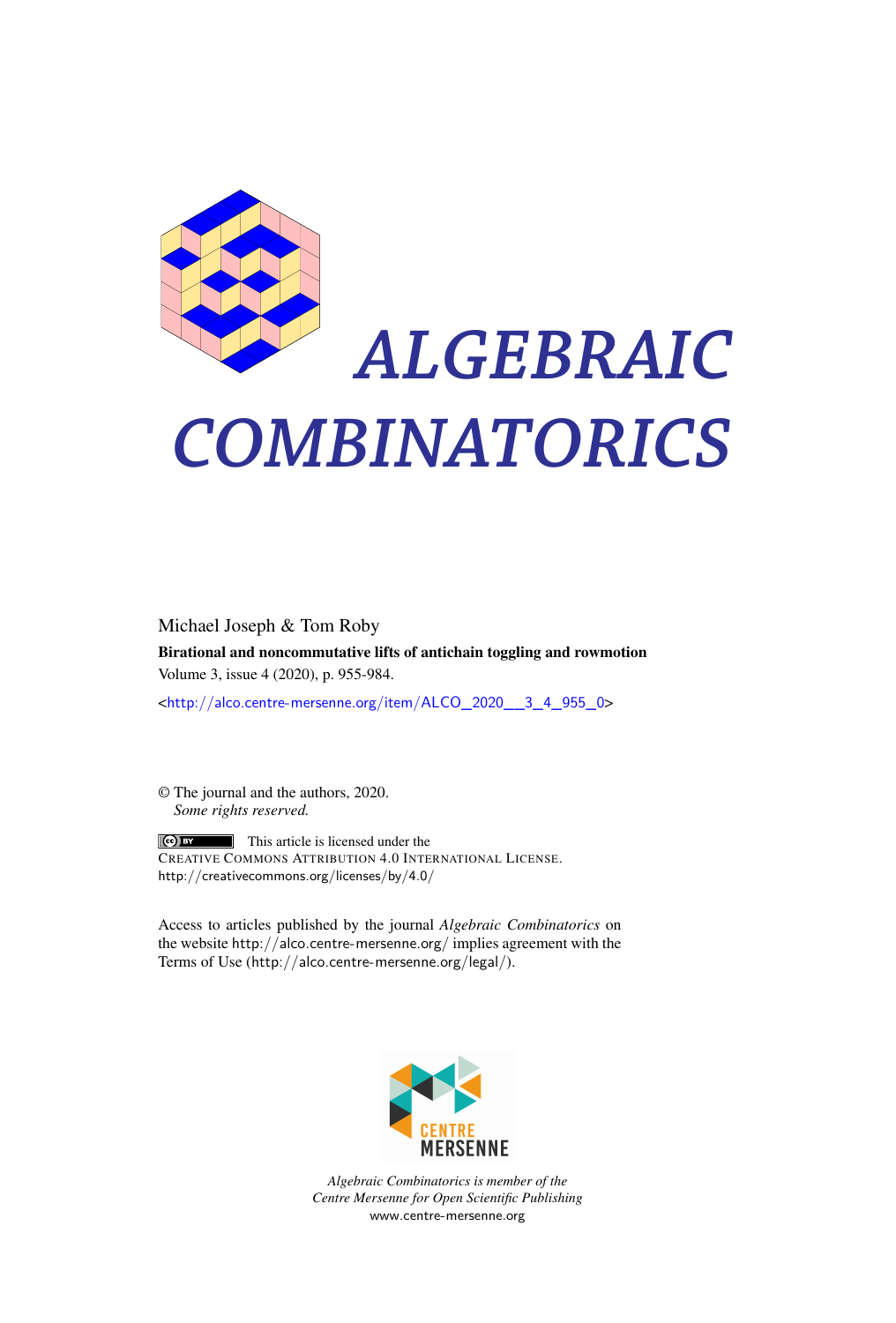

# Birational and noncommutative lifts of antichain toggling and rowmotion

# Michael Joseph & Tom Roby

ABSTRACT The rowmotion action on order ideals or on antichains of a finite partially ordered set has been studied (under a variety of names) by many authors. Depending on the poset, one finds unexpectedly interesting orbit structures, instances of (small order) periodicity, cyclic sieving, and homomesy. Many of these nice features still hold when the action is extended to [0*,* 1]-labelings of the poset or (via detropicalization) to labelings by rational functions (the *birational* setting).

In this work, we parallel the birational lifting already done for order-ideal rowmotion to antichain rowmotion. We give explicit equivariant bijections between the birational toggle groups and between their respective liftings. We further extend all of these notions to labellings by *noncommutative* rational functions, setting an unpublished periodicity conjecture of Grinberg in a broader context.

### 1. Introduction

*Combinatorial rowmotion* is a well-studied action on the set of order ideals  $\mathcal{J}(P)$  or on the set of antichains  $A(P)$  of a finite poset P. It was first studied as a map on  $\mathcal{A}(P)$  by Brouwer and Schrijver [\[2\]](#page-29-0), and goes by several names. In recent literature, the name "rowmotion," due to Striker and Williams [\[27\]](#page-30-0) (who summarize the history), has stuck. An updated historical survey is available in Thomas and Williams [\[28,](#page-30-1) § 7].

Rowmotion has proven to be of great interest in dynamical algebraic combinatorics. On several "nice" posets (e.g. positive root posets or minuscule posets, such as products of two chains), rowmotion exhibits various phenomena including *periodicity* (of a relatively small order), *cyclic sieving* (as defined by Reiner, Stanton, and White [\[20\]](#page-30-2)), *homomesy* (where a natural statistic, e.g. cardinality, has the same average over every orbit) [\[1,](#page-29-1) [10,](#page-30-3) [13,](#page-30-4) [18,](#page-30-5) [19,](#page-30-6) [22,](#page-30-7) [30,](#page-30-8) [29\]](#page-30-9), and *resonance* (see [\[4,](#page-29-2) [5\]](#page-29-3)). Rowmotion is related to Auslander–Reiten translation on certain quivers [\[32\]](#page-30-10).

Quite surprisingly, some of these features extend to the piecewise-linear (order polytope) level and can be lifted further to the birational level [\[6\]](#page-29-4). One sometimes gets periodicity of the same order as the combinatorial map, and often homomesy extends as well [\[8,](#page-30-11) [9,](#page-30-12) [16\]](#page-30-13). Just as one example, the file-cardinality homomesy for order-ideal rowmowtion on rectangular posets [\[19,](#page-30-6) Thm. 19ff] lifts to a birational homomesy [\[16,](#page-30-13) Thm. 2.16]; Rush and Wang's extension of this result to all minuscule posets [\[22,](#page-30-7) Thm. 1.2] has recently been lifted to the birational realm by S. Okada [\[17\]](#page-30-14).

*Manuscript received 1st October 2019, revised and accepted 20th April 2020.*

Keywords. Antichain, birational rowmotion, dynamical algebraic combinatorics, graded poset, homomesy, isomorphism, noncommutative algebra, periodicity, rowmotion, toggle group, transfer map.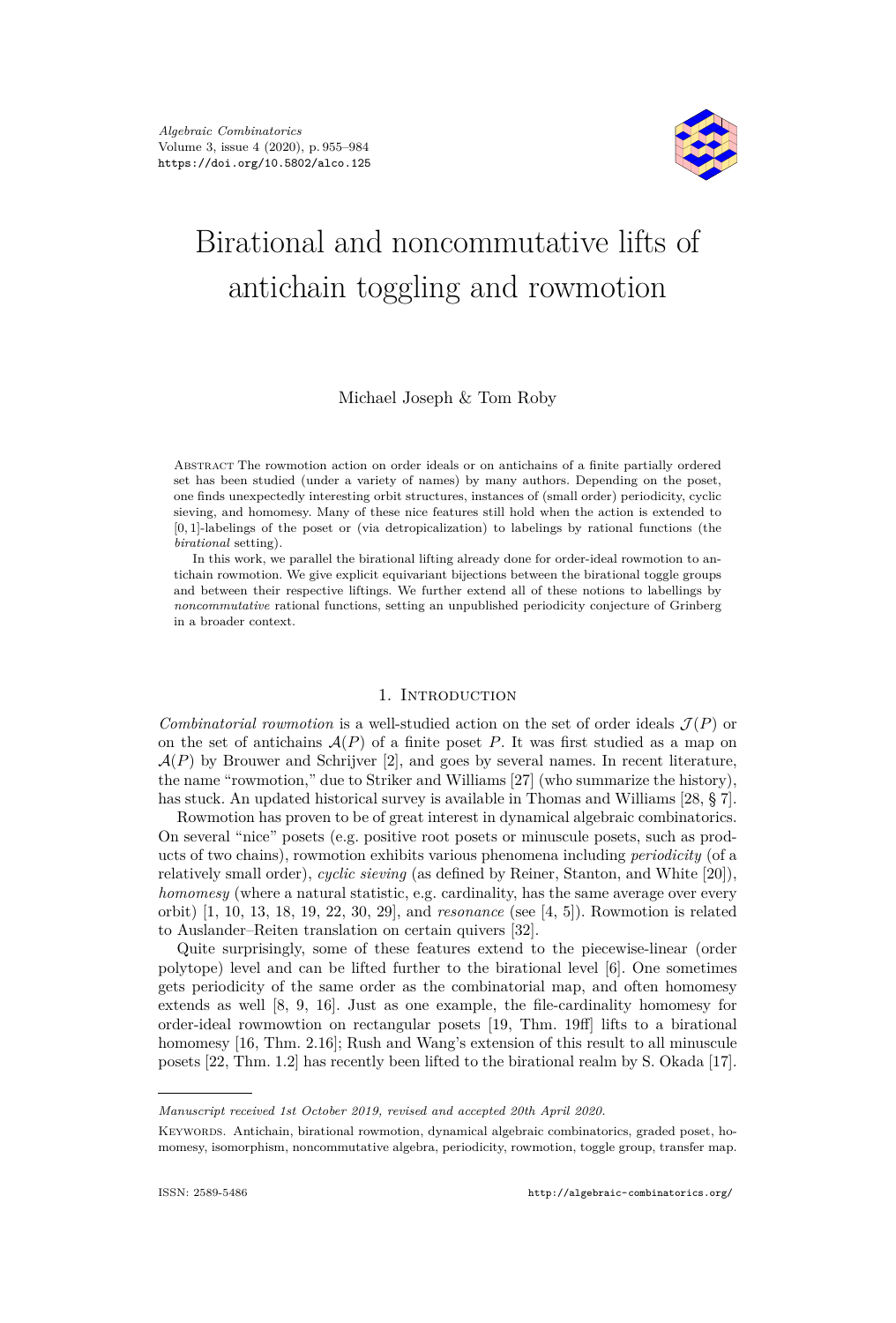It is a continuing mystery why certain properties of combinatorial rowmotion on many families of posets lift to the birational realm. This question is still far from answered, but Hopkins has shown some properties must lift to the birational realm on posets which satisfy the tCDE property and have a grid-like structure [\[11\]](#page-30-15). Birational rowmotion is related to *Y*-systems of type  $A_m \times A_n$  described in Zamolodchikov periodicity [\[21,](#page-30-16) § 4.4].

The lifting of order-ideal rowmotion (herein denoted  $\rho_{J}$ ) to BOR-motion (birational order rowmotion) proceeds by first writing  $\rho<sub>J</sub>$  as a product of involutions called *toggles*, each of which acts on  $\mathcal{J}(P)$ , the set of order ideals of a poset. These toggles are then extended to Stanley's *order polytope*  $OP(P)$ , and then lifted further to toggles at the birational level  $[6]$ , following the lead of Kirillov and Berenstein [\[15\]](#page-30-17). Letting  $\mathbb K$  be a field of characteristic zero, we lift from a piecewise-linear map to a birational map through detropicalization of operations. Any equality of rational expressions (such as periodicity or homomesy) that does not contain subtraction or additive inverses also holds in the piecewise-linear realm (by tropicalization) and furthermore in the combinatorial realm (by restriction); see [\[9,](#page-30-12) Remark 10].

As part of a broader study of toggling in general, Striker defined *antichain toggles* that act on  $\mathcal{A}(P)$  [\[26\]](#page-30-18). The first author gave an explicit isomorphism between these two different toggle groups (on  $\mathcal{J}(P)$  and on  $\mathcal{A}(P)$ ) for the same poset P, and extended these results to the piecewise-linear level  $[12]$ , where  $\mathcal{A}(P)$  extends to Stanley's *chain polytope*  $\mathcal{C}(P)$  [\[23\]](#page-30-20). These toggles can be used to define the *antichain rowmotion* of [\[2\]](#page-29-0) and its extension to all of  $\mathcal{C}(P)$ .

Our goal in this work is to study the parallel lifting of this map on  $\mathcal{C}(P)$  to the birational level, which we call *Birational Antichain Rowmotion* or *BAR-motion* (Definition [3.4\)](#page-10-0) for short. We construct equivariant bijections between this action and the previously studied BOR-motion, allowing us to deduce properties of one from the other. We also describe a noncommutative analogue of both these maps (the first originally discovered by Darij Grinberg, unpublished), and prove that these bijections extend even to this realm.

The paper is organized as follows. In Section [2,](#page-3-0) we include the necessary background on rowmotion at the combinatorial, piecewise-linear, and birational levels, including ways to view them as compositions of transfer maps and as products of toggles. This positions us in Section [3](#page-8-0) to define *birational antichain toggling* and *BAR-motion* and construct the explicit bijection between the two different toggle groups at the birational level.

Section [4](#page-15-0) contains our results that pertain specifically to graded posets, which are the only ones known thus far to exhibit homomesy or periodicity in the birational realm. Since toggles within the same rank commute with each other, we can toggle them "all at once". Toggling by ranks (hence the term "rowmotion") from top to bottom gives one map, but we can also toggle first all even ranks, then all odd ones, giving a map called *gyration* by Striker [\[25\]](#page-30-21). Grinberg and the second author worked with graded rescalings of poset labelings in several proofs in [\[8,](#page-30-11) [9\]](#page-30-12). We discuss the analogues of these ideas under the antichain perspective.

In Section [5,](#page-17-0) we lift our birational actions further to the *noncommutative realm*, where we do not assume commutativity of multiplication. This setting has not appeared in the literature before, but is based on unpublished definitions and conjectures of Darij Grinberg. In this paper, we show that *NOR-motion (Noncommutative Order Rowmotion)* and *NAR-motion (Noncommutative Antichain Rowmotion)* always exhibit the same order on any given finite poset. We use "noncommutative realm" as a short term, but we really mean "not-necessarily-commutative birational realm" as fields are skew fields.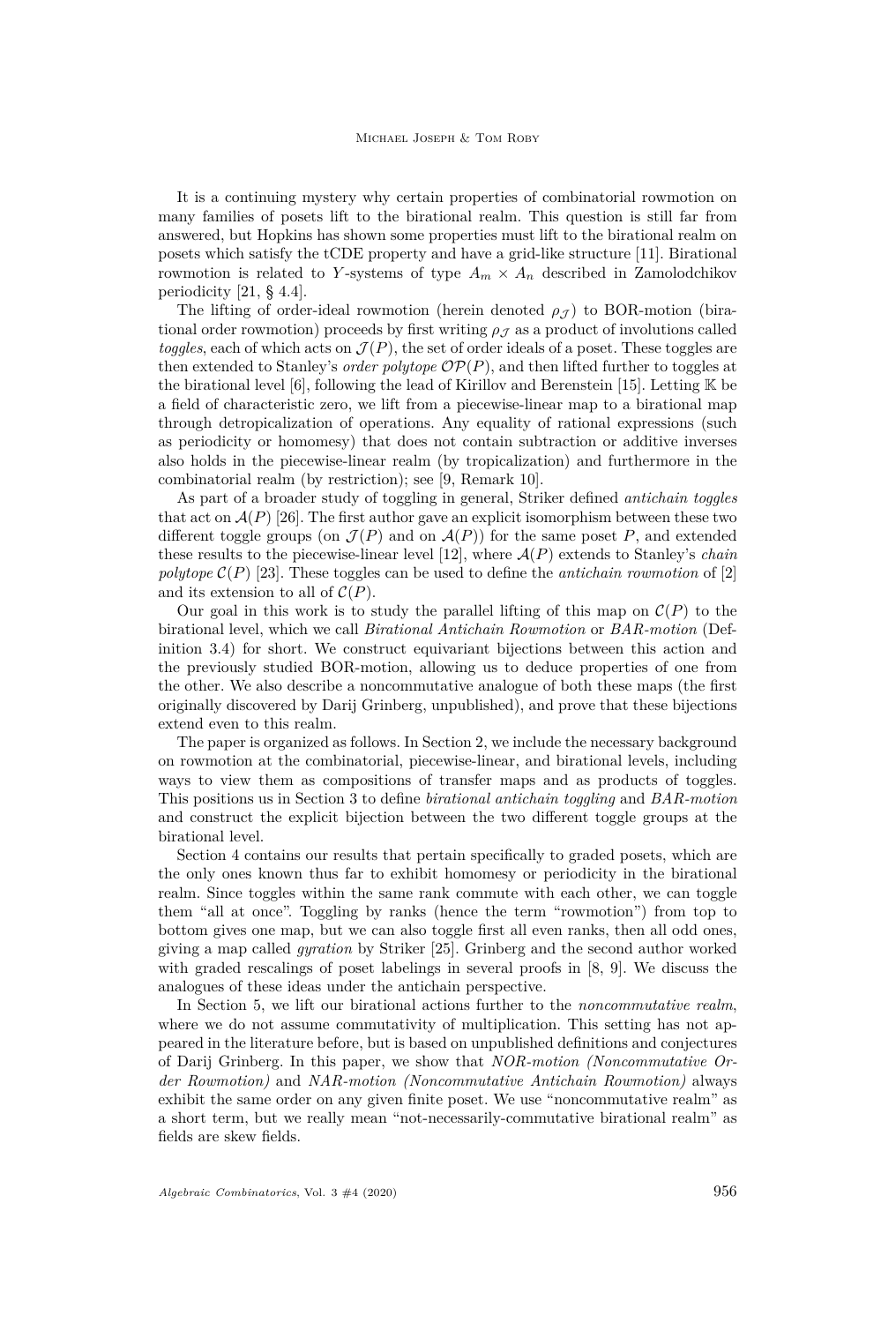We defer the proofs of several results in Section [3](#page-8-0) since they follow from their noncommutative analogues in Section [5.](#page-17-0) (We originally proved the results in this realm before realizing we could extend them to the noncommutative setting.) Toggles are no longer involutions, so it is surprising that many other key properties do continue to hold (with suitably modified definitions), such as the isomorphism between the order and antichain toggle groups.

To summarize, we have four realms (combinatorial, piecewise-linear, birational, and noncommutative) and two rowmotion maps (order-ideal and antichain). Our new work here involves lifting the latter map to the birational and noncommutative realms, and giving explicit equivariant isomorphisms connecting these two maps at the two highest levels. Beyond the inherent interest of showing that Stanley's transfer maps between  $\mathcal{O}(P)$  and  $\mathcal{C}(P)$  lift nicely to the birational and noncommutative birational settings, we hope that having different approaches to these maps will help shed light on some of their tantalizing properties. In particular, on several minuscule and root posets, BOR-motion has the same order as combinatorial order-ideal rowmowtion, and this is conjectured to extend to NOR-motion as well. Our results show that a proof for NAR-motion would automatically imply it for NOR-motion as well.

To prove refined versions of homomesy in the product of two chain posets, J. Propp and the second author used an equivariant bijection discovered (less formally) by R. Stanley and H. Thomas [\[19,](#page-30-6) § 7]. In a separate paper [\[14\]](#page-30-22) we explore the lifting of this "Stanley–Thomas word" to the piecewise-linear, birational, and noncommutative realms. Although the map is no longer a bijection, so cannot be used to prove periodicity directly, it still gives enough information to prove the homomesy at the piecewise-linear and birational levels (a result previously shown by D. Grinberg, S. Hopkins, and S. Okada). Even at the noncommutative level, the Stanley–Thomas word of a poset labeling rotates cyclically with the lifting of antichain rowmotion.

# <span id="page-3-0"></span>2. Rowmotion in the combinatorial, piecewise-linear, and birational realms

This section contains the necessary background for this paper. We discuss the toggle group of a poset *P*, rowmotion on order ideals and on antichains, and define their generalizations to the piecewise-linear realm. We also discuss the lifting of orderideal rowmotion to the birational realm. Our new results begin in Section [3](#page-8-0) with the birational lifting of antichain rowmotion.

2.1. Rowmotion in the combinatorial realm. We assume familiarity with basic notions from the theory of posets, as discussed in [\[24,](#page-30-23) Ch. 3]. Throughout this paper *P* will denote a finite poset.

Following the notation of Einstein–Propp [\[6\]](#page-29-4), we can define rowmotion via the following natural bijections between the set  $\mathcal{J}(P)$  of all *order ideals* of P, the set  $\mathcal{F}(P)$  of all *order filters* of P, and the set  $\mathcal{A}(P)$  of all *antichains* of P.

- The map  $\Theta: 2^P \to 2^P$  where  $\Theta(S) = P \setminus S$  is the complement of *S* (so  $\Theta$ sends order ideals to order filters and vice versa).
- The *up-transfer*  $\Delta : \mathcal{J}(P) \to \mathcal{A}(P)$ , where  $\Delta(I)$  is the set of maximal elements of *I*. For an antichain  $A \in \mathcal{A}(P)$ ,  $\Delta^{-1}(A) = \{x \in P : x \leq y \text{ for some } y \in A\}$ ("downward saturation").
- The *down-transfer*  $\nabla : \mathcal{F}(P) \to \mathcal{A}(P)$ , where  $\nabla(F)$  is the set of minimal elements of *F*. For an antichain  $A \in \mathcal{A}(P)$ ,  $\nabla^{-1}(A) = \{x \in P : x \geq$ *y* for some  $y \in A$  ("upward saturation").

DEFINITION 2.1. Order-ideal rowmotion *is the map*  $\rho_{\mathcal{I}} : \mathcal{J}(P) \to \mathcal{J}(P)$  *given by the composition*  $\rho_{\mathcal{J}} = \Delta^{-1} \circ \nabla \circ \Theta$ . Antichain rowmotion *is the map*  $\rho_{\mathcal{A}} : \mathcal{A}(P) \to \mathcal{A}(P)$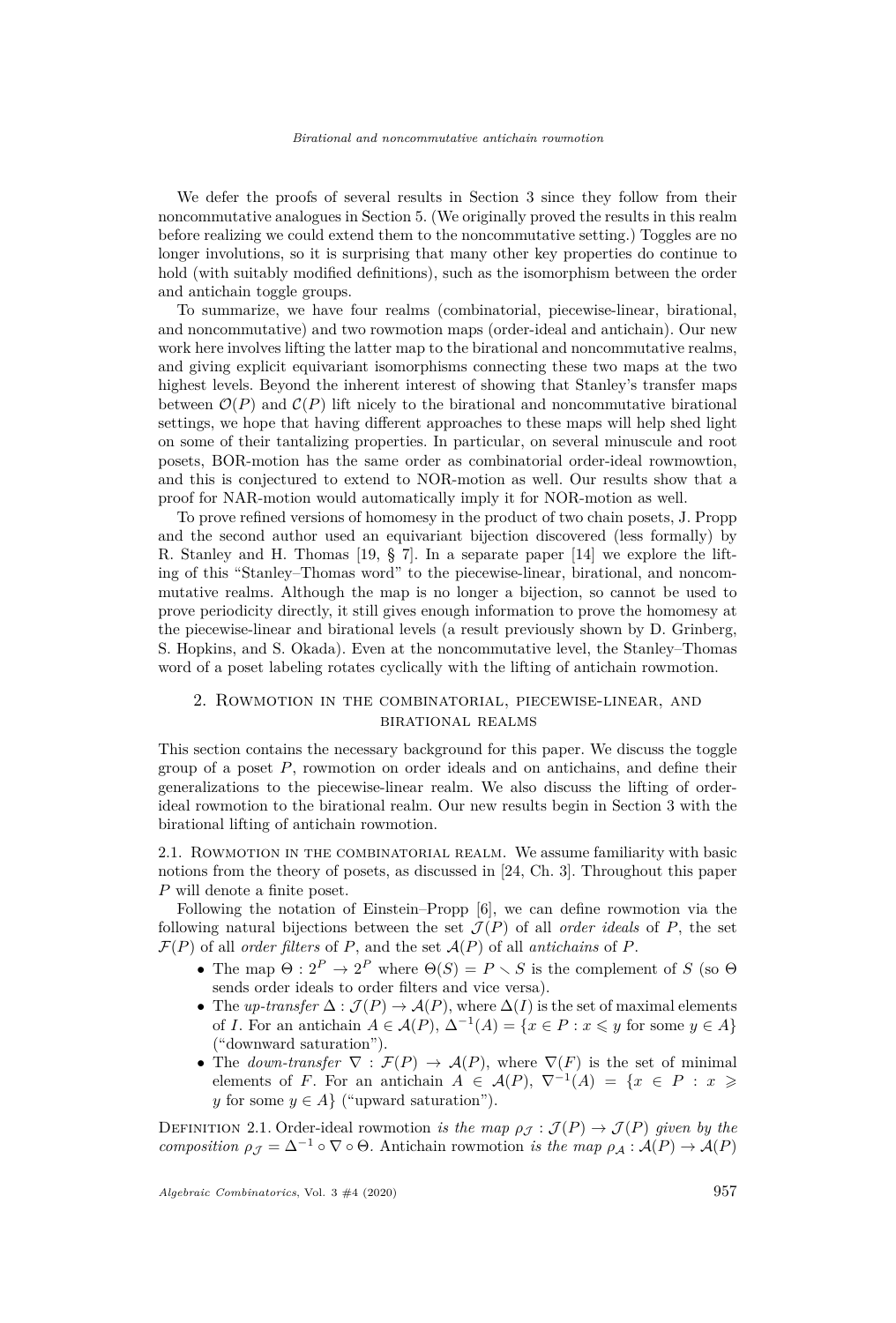*given by the composition*  $\rho_A = \nabla \circ \Theta \circ \Delta^{-1}$ . Order-filter rowmotion *is the map*  $\rho_F$ :  $\mathcal{F}(P) \to \mathcal{F}(P)$  given by the composition  $\rho_{\mathcal{F}} = \Theta \circ \Delta^{-1} \circ \nabla$ .

<span id="page-4-0"></span>EXAMPLE 2.2. Below we show examples of  $\rho_{\mathcal{J}}$  and  $\rho_{\mathcal{A}}$  on the positive root poset  $\Phi^+(A_3)$ . In each step, the elements of the subset of the poset are given by the filled-in circles.



2.2. THE ORDER-IDEAL TOGGLE GROUP. The map  $\rho_{\mathcal{J}}$  can also be written as a composition of involutions on  $\mathcal{J}(P)$  called *toggles*, as first shown by Cameron and Fon-Der-Flaass [\[3\]](#page-29-5).

DEFINITION 2.3 ([\[3\]](#page-29-5)). *For*  $v \in P$ *, the* order-ideal toggle *corresponding* to *v is the map*  $T_v : \mathcal{J}(P) \to \mathcal{J}(P)$  *defined by* 

$$
T_v(I) = \begin{cases} I \cup \{v\} & \text{if } v \notin I \text{ and } I \cup \{v\} \in \mathcal{J}(P), \\ I \setminus \{v\} & \text{if } v \in I \text{ and } I \setminus \{v\} \in \mathcal{J}(P), \\ I & \text{otherwise.} \end{cases}
$$

Let  $\text{Log}_{\mathcal{J}}(P)$  *denote the* toggle group *of*  $\mathcal{J}(P)$ *, i.e. the subgroup of*  $\mathfrak{S}_{\mathcal{J}(P)}$  *(the symmetric group on*  $\mathcal{J}(P)$ *) generated by the toggles*  $\{T_v : v \in P\}$ *.* 

The toggle  $T_v$  either adds or removes v from the order ideal if the resulting set is still an order ideal, and otherwise does nothing.

DEFINITION 2.4 ([\[24,](#page-30-23) § 3.5]). *A sequence*  $(x_1, x_2, \ldots, x_n)$  *containing all of the elements of a finite poset P exactly once is called a* linear extension *of P if it is order-preserving, that is, whenever*  $x_i < x_j$  *in P then*  $i < j$ *.* 

<span id="page-4-1"></span>PROPOSITION 2.5 ([\[3\]](#page-29-5)). For any linear extension  $(x_1, x_2, \ldots, x_n)$  of P, order-ideal *rowmotion is given by*  $\rho_{\mathcal{J}} = T_{x_1} T_{x_2} \cdots T_{x_n}$ .

EXAMPLE 2.6. For the poset  $P = [2] \times [3]$  of Example [2.2,](#page-4-0) as labeled below,  $(a, b, c, d, e, f)$  gives a linear extension. We show the effect of applying  $T_a T_b T_c T_d T_e T_f$ to the order ideal considered in Example [2.2.](#page-4-0) In each step, we indicate the element whose toggle we apply next in red. Notice that the outcome is the same order ideal we obtained by the three step process in Example [2.2,](#page-4-0) demonstrating Proposition [2.5.](#page-4-1)



2.3. THE ANTICHAIN TOGGLE GROUP. Toggling makes sense in a broader context, as formalized by Striker [\[26\]](#page-30-18). We can define *antichain toggles* on  $A(P)$ , by replacing  $\mathcal{J}(P)$  with  $\mathcal{A}(P)$  in the definition. Removing any element from an antichain always yields an antichain, giving a simpler second case.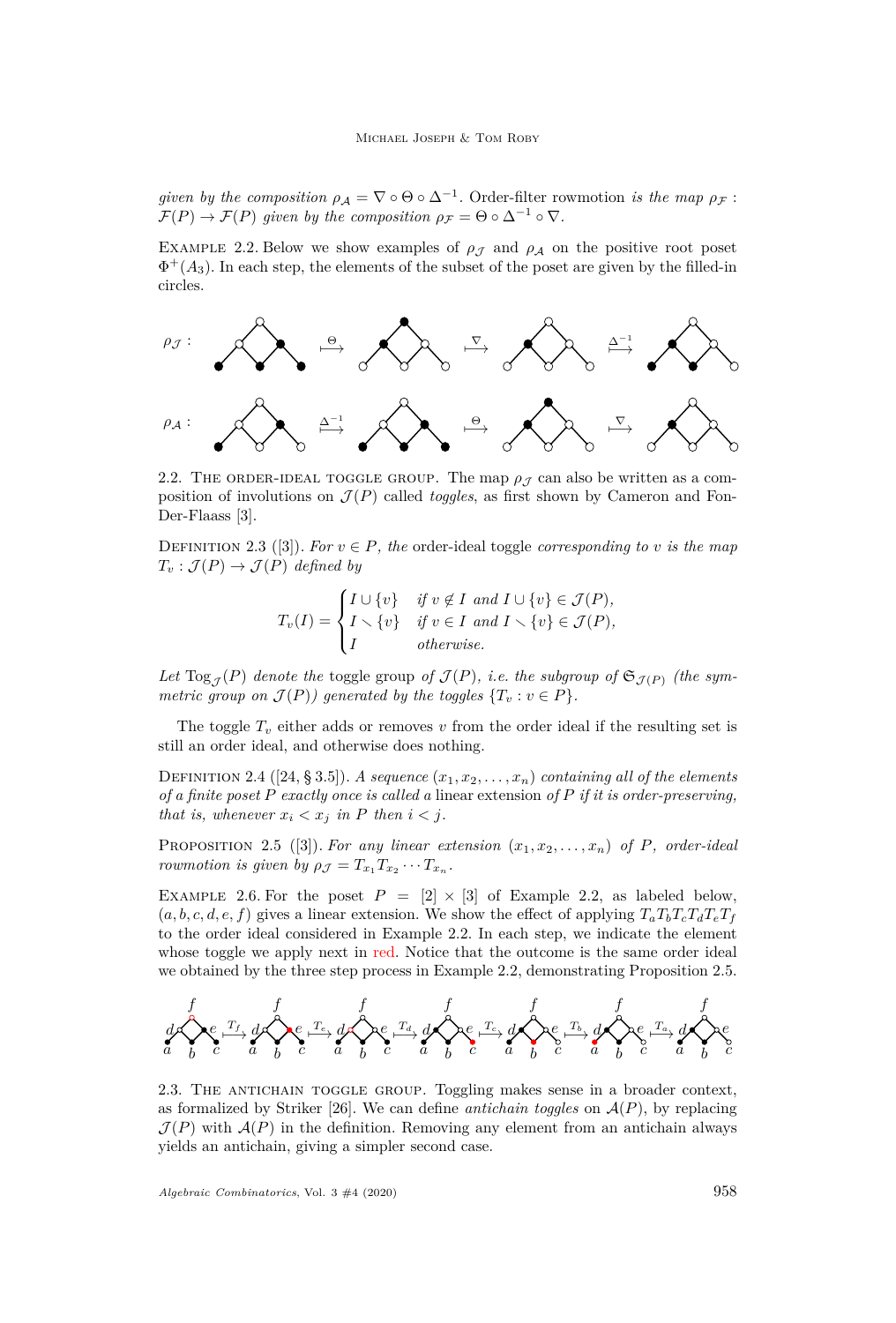DEFINITION 2.7 ([\[26\]](#page-30-18)). Let  $v \in P$ . Then the antichain toggle *corresponding to v is the map*  $\tau_v : A(P) \to A(P)$  *defined by* 

$$
\tau_v(A) = \begin{cases} A \cup \{v\} & \text{if } v \notin A \text{ and } A \cup \{v\} \in \mathcal{A}(P), \\ A \setminus \{v\} & \text{if } v \in A, \\ A & \text{otherwise.} \end{cases}
$$

Let  $\text{Log}_{\mathcal{A}}(P)$  *denote the* toggle group *of*  $\mathcal{A}(P)$ *, i.e. the subgroup of*  $\mathfrak{S}_{\mathcal{A}(P)}$  *(the symmetric group on*  $\mathcal{A}(P)$ *) generated by the toggles*  $\{\tau_v : v \in P\}$ *.* 

The first author constructed an explicit isomorphism between the toggle groups Tog<sub> $\tau(P)$ </sub> and Tog<sub>A</sub>(*P*) [\[12\]](#page-30-19). A consequence of this isomorphism is that antichain rowmotion is also a product of antichain toggles in an order specified by a linear extension, but starting at the bottom and moving upwards.

<span id="page-5-0"></span>PROPOSITION 2.8 ([\[12,](#page-30-19) Prop. 2.24]). For any linear extension  $(x_1, x_2, \ldots, x_n)$  of P, *antichain rowmotion is given by*  $\rho_A = \tau_{x_n} \cdots \tau_{x_2} \tau_{x_1}$ .

EXAMPLE 2.9. For the poset  $P = [2] \times [3]$ ,  $(a, b, c, d, e, f)$  gives a linear extension. We show the effect of applying  $\tau_f \tau_e \tau_d \tau_c \tau_b \tau_a$  to the order ideal considered in Example [2.2.](#page-4-0) In each step, we indicate the element whose toggle we apply next in red. Notice that the outcome is the same order ideal we obtained by the three step process in Example [2.2,](#page-4-0) demonstrating Proposition [2.8.](#page-5-0)



2.4. Piecewise-linear dynamics. Now we generalize our actions from subsets of *P* (i.e.  $\{0,1\}$ -labelings of *P*) to R-labelings of the elements of *P*; let  $\mathbb{R}^P := \{f : P \to P\}$  $\mathbb{R}$  denote the set of such labelings. The toggling perspective allows us to extend these maps from the combinatorial realm (on finite sets) to the piecewise-linear realm (polytopes whose vertices correspond to these sets), and then lift to the birational realm by detropicalizing the operations [\[6\]](#page-29-4). The study of piecewise-linear dynamics begins with two polytopes introduced by Stanley [\[23\]](#page-30-20), the *order polytope* and the *chain polytope* of *P*. The vertices of these polytopes are the sets  $\mathcal{F}(P)$  of order filters and  $\mathcal{A}(P)$  of antichains (associating a subset of P with its indicator function labeling). Einstein and Propp defined piecewise-linear toggle operations on the order polytope that match the order-ideal toggle  $T_v$  when restricted to the vertices (though here we use order *filters* instead of order ideals) [\[6,](#page-29-4) § 3,4].

DEFINITION 2.10 ([\[23\]](#page-30-20)). *Within*  $\mathbb{R}^P$  *the* order polytope *of P is the set*  $\mathcal{OP}(P)$  *of labelings*  $f: P \to [0, 1]$  *that are order-preserving (i.e. if*  $a \leq b$  *in*  $P$ *, then*  $f(a) \leq f(b)$ *). The* chain polytope *of P is the set*  $C(P)$  *of labelings*  $f: P \rightarrow [0, 1]$  *such that the sum of the labels across every chain is at most 1.*

By associating a subset of *P* with its indicator functions, the sets  $\mathcal{F}(P)$  and  $\mathcal{A}(P)$ describe the vertices of  $\mathcal{OP}(P)$  and  $\mathcal{C}(P)$  respectively [\[23\]](#page-30-20). Similarly, we can define an *order-reversing polytope*  $OR(P)$  to consist of all labelings  $f: P \rightarrow [0,1]$  that are order-reversing (i.e. if  $a \leq b$  in *P*, then  $f(a) \geq f(b)$ ). The vertices of  $\mathcal{OR}(P)$  are the order ideals of *P*. To define toggles, there is no important difference in defining them over  $\mathcal{OR}(P)$  as opposed to  $\mathcal{OP}(P)$ . The piecewise-linear order toggles are typically defined on  $\mathcal{OP}(P)$ .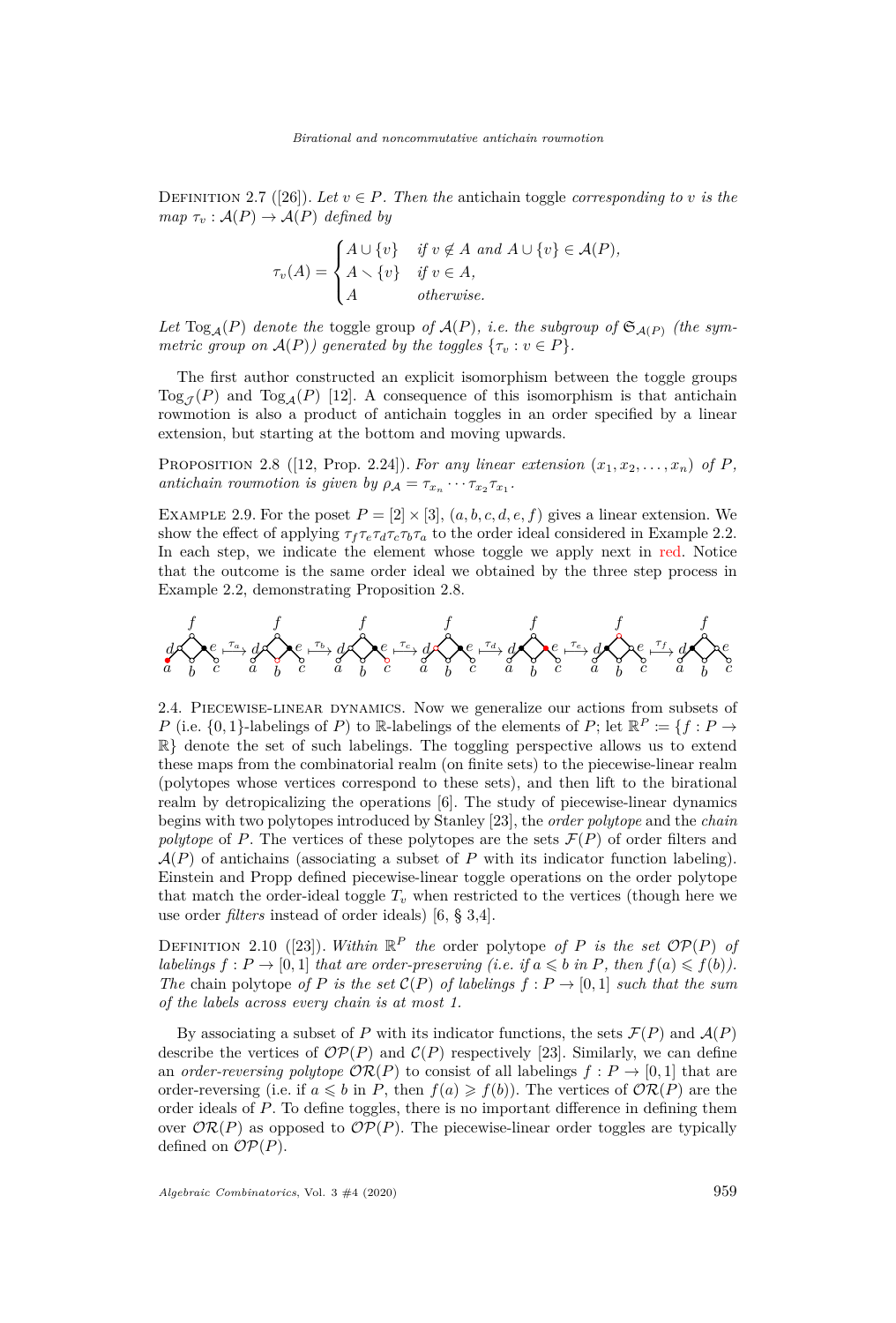DEFINITION 2.11 ([\[6\]](#page-29-4)). *Given a finite poset P, let*  $\hat{P}$  *denote the poset P with the addition of two elements,*  $\widehat{0}$  *and*  $\widehat{1}$ *, satisfying*  $\widehat{0} \lt v$  *and*  $\widehat{1} > v$  *for all*  $v \in P$ *. Let*  $v \in P$ *and*  $f \in \mathcal{OP}(P)$ *. The* piecewise-linear order toggle  $T_v : \mathcal{OP}(P) \to \mathcal{OP}(P)$  *is* 

$$
(T_v(f))(x) = \begin{cases} f(x) & \text{if } x \neq v \\ \max_{y \le v} f(y) + \min_{y > v} f(y) - f(v) & \text{if } x = v \end{cases}
$$

where we set  $f(\hat{0}) = 0$  and  $f(\hat{1}) = 1$ . We use the notation  $x \leq y$  to mean "*y* covers  $x^{\prime\prime}$  and  $x \geq y$  to mean "*x* covers *y*". By using cover relations in  $\hat{P}$  we ensure that *every element of*  $P$  *covers some element of*  $\widehat{P}$  *and is covered by an element of*  $\widehat{P}$ *. The effect of this involution at*  $x = v$  *is to replace the label at v with the value obtained by reflecting the allowable*  $\mathbb{R}\text{-}interval \left[\max_{y \leq v} f(y), \min_{y \geq v} f(y)\right]$  *through its midpoint.* 

The first author defined the following generalization of antichain toggles to the chain polytope  $\mathcal{C}(P)$  [\[12,](#page-30-19) § 3], which matches our earlier definition of  $\tau_v$  when restricted to the vertices  $A(P)$ .

<span id="page-6-0"></span>DEFINITION 2.12 ([\[12\]](#page-30-19)). *For*  $v \in P$ *, let*  $MC<sub>v</sub>(P)$  *denote the set of all maximal chains of P through v*. The piecewise-linear antichain toggle (or chain polytope toggle)  $\tau_v$ :  $\mathcal{C}(P) \to \mathcal{C}(P)$  *is* 

$$
(\tau_v(g))(x) = \begin{cases} 1 - \max\left\{\sum_{i=1}^k g(y_i) \mid (y_1,\ldots,y_k) \in \mathrm{MC}_v(P)\right\} & \text{if } x = v \\ g(x) & \text{if } x \neq v \end{cases}.
$$

We have the following generalizations of complementation  $\Theta$ , down-transfer  $\nabla$ , and up-transfer  $\Delta$  (and their inverses) to the piecewise-linear realm. In fact the term "down-transfer" was chosen as it is equivalent here to Stanley's transfer map, used to transfer properties (such as volume formulas) between  $\mathcal{C}(P)$  and  $\mathcal{OP}(P)$  [\[23\]](#page-30-20).

DEFINITION 2.13 ([\[6,](#page-29-4) § 4]). *The maps*  $\Theta : \mathbb{R}^P \to \mathbb{R}^P$ ,  $\nabla : \mathcal{OP}(P) \to \mathcal{C}(P)$ ,  $\Delta$ :  $\mathcal{OR}(P) \to \mathcal{C}(P)$ , and their inverses are given as follows.

$$
(\Theta f)(x) = 1 - f(x)
$$
  
\n
$$
(\nabla f)(x) = f(x) - \max_{y \le x} f(y) \quad \text{(with } f(\widehat{0}) = 0)
$$
  
\n
$$
(\Delta f)(x) = f(x) - \max_{y > x} f(y) \quad \text{(with } f(\widehat{1}) = 0)
$$
  
\n
$$
(\nabla^{-1} f)(x) = \max \left\{ f(y_1) + f(y_2) + \dots + f(y_k) : \widehat{0} < y_1 < y_2 < \dots < y_k = x \right\}
$$
  
\n
$$
= f(x) + \max_{y \le x} (\nabla^{-1} f)(y)
$$
  
\n
$$
(\Delta^{-1} f)(x) = \max \left\{ f(y_1) + f(y_2) + \dots + f(y_k) : x = y_1 < y_2 < \dots < y_k < \widehat{1} \right\}
$$
  
\n
$$
= f(x) + \max_{y > x} (\Delta^{-1} f)(y).
$$

For any linear extension  $(x_1, x_2, \ldots, x_n)$  of *P*, Einstein and Propp showed that piecewise-linear order rowmotion defined as  $T_{x_1} T_{x_2} \cdots T_{x_n}$  is equivalent to the composition  $\Theta \circ \Delta^{-1} \circ \nabla$  (a consequence of their proof at the birational level). The first author showed that piecewise-linear antichain rowmotion can be defined either as  $\tau_{x_n} \cdots \tau_{x_2} \tau_{x_1}$  or as  $\nabla \circ \Theta \circ \Delta^{-1}$ , as in the combinatorial realm. For details, see [\[6,](#page-29-4) § 4, § 6] and [\[12,](#page-30-19) § 3.3, § 3.4].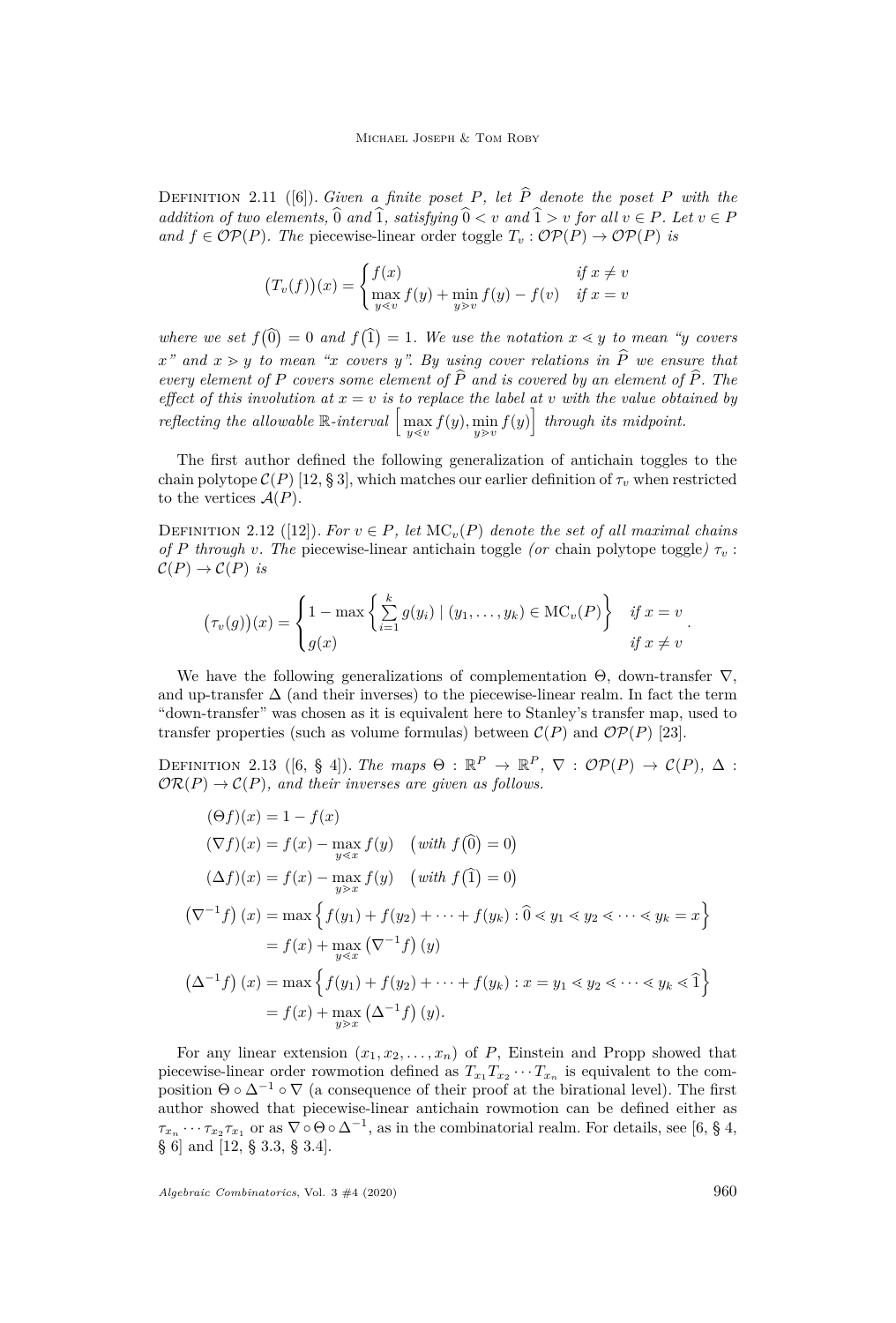2.5. Birational dynamics. We now detropicalize the piecewise-linear order toggles to birational toggles over an arbitrary field  $\mathbb K$  of characteristic zero in the usual way: replacing the max operation with addition, addition with multiplication, subtraction with division, and the additive identity 0 with the multiplicative identity 1. Additionally, we replace 1 with a generic fixed constant  $C \in \mathbb{K}$ . (The definition in [\[6\]](#page-29-4) is slightly more general than we need here; set  $\alpha = 1$  and  $\omega = C$  in their version to get ours. In this paper, we will be primarily interested in birational antichain rowmotion, in which the two arbitrary constants  $\alpha$  and  $\omega$  would always appear together as  $\omega/\alpha$ ; thus, one constant  $C$  is sufficient.)

DEFINITION 2.14 ([\[6,](#page-29-4) Definition 5.1]). Let  $\mathbb{K}^P := \{f : P \to \mathbb{K}\}\$ be the set of K-labelings *of the elements of*  $P$ *. For*  $v \in P$ *, the birational order toggle at v is the birational map*  $T_v$  :  $\mathbb{K}^P$  -- $\rightarrow$   $\mathbb{K}^P$  *given by* 

$$
(T_v(f))(x) = \begin{cases} f(x) & \text{if } x \neq v \\ \sum_{\substack{y \in \widehat{P}, y < v \\ f(v) = \sum_{y \in \widehat{P}, y > v}} f(y)} f(x) & \text{if } x = v \end{cases}
$$

where we set  $f(0) = 1$  and  $f(1) = C$ .

The birational order toggles  $\{T_v : v \in P\}$  generate the *birational order toggle group*, a subgroup of the group of birational automorphisms of  $\mathbb{K}^P$ , which we denote  $B\text{Tog}_{\mathcal{O}}(P)$ . The following shows that basic properties of order-ideal toggles lift to the birational realm.

PROPOSITION 2.15 ([\[6,](#page-29-4) [8\]](#page-30-11)). *Each toggle*  $T_v$  *is an involution (i.e.*  $T_v^2$  *is the identity). Two toggles*  $T_u$ ,  $T_v$  *commute if and only if neither u nor v covers* the other.

DEFINITION 2.16 ([\[6,](#page-29-4) Definition 5.2]). Let  $(x_1, x_2, \ldots, x_n)$  be any linear extension of *P. The birational analogue of order filter rowmotion, which we will call* birational order rowmotion *(or* BOR-motion*), is*  $BOR = T_{x_1} T_{x_2} \cdots T_{x_n}$ . *(Compare with Proposition* [2.5](#page-4-1)*.)*

An annoying technicality here is that for some choices of labels it is possible that these maps could lead to division by zero. But for "generic" choices of labels (say with respect to the Zariski topology) iterates of this map will be well-defined. This is discussed carefully in [\[9,](#page-30-12) § 1] and [\[8,](#page-30-11) § 3]. Alternatively, Einstein and Propp make the choice to consider only *positive* labelings, i.e.  $(\mathbb{R}_{>0})^P$ .

2.6. Birational transfer maps. By detropicalizing the operations in the transfer maps of the previous subsection, we get their birational analogues. Einstein and Propp prove [\[6,](#page-29-4) § 6] that, under the definitions below, BOR =  $\Theta \circ \Delta^{-1} \circ \nabla$ . These maps are composed in the order which lifts combinatorial rowmotion on *order filters*.

<span id="page-7-0"></span>DEFINITION 2.17 ([\[6,](#page-29-4) § 6]). Let  $f \in \mathbb{K}^P$  and  $x \in P$ . We define the following birational *maps. Again, we call*  $\Theta$  complement,  $\nabla$  down transfer, and  $\Delta$  up transfer.

$$
(\Theta f)(x) = \frac{C}{f(x)}
$$
  
\n
$$
(\nabla f)(x) = \frac{f(x)}{\sum_{y \le x} f(y)} \quad (\text{with } f(\widehat{0}) = 1)
$$
  
\n
$$
(\Delta f)(x) = \frac{f(x)}{\sum_{y \ge x} f(y)} \quad (\text{with } f(\widehat{1}) = 1)
$$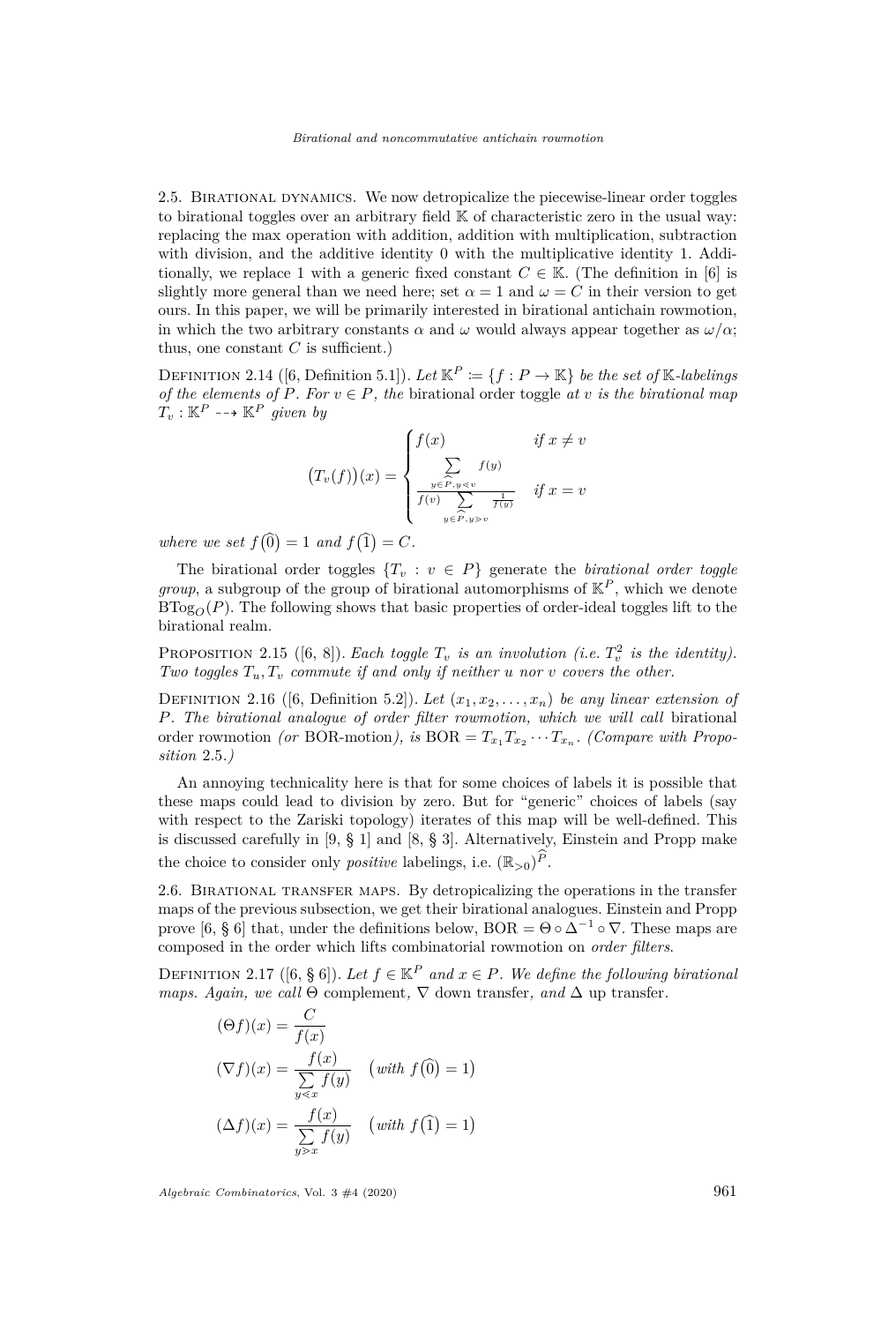### Michael Joseph & Tom Roby

$$
\left(\nabla^{-1}f\right)(x) = \sum_{\substack{\widehat{0} \le y_1 \le y_2 \le \cdots \le y_k = x}} f(y_1)f(y_2)\cdots f(y_k) = f(x)\sum_{y \le x} \left(\nabla^{-1}f\right)(y)
$$

$$
\left(\Delta^{-1}f\right)(x) = \sum_{x=y_1 \le y_2 \le \cdots \le y_k \le \widehat{1}} f(y_1)f(y_2)\cdots f(y_k) = f(x)\sum_{y \ge x} \left(\Delta^{-1}f\right)(y).
$$

We use the same symbols in each realm (combinatorial, piecewise-linear, birational, and noncommutative), allowing context to clarify which is meant. Examples of each map  $\nabla, \nabla^{-1}, \Delta$ , and  $\Delta^{-1}$  are given in Figure [1.](#page-8-1)



<span id="page-8-1"></span>FIGURE 1. An example of each of the birational maps  $\nabla, \nabla^{-1}, \Delta,$ and  $\Delta^{-1}$  on the positive root poset  $\Phi^+(A_3)$ .

# 3. Birational antichain toggling and rowmotion

<span id="page-8-0"></span>3.1. The birational antichain toggle group. Now we will combine the different generalizations of toggling and study a new birational analogue of antichain toggling and rowmotion. Again, we fix a field K of characteristic zero. In the combinatorial realm, we could define rowmotion on  $\mathcal{J}(P)$  or  $\mathcal{A}(P)$  either as a composition of the three maps  $\Theta$ ,  $\Delta^{-1}$ , and  $\nabla$  (as is commonly done) or in terms of toggles, since these approaches are proven equivalent. BOR is usually defined in terms of toggles, and we take the analogous approach to defining BAR below, lifting the definition in Proposition [2.8.](#page-5-0)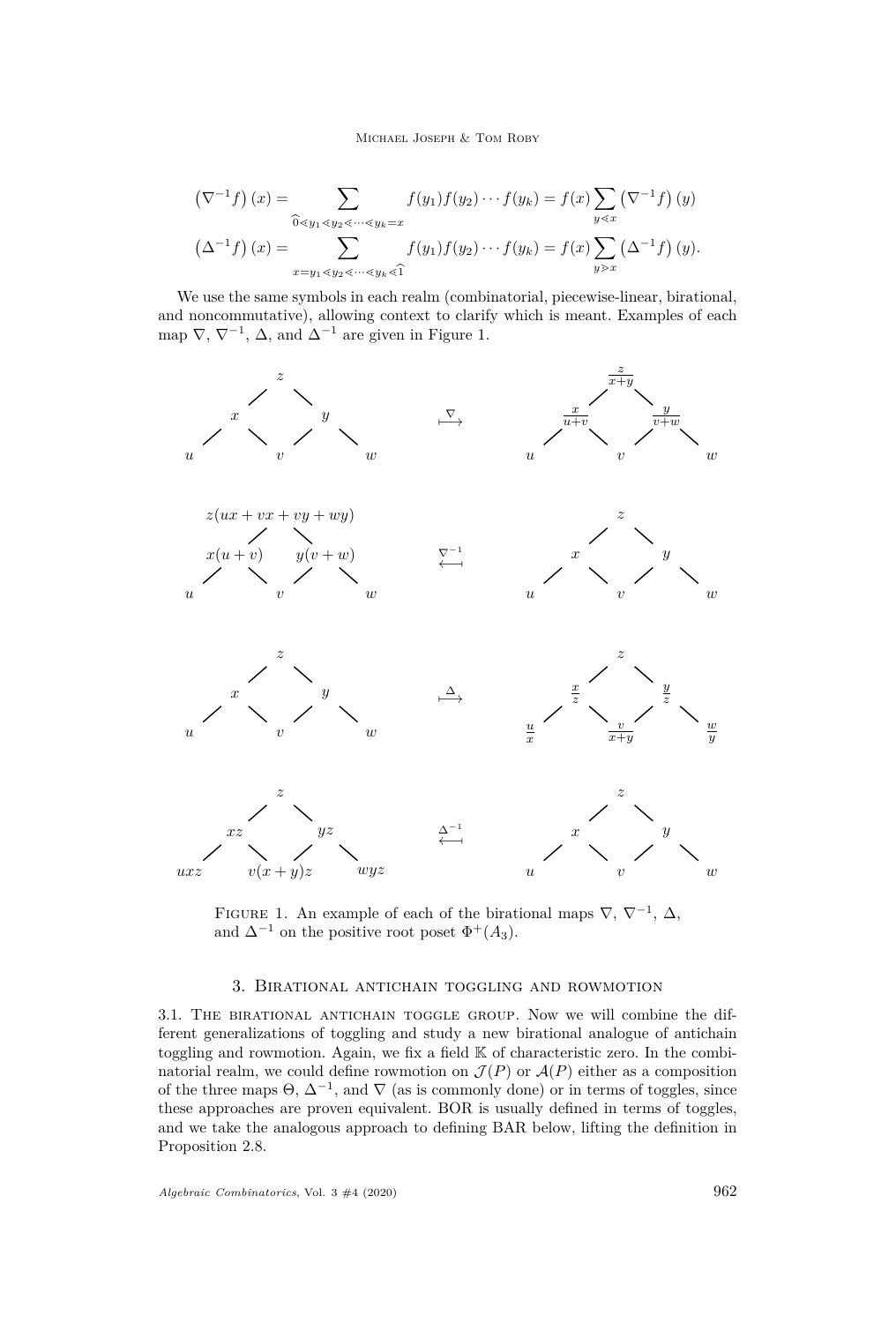DEFINITION 3.1. *For*  $v \in P$  *and*  $g \in \mathbb{K}^P$ *, set* 

$$
\Upsilon_v g = \sum_{(y_1,\ldots,y_k)\in \mathrm{MC}_v(P)} g(y_1)\cdots g(y_k),
$$

*where we recall*  $MC_v(P)$  *is the set of all maximal chains of*  $P$  *through*  $v$ *.* 

DEFINITION 3.2. Let  $v \in P$ . The birational antichain toggle *is the birational map*  $\tau_v : \mathbb{K}^P \dashrightarrow \mathbb{K}^P$  *defined as follows:* 

$$
(\tau_v(g))(x) = \begin{cases} \frac{C}{\sum_{(y_1,\ldots,y_k)\in\mathrm{MC}_v(P)} g(y_1)\cdots g(y_k)} = \frac{C}{\Upsilon_v g} & \text{if } x = v\\ g(x) & \text{if } x \neq v. \end{cases}
$$

This definition is what is obtained from Definition [2.12](#page-6-0) through detropicalization of operations. As with antichain toggles in the combinatorial and piecewise-linear realms [\[26,](#page-30-18) [12\]](#page-30-19), birational antichain toggles do not commute as frequently as order toggles.

# <span id="page-9-3"></span><span id="page-9-0"></span>PROPOSITION 3.3. Let  $u, v \in P$ .

- (a) *Each toggle*  $\tau_v$  *is an involution, i.e.*  $\tau_v^2$  *is the identity.*
- <span id="page-9-2"></span>(b) If  $u \parallel v$  (i.e.  $u$  and  $v$  are incomparable), then  $\tau_u \tau_v = \tau_v \tau_u$ .

*Proof.* [\(a\)](#page-9-0) Let  $g \in \mathbb{K}^P$  be a generic labeling. To show  $\tau_v$  is an involution, we wish to show  $\tau_v^2(g) = g$ . Since  $\tau_v$  can only change the label at *v*, we need only show  $(\tau_v^2(g))(v) = g(v)$ . Every chain in MC<sub>*v*</sub>(*P*) can be split into segments: below *v*, *v* itself, and above *v*. As we can take the sums of products on each segment,

<span id="page-9-1"></span>(1) 
$$
(\tau_v(g))(v) = \frac{C}{\left(\sum_{u \le v} (\nabla^{-1}g)(v)\right) g(v) \left(\sum_{u \ge v} (\Delta^{-1}g)(v)\right)}
$$

for any  $g \in \mathbb{K}^P$ . In Eq. [\(1\)](#page-9-1), we regard  $\sum_{u \le v} (\nabla^{-1} g)(v) = 1$  if *v* is minimal in *P* and likewise  $\sum_{u>v} (\Delta^{-1}g)(v) = 1$  if *v* is maximal in *P* (since the sums are nonempty when working in  $\widehat{P}$ ).

Using Eq.  $(1)$ ,

$$
(\tau_v^2(g))(v) = \frac{C}{\left(\sum_{u \le v} (\nabla^{-1} \tau_v(g))(v)\right) (\tau_v(g))(v) \left(\sum_{u \ge v} (\Delta^{-1} \tau_v(g))(v)\right)}
$$
  
= 
$$
\frac{C}{\left(\sum_{u \le v} (\nabla^{-1} g)(v)\right) \frac{C}{\left(\sum_{u \le v} (\nabla^{-1} g)(v)\right) g(v) \left(\sum_{u \ge v} (\Delta^{-1} g)(v)\right)} \left(\sum_{u \ge v} (\Delta^{-1} g)(v)\right)}
$$
  
=  $g(v).$ 

[\(b\)](#page-9-2) Suppose  $u \parallel v$ . Only the label of *u* can be changed by  $\tau_u$  and only the label of *v* can be changed by  $\tau_v$ . No chain contains both *u* and *v*, so the label of *u* has no effect on what  $\tau_v$  does and the label of *v* has no effect on what  $\tau_u$  does. So  $\tau_u \tau_v = \tau_v \tau_u$ .

Proposition [3.3](#page-9-3) shows that the following definition is well-defined, since any two linear extensions of a poset differ by a sequence of transpositions of incomparable elements [\[7\]](#page-29-6).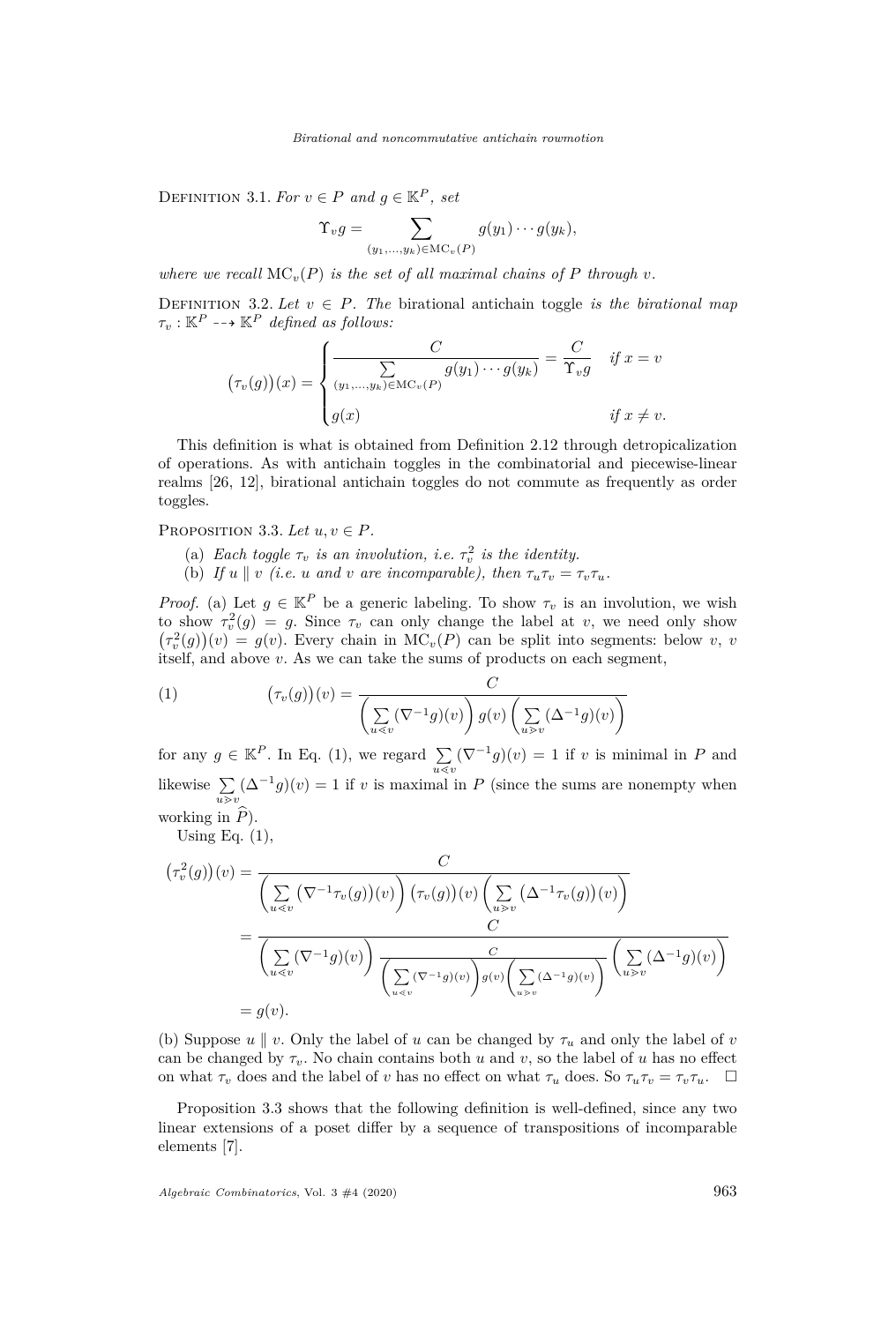<span id="page-10-0"></span>DEFINITION 3.4. Let  $(x_1, x_2, \ldots, x_n)$  be any linear extension of a finite poset P. Then *the birational map*  $\text{BAR} = \tau_{x_n} \cdots \tau_{x_2} \tau_{x_1}$ , *i.e. toggling once at each element of P from bottom to top, is called* birational antichain rowmotion (BAR-motion)*.*

<span id="page-10-1"></span>EXAMPLE 3.5. Consider the poset  $P = [2] \times [3]$  below, with the generic labeling  $g \in \mathbb{K}^P$ by  $u, v, w, x, y, z \in \mathbb{K}$ .



To compute BAR along the linear extension  $(1, 1), (2, 1), (1, 2), (2, 2), (1, 3), (2, 3)$ , we first toggle at  $(1, 1)$ . There are three maximal chains through this bottom element:

- $(1, 1) \leq (2, 1) \leq (2, 2) \leq (2, 3)$  with product of labels *uvxz*;
- $(1, 1) \le (1, 2) \le (2, 2) \le (2, 3)$  with product of labels *uwxz*;
- $(1, 1) \le (1, 2) \le (1, 3) \le (2, 3)$  with product of labels *uwyz*.

For  $\Upsilon_{(1,1)}g$ , we add up the products of the labels on these three maximal chains, and get  $uvxz + uwxz + uwyz = u(vx + wx + wy)z$ . Then to apply the toggle  $\tau_{(1,1)}$ , we change the label of  $(1, 1)$  from *u* to  $\frac{C}{u(vx+wx+wy)z}$ .



Now we apply  $\tau_{(2,1)}$  to  $\tau_{(1,1)}g$  (our above result). There is only one maximal chain through (2, 1). The product of labels along that maximal chain is  $\Upsilon_{(2,1)}(\tau_{(1,1)}g)$  $\frac{C}{u(vx+wx+wy)z}vxz$ . Thus we change the label of  $(2,1)$  from *v* to  $\frac{C}{u(vx+wx+wy)z}vxz$ = *u*(*vx*+*wx*+*wy*) .



Next there are two maximal chains through (1*,* 2), one of which goes through the element labeled *x* and the other through the element labeled *y*. Dividing *C* by the sum of the products of the labels for both chains gives

$$
\frac{C}{\frac{C}{u(vx+wx+wy)z}w(x+y)z} = \frac{u(vx+wx+wy)}{w(x+y)}
$$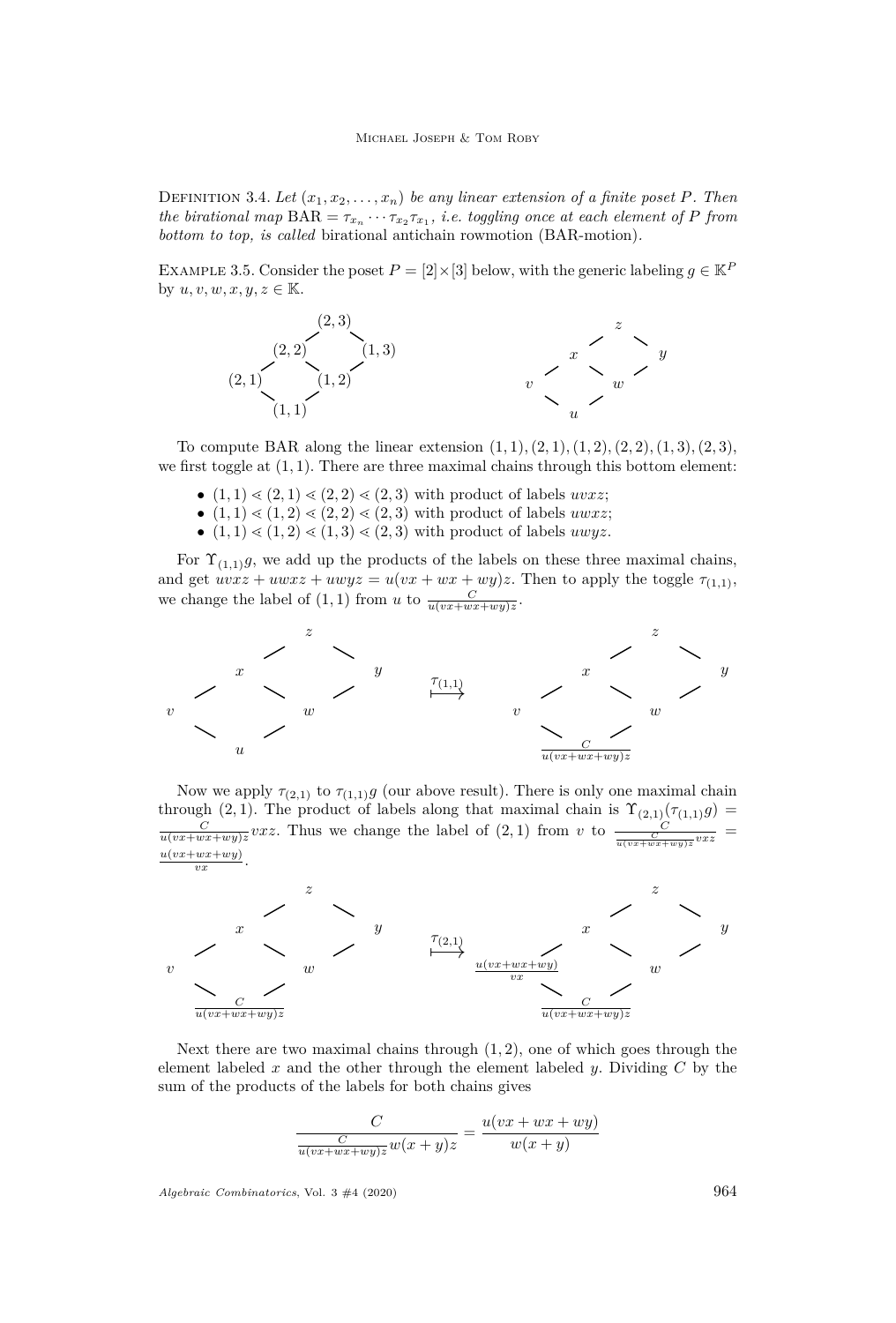

Note this composition of the six toggles is *one* iteration of BAR-motion on *g*.

<span id="page-11-0"></span>THEOREM 3.6. On a finite poset P, BAR =  $\nabla \circ \Theta \circ \Delta^{-1}$ , and the diagram below *commutes.*



Compare the example in Figure [2](#page-12-0) to Example [3.5.](#page-10-1) We will not prove Theorem [3.6](#page-11-0) now as it follows immediately from the more general noncommutative version: Theorem [5.26.](#page-28-0)

EXAMPLE 3.7. Since  $BOR = \nabla^{-1} \circ BAR \circ \nabla$ , BAR has the same order as BOR on any given finite poset *P*. On a general poset *P*, these birational rowmotion maps usually have infinite order, but on several nice families of posets described in [\[8,](#page-30-11) [9,](#page-30-12) [11\]](#page-30-15), the order is finite (and the same as the order in the combinatorial realm). For example,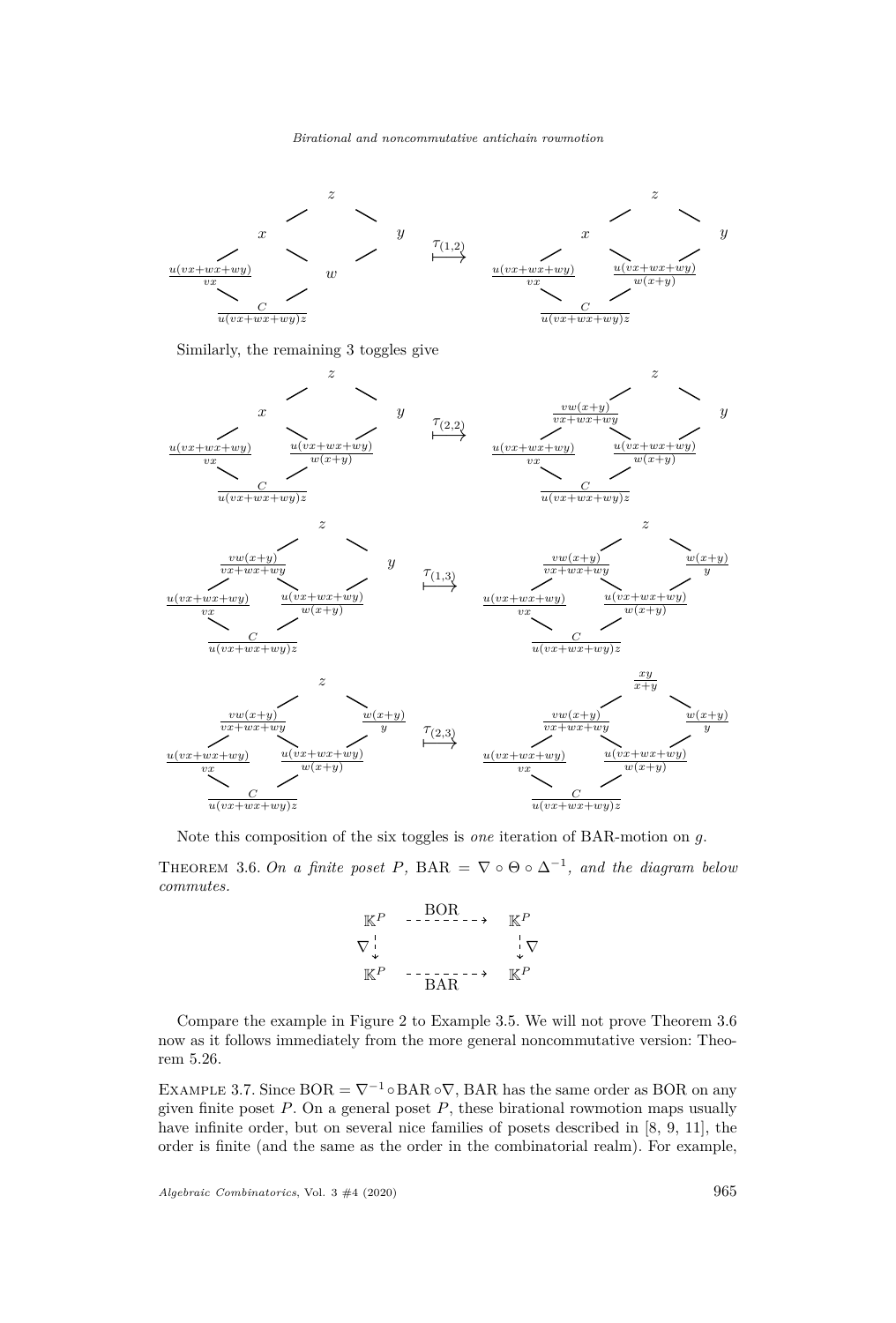

<span id="page-12-0"></span>FIGURE 2. One iteration of BAR-motion on  $[2] \times [3]$  as the composition of the three maps.

on a rectangle  $[a] \times [b]$ , birational rowmotion has order  $a + b$ . Figure [3](#page-13-0) illustrates this with a generic orbit of BAR on  $P = [2] \times [3]$ , observing that the order is 5.

<span id="page-12-3"></span>3.2. Isomorphism between the two birational toggle groups. The first author constructed an explicit isomorphism between the combinatorial toggle groups of order ideals and of antichains, and then lifted it to the piecewise-linear realm [\[12\]](#page-30-19). Here we further lift it to the birational realm. It turns out that this isomorphism can be lifted even further to the noncommutative realm, with modified definitions because toggles are no longer involutions there. We do this in Section [5.](#page-17-0) All the proofs over skew fields imply the commutative birational counterparts by restriction. So in this subsection we merely state these (new) results.

DEFINITION 3.8. For  $v \in P$ , let  $T_v^* = \tau_{v_1} \tau_{v_2} \cdots \tau_{v_k} \tau_v \tau_{v_k} \cdots \tau_{v_2} \tau_{v_1}$  where  $v_1, \ldots, v_k$  are *the elements of*  $P$  *covered by*  $v$ *. (In the case that*  $v$  *is a minimal element of*  $P$ *,*  $k = 0$ *and*  $T_v^* = \tau_v$ *.)* So  $T_v^*$  is the conjugation of  $\tau_v$  by  $\prod_{w \le v} \tau_w$ , which within  $B\text{Tog}_A(P)$ *mimics the effect of the order toggle*  $T_v$ *.* 

<span id="page-12-1"></span>THEOREM 3.9 (Analogue of [\[12,](#page-30-19) Thm. 2.15], generalized in Thm. [5.20\)](#page-23-0). Let  $v \in P$ . *Then the following diagram commutes on the domains in which the maps are defined.*



<span id="page-12-2"></span>EXAMPLE 3.10. Again we consider the poset  $P = [2] \times [3]$  with elements named as in Example [3.5.](#page-10-1) Then  $(2, 2)$  covers  $(2, 1)$  and  $(1, 2)$ , so  $T_{(2, 2)}^* = \tau_{(2, 1)} \tau_{(1, 2)} \tau_{(2, 2)} \tau_{(1, 2)} \tau_{(2, 1)}$ . Since  $(2, 1) \parallel (1, 2)$ , the toggles  $\tau_{(2,1)}$  and  $\tau_{(1,2)}$  commute by Proposition [3.3,](#page-9-3) so we can apply them "simultaneously". We verify Theorem [3.9](#page-12-1) holds for this example in Figure [4.](#page-14-0)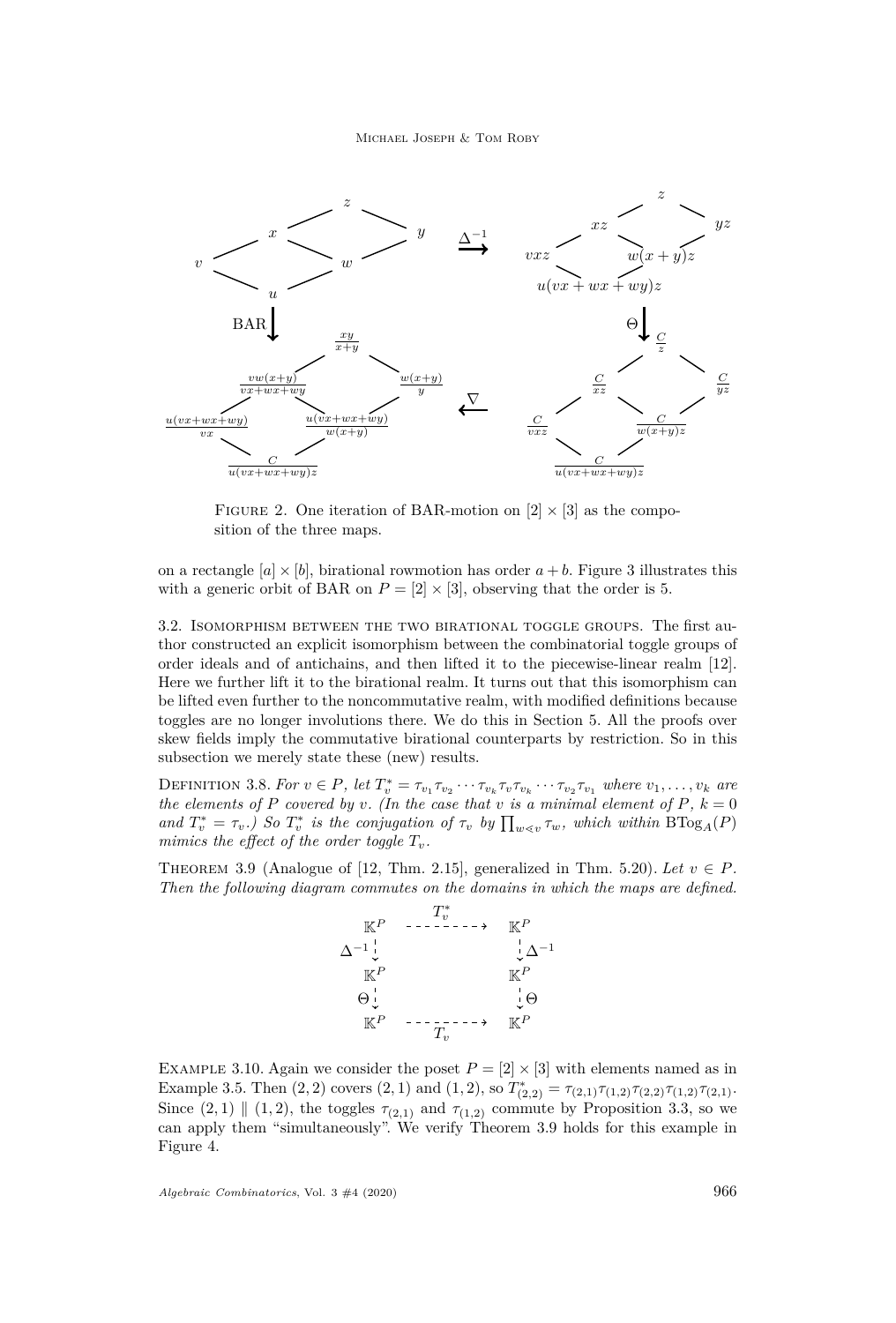



<span id="page-13-0"></span>FIGURE 3. An orbit of BAR starting with a generic labeling  $g \in \mathbb{K}^P$ , for  $P = [2] \times [3]$ . We observe that  $\text{BAR}^5(g) = g$ , so the order of BAR is  $5 = 2 + 3$  on this poset.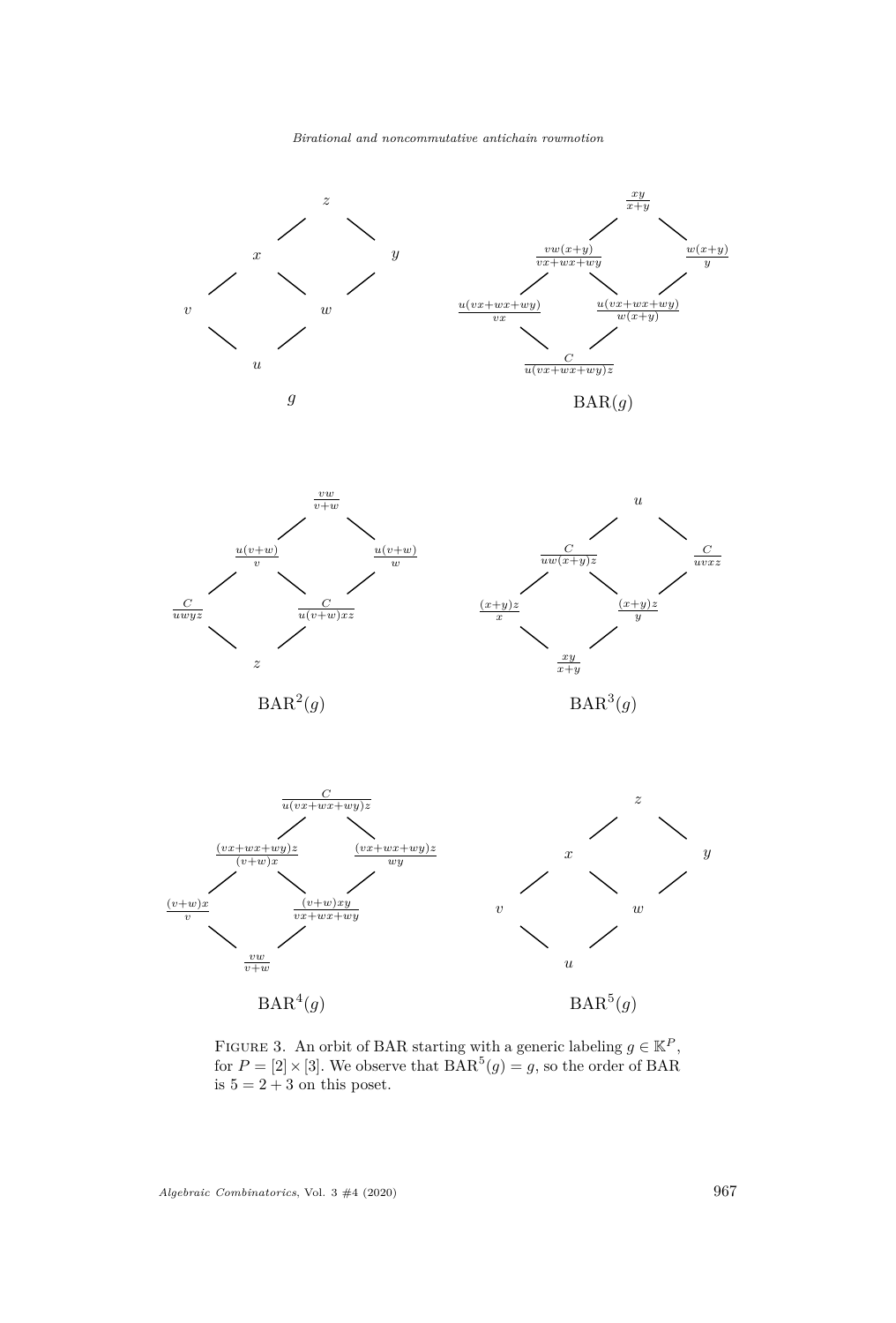

<span id="page-14-0"></span>Figure 4. An illustration of Theorem [3.9.](#page-12-1) See Example [3.10.](#page-12-2)

DEFINITION 3.11. Let  $v \in P$  and let  $(x_1, \ldots, x_k)$  be a linear extension of the subposet  $\{x \in P \mid x < v\}$  of P. Define  $\eta_v = T_{x_1} T_{x_2} \cdots T_{x_k}$  and  $\tau_v^* = \eta_v T_v \eta_v^{-1}$ . (Note that  $\eta_v$  is *well-defined since toggles corresponding to incomparable elements commute.)*

As the next theorem formalizes,  $\tau_v^*$  mimics the antichain toggle  $\tau_v$  in terms of order toggles.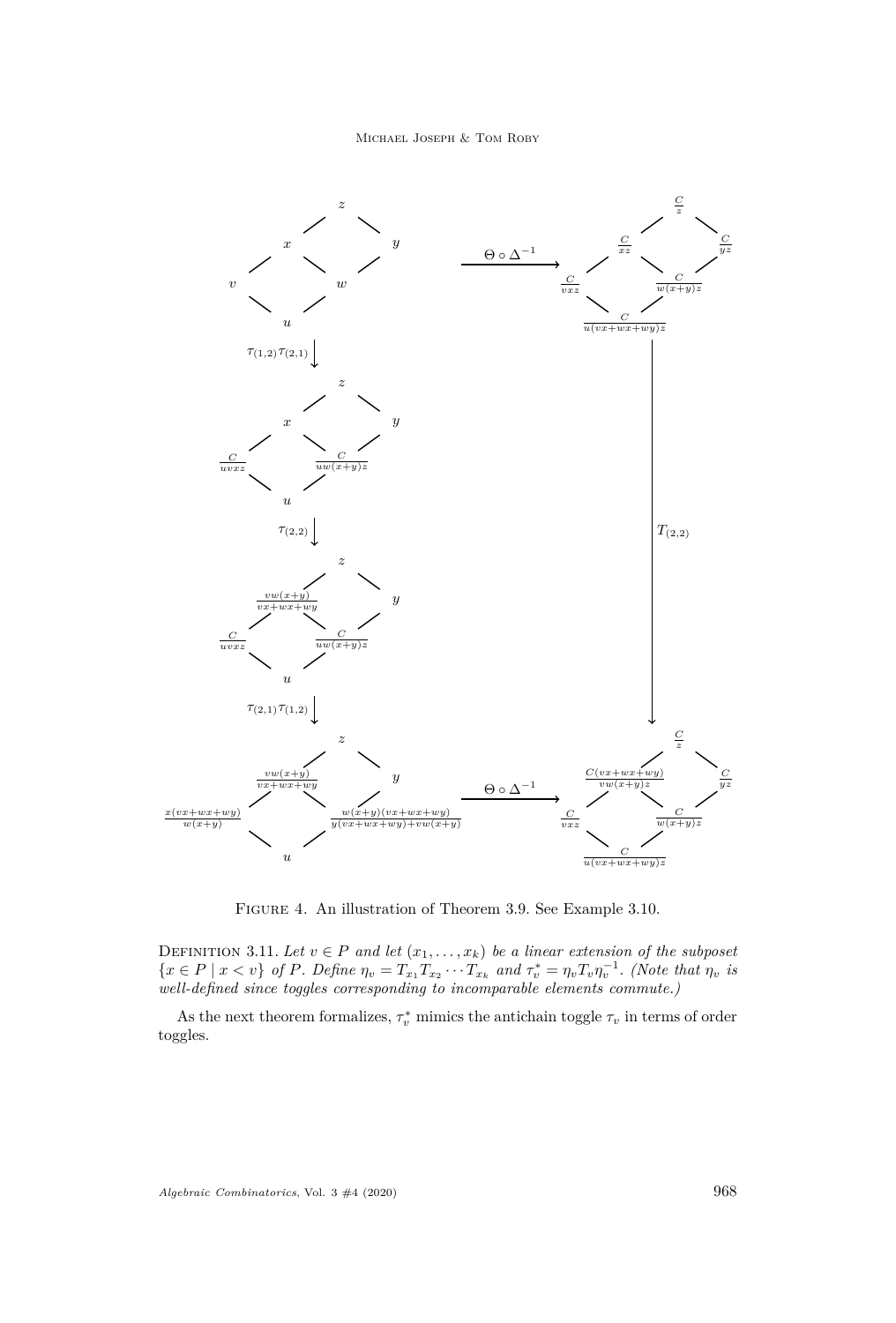<span id="page-15-1"></span>THEOREM 3.12 (Analogue of [\[12,](#page-30-19) Thm. 2.19], generalized in Thm. [5.23\)](#page-26-0). Let  $v \in P$ . *Then the following diagram commutes on the domains in which the maps are defined.*



Theorems [3.9](#page-12-1) and [3.12](#page-15-1) yield the following corollary.

COROLLARY 3.13. *There is an isomorphism from*  $B\text{Tog}_{A}(P)$  *to*  $B\text{Tog}_{O}(P)$  *given by*  $\tau_v \mapsto \tau_v^*$  *with inverse given by*  $T_v \mapsto T_v^*$ *.* 

#### 4. Birational antichain toggles on graded posets

<span id="page-15-0"></span>4.1. Toggling by ranks. Although rowmotion can be defined on any finite poset, only graded posets are currently known to have nice behavior (periodicity, homomesy, cyclic sieving, resonance). In fact, the name "rowmotion" references the natural factorization of this map as a product of rank ("row") toggles in the graded case [\[27\]](#page-30-0).

Definition 4.1 ([\[24\]](#page-30-23)). *A poset P is* graded *if it has a well-defined* rank function  $rk: P \to \mathbb{Z}_{\geqslant 0}$  *satisfying* 

- $rk(x) = 0$  *for any minimal element x*,
- $rk(y) = rk(x) + 1$  *if*  $y > x$ ,
- *every maximal element*  $x$  *of*  $P$  *has*  $rk(x) = r$ *, where*  $r$  *is the* rank *of*  $P$ *.*

*For*  $x \in P$ *, we call*  $\text{rk}(x)$  *the* rank *of*  $x$ *.* 

In this section, *P* will always refer to a finite graded poset of rank *r*.

Definition 4.2. *Define birational antichain* rank toggles *as follows:*

$$
\pmb{T}_{\mathrm{rk}=i} \coloneqq \prod_{\mathrm{rk}(x)=i} T_x, \quad \pmb{\tau}_{\mathrm{rk}=i} \coloneqq \prod_{\mathrm{rk}(x)=i} \tau_x, \quad \pmb{T}^*_{\mathrm{rk}=i} \coloneqq \prod_{\mathrm{rk}(x)=i} T_x^*, \quad \pmb{\tau}^*_{\mathrm{rk}=i} \coloneqq \prod_{\mathrm{rk}(x)=i} \tau_x^*.
$$

*Since poset elements of the same rank are pairwise incomparable, each product is of commuting toggles. Thus, the products above are all well-defined involutions.*

Note

 $BAR = \tau_{rk=r} \tau_{rk=r-1} \cdots \tau_{rk=1} \tau_{rk=0}$  and  $BOR = T_{rk=0} T_{rk=1} \cdots T_{rk=r-1} T_{rk=r}$ .

Under the isomorphism between  $BTog_A(P)$  and  $BTog_O(P)$ , the rank toggles get sent to products of rank toggles, as the following proposition shows. The proof in the piecewise-linear realm [\[12,](#page-30-19) Propositions 2.30, 2.31] goes through unchanged, so we omit it here.

PROPOSITION 4.3. Let  $v \in P$  with  $\text{rk}(v) = i$ *. We have the following identities involving rank toggles (where the empty product*  $\tau_{rk=-1}$  *is the identity).* 

- $\bullet$   $T_v^* = \tau_{rk=i-1} \tau_v \tau_{rk=i-1},$
- $\boldsymbol{T}^*_{\text{rk}=i} = \boldsymbol{\tau}_{\text{rk}=i-1} \boldsymbol{\tau}_{\text{rk}=i} \boldsymbol{\tau}_{\text{rk}=i-1},$
- $\bullet$   $\tau_v^* = \overline{T}_{\text{rk}=0} \overline{T}_{\text{rk}=1} \cdots \overline{T}_{\text{rk}=i-1} T_v \overline{T}_{\text{rk}=i-1} \cdots \overline{T}_{\text{rk}=1} \overline{T}_{\text{rk}=0}$
- $\bullet \ \tau^*_{\text{rk}=i} = T_{\text{rk}=0} T_{\text{rk}=1} \cdots T_{\text{rk}=i-1} T_{\text{rk}=i} T_{\text{rk}=i-1} \cdots T_{\text{rk}=1} T_{\text{rk}=0}.$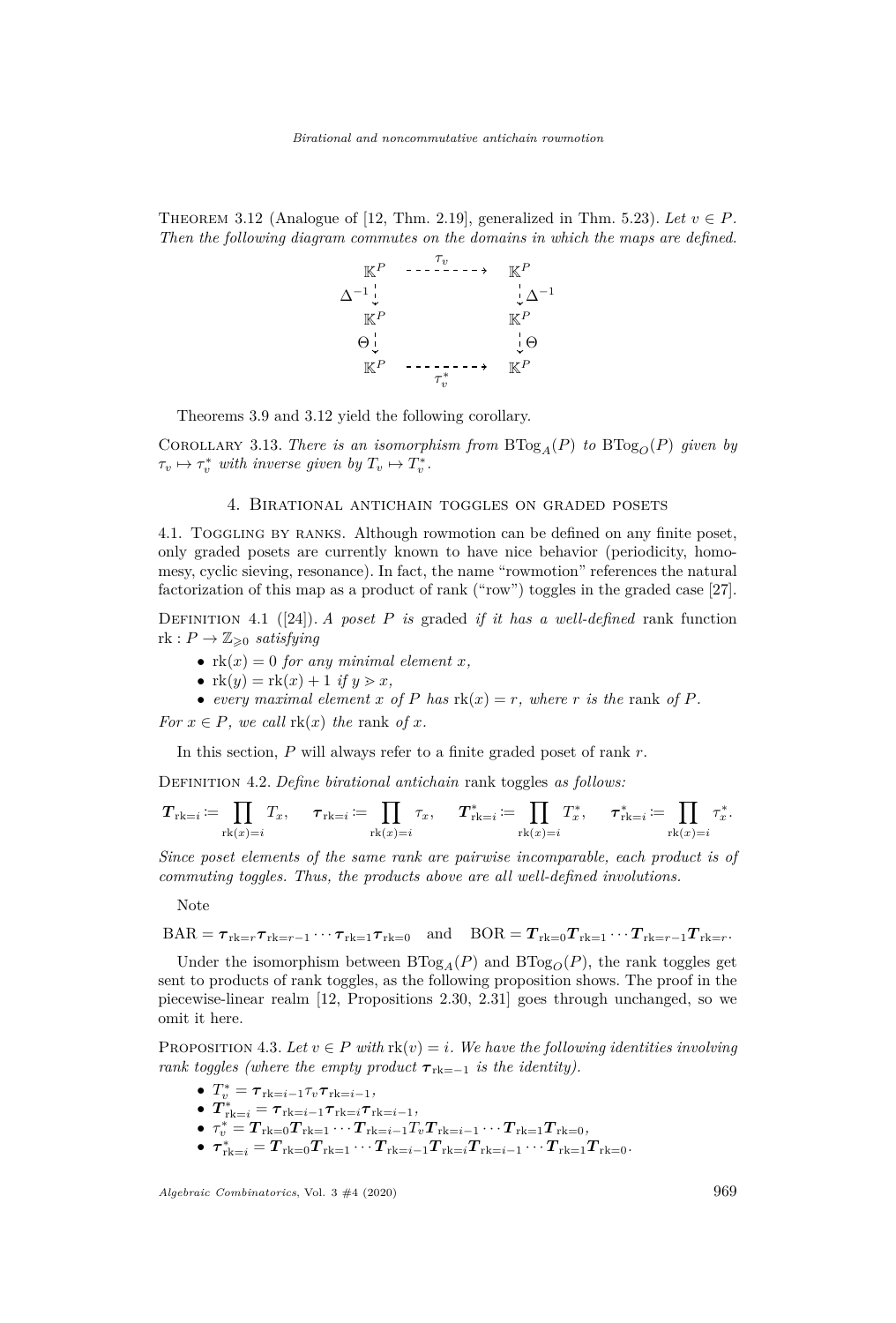<span id="page-16-0"></span>4.2. Graded rescaling. Grinberg and the second author analyzed the effect of BOR (and also birational order rank toggles) on graded rescalings of poset labelings, which highlighted the advantages of working with graded posets [\[9\]](#page-30-12). In this section, we give analogous results for the antichain analogues, describing how BAR and birational antichain rank toggles  $\tau_{rk=i}$  act on graded rescalings.

DEFINITION 4.4 ([\[9,](#page-30-12) § 6]). Let  $(a_0, \ldots, a_r) \in (\mathbb{K}^\times)^{r+1}$  *(where*  $\mathbb{K}^\times$  *denotes the nonzero elements of*  $K$ *)* and  $g \in K^P$ . Then  $(a_0, \ldots, a_r)$  b g is the K-labeling of P formed by *taking g and multiplying the labels of all elements of rank i by ai. This is called a* graded rescaling *of g by*  $(a_0, \ldots, a_r)$ *.* 

EXAMPLE 4.5. In the positive root poset  $\Phi^+(A_3)$ 

$$
(2,4,9) \text{ b } x\n \begin{array}{c} z \\ x \\ y \\ z \end{array}\n \begin{array}{c} z \\ y \\ y \\ z \end{array}\n \begin{array}{c} \\ 4x \\ 2y \\ 2y \end{array}\n \begin{array}{c} 9z \\ 4y \\ 2w \end{array}\n \begin{array}{c} \\ 2x \end{array}\n \begin{array}{c} \\ 2x \end{array}\n \begin{array}{c} \\ 2x \end{array}\n \begin{array}{c} \\ 2x \end{array}\n \begin{array}{c} \\ 2x \end{array}\n \begin{array}{c} \\ 2x \end{array}\n \begin{array}{c} \\ 2x \end{array}\n \begin{array}{c} \\ 2x \end{array}\n \begin{array}{c} \\ 2x \end{array}\n \begin{array}{c} \\ 2x \end{array}\n \begin{array}{c} \\ 2x \end{array}\n \begin{array}{c} \\ 2x \end{array}\n \begin{array}{c} \\ 2x \end{array}\n \begin{array}{c} \\ 2x \end{array}\n \begin{array}{c} \\ 2x \end{array}\n \begin{array}{c} \\ 2x \end{array}\n \begin{array}{c} \\ 2x \end{array}\n \begin{array}{c} \\ 2x \end{array}\n \begin{array}{c} \\ 2x \end{array}\n \begin{array}{c} \\ 2x \end{array}\n \begin{array}{c} \\ 2x \end{array}\n \begin{array}{c} \\ 2x \end{array}\n \begin{array}{c} \\ 2x \end{array}\n \begin{array}{c} \\ 2x \end{array}\n \begin{array}{c} \\ 2x \end{array}\n \begin{array}{c} \\ 2x \end{array}\n \begin{array}{c} \\ 2x \end{array}\n \begin{array}{c} \\ 2x \end{array}\n \begin{array}{c} \\ 2x \end{array}\n \begin{array}{c} \\ 2x \end{array}\n \begin{array}{c} \\ 2x \end{array}\n \begin{array}{c} \\ 2x \end{array}\n \begin{array}{c} \\ 2x \end{array}\n \end{array}
$$

<span id="page-16-1"></span>PROPOSITION 4.6. Let  $g \in \mathbb{K}^P$  and  $(a_0, \ldots, a_r) \in (\mathbb{K}^\times)^{r+1}$ . Then

$$
\boldsymbol{\tau}_{\mathrm{rk}=i} \big( (a_0,\ldots,a_r) \,\flat\, g \big) = \left( a_0,\ldots,a_{i-1},\frac{1}{a_0\cdots a_r},a_{i+1},\ldots,a_r \right) \,\flat\, \boldsymbol{\tau}_{\mathrm{rk}=i} g.
$$

The analogous result for birational order toggles [\[9,](#page-30-12) Prop. 39] has  $\frac{a_{i-1}a_{i+1}}{a_i}$  in the *i*th position.

*Proof.* Let  $h = (a_0, \ldots, a_r) \triangleright q$ . Let  $v \in P$  have  $rk(v) = i$ . Then every maximal chain  $(y_0, \ldots, y_r)$  in *P* contains one element from each rank level. Therefore,

$$
\begin{split} \Upsilon_{v}h &= \sum_{(y_{0},\ldots,y_{r}) \in \mathrm{MC}_{v}(P)} h(y_{0})h(y_{1})\cdots h(y_{r-1})h(y_{r}) \\ &= \sum_{(y_{0},\ldots,y_{r}) \in \mathrm{MC}_{v}(P)} a_{0}g(y_{0})a_{1}g(y_{1})\cdots a_{r-1}g(y_{r-1})a_{r}g(y_{r}) \\ &= a_{0}a_{1}\cdots a_{r} \sum_{(y_{0},\ldots,y_{r}) \in \mathrm{MC}_{v}(P)} g(y_{0})g(y_{1})\cdots g(y_{r-1})g(y_{r}) \\ &= a_{0}a_{1}\cdots a_{r}\Upsilon_{v}g. \end{split}
$$

Then for every *v* of rank *i*,

$$
(\boldsymbol{\tau}_{\text{rk}=i}h)(v) = \frac{C}{\Upsilon_v h} = \frac{C}{a_0 a_1 \cdots a_r \Upsilon_v g} = \frac{1}{a_0 a_1 \cdots a_r} (\boldsymbol{\tau}_{\text{rk}=i}g)(v),
$$

while for any *x* of rank  $j \neq i$ ,  $(\tau_{rk=i}h)(x) = h(x) = a_jq(x) = a_j(\tau_{rk=i}q)(x)$ . Thus,

$$
\boldsymbol{\tau}_{\text{rk}=i}h = \left(a_0,\ldots,a_{i-1},\frac{1}{a_0\cdots a_r},a_{i+1},\ldots,a_r\right)\flat\boldsymbol{\tau}_{\text{rk}=i}g.
$$

<span id="page-16-2"></span>A straightforward induction argument shows the following analogue of [\[9,](#page-30-12) Prop. 40]. PROPOSITION 4.7. Let  $g \in \mathbb{K}^P$  and  $(a_0, \ldots, a_r) \in (\mathbb{K}^\times)^{r+1}$ . Then

$$
\text{BAR}\left(\left(a_0, a_1, \ldots, a_r\right) \flat g\right) = \left(\frac{1}{a_0 a_1 \cdots a_r}, a_0, a_1, \ldots, a_{r-2}, a_{r-1}\right) \flat \text{BAR}(g).
$$

The key idea is that, like BOR, applying BAR to a graded rescaling of *g* yields a graded rescaling of BAR(*g*).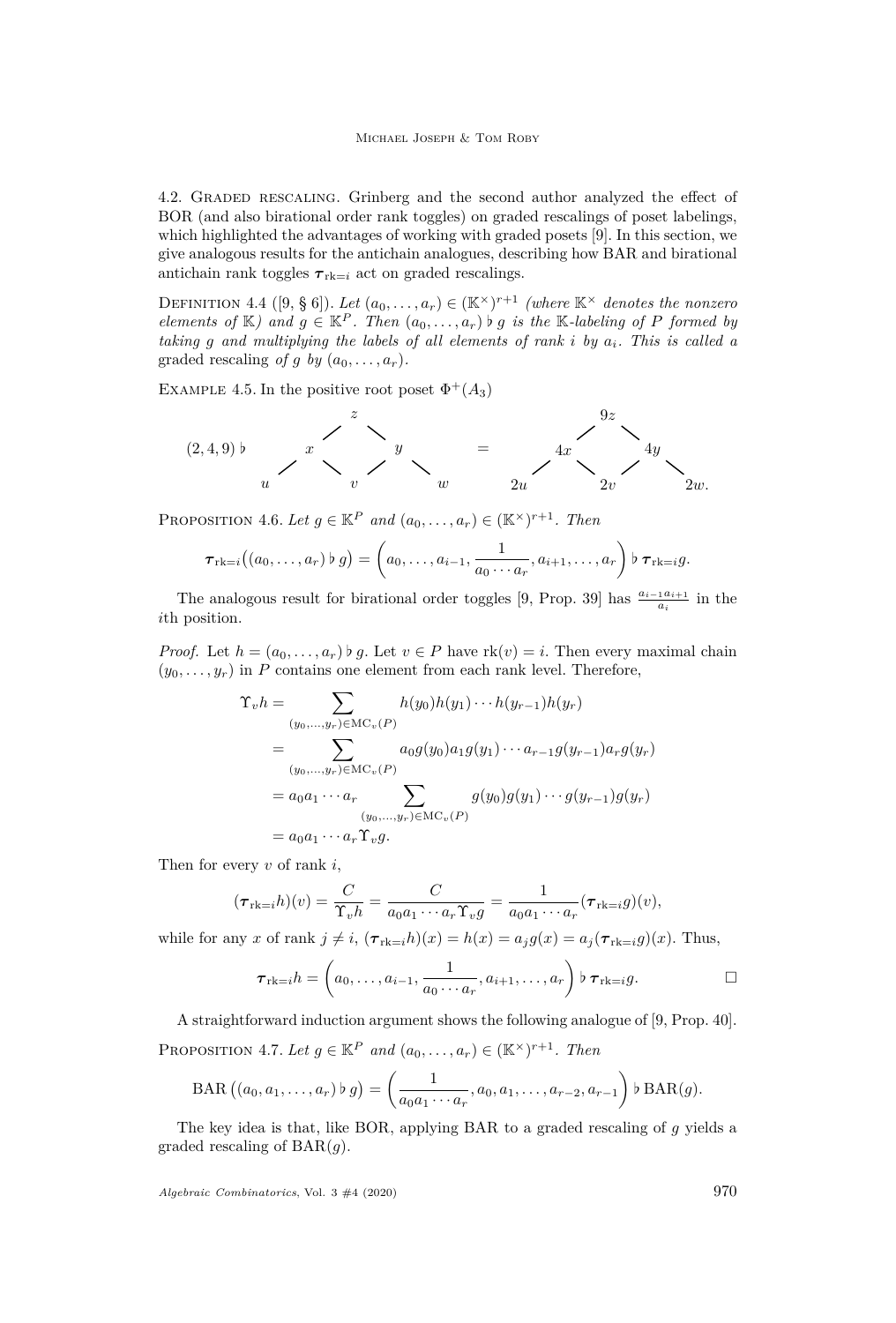4.3. GYRATION. For a finite graded poset P, Striker defined an element of Tog<sub> $\tau$ </sub>(P) called *gyration*, which is conjugate to order-ideal rowmotion  $\rho \sim [25, \S 6]$  $\rho \sim [25, \S 6]$  $\rho \sim [25, \S 6]$ . The name *gyration* comes from Wieland's action of the same name on alternating sign matrices [\[31\]](#page-30-24). Here we give a birational lifting of gyration using the same definition, which remains conjugate to BOR in  $\text{Log}_{\Omega}(P)$  because the key algebraic properties of the order-ideal toggle group lift to the birational realm. In fact this idea goes back to Cameron and Fon-Der-Flaass, who considered (slightly more general) "rank-permuted rowmotions", and showed that they were all conjugate in the order-ideal toggle group [\[3,](#page-29-5) Lemma 2].

DEFINITION 4.8. Birational order gyration *is the birational map* BOG :  $\mathbb{K}^P \dashrightarrow \mathbb{K}^P$ *that applies the birational order toggles for elements in even ranks first, then the odd ranks.*

For example, if *P* has rank 7,

$$
\mathrm{BOG} = T_{\mathrm{rk}=7} T_{\mathrm{rk}=5} T_{\mathrm{rk}=3} T_{\mathrm{rk}=1} T_{\mathrm{rk}=6} T_{\mathrm{rk}=4} T_{\mathrm{rk}=2} T_{\mathrm{rk}=0}.
$$

This is well-defined, since it does not matter in which order the elements of even rank are toggled, and similarly for odd rank. This is because rank toggles  $T_{\text{rk}=i}, T_{\text{rk}=j}$ commute when  $|i - j| \neq 1$ , where there are no cover relations between an element of rank *i* and an element of rank *j*. Since BOR and BOG are conjugate in  $Tog<sub>O</sub>(P)$ , they have the same order on any graded poset, and sometimes other properties can be transferred between the two maps.

On the other hand, birational *antichain* rank toggles never commute, so we need to specify a toggle order in the following definition. This definition of BAG is the image of BOG under our explicit isomorphism between  $BTog_{O}(P)$  and  $BTog_{A}(P)$ .

DEFINITION 4.9. Birational antichain gyration *is the birational map* BAG :  $\mathbb{K}^P$  -- $\mathbb{K}^P$  *that first applies the antichain toggles for odd ranks starting from the bottom of the poset up to the top, and then toggles the even ranks from the top of the poset down to the bottom.*

For example, if *P* has rank 7, BAG =  $\tau_{rk=0}\tau_{rk=2}\tau_{rk=4}\tau_{rk=6}\tau_{rk=7}\tau_{rk=5}\tau_{rk=3}\tau_{rk=1}$ . We omit the proof of the following theorem here, which is completely analogous to [\[12,](#page-30-19) Theorem 2.34] but now lifted to the birational realm.

Theorem 4.10. *The following diagram commutes.*



# 5. Noncommutative (skew field) dynamics

<span id="page-17-0"></span>5.1. Introduction to skew field dynamics. Darij Grinberg has conjectured that the periodicity of BOR-motion on certain nice posets continues to hold even when extended to labelings of *P* by elements that do not necessarily commute. Here we study the lifting to this setting of the antichain perspective and relate it to the order perspective. We first recall Grinberg's original toggling definition of this map, which we call *NOR-motion*, and show that it is also given as a composition of three transfer maps as in the commutative case.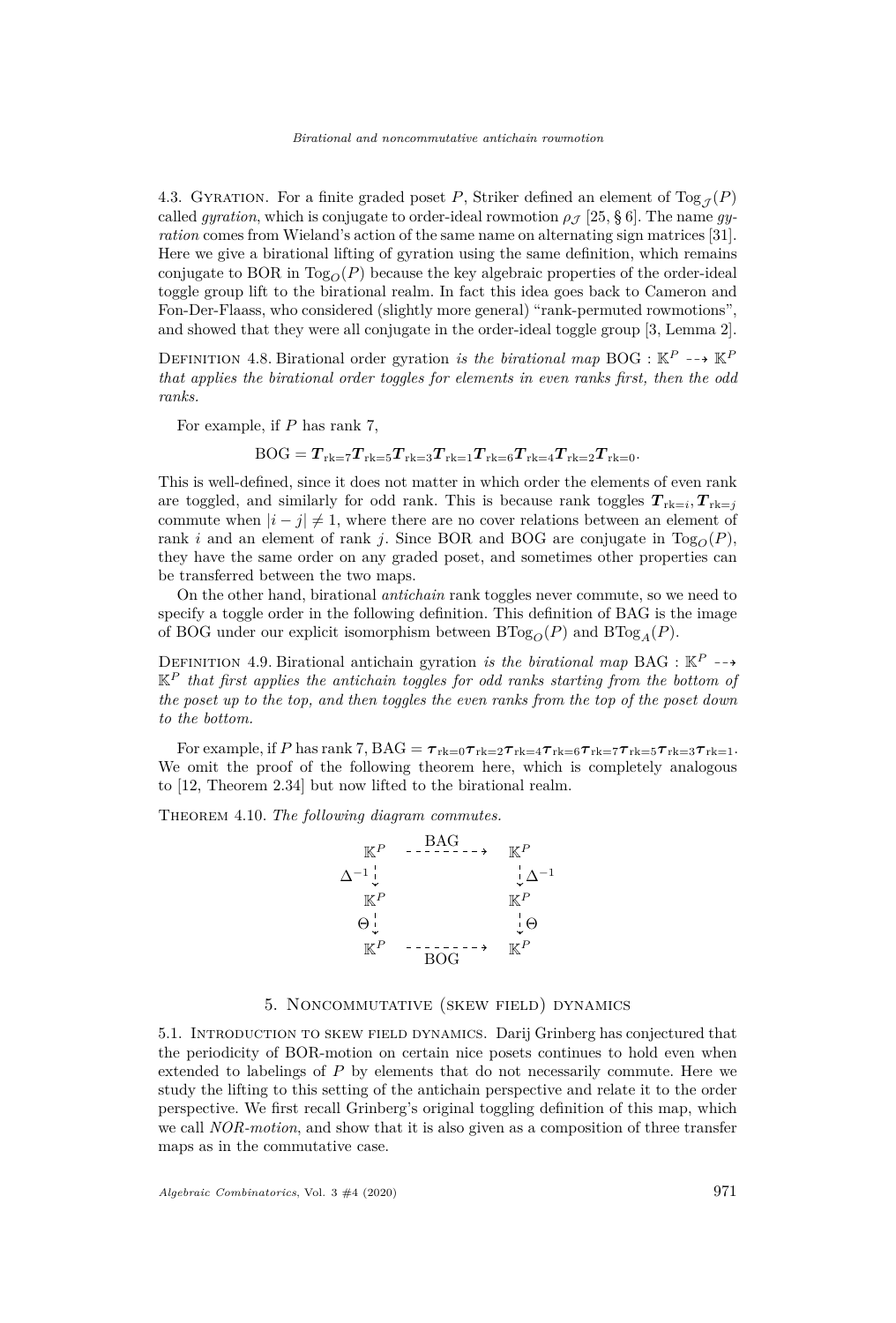Next we define the antichain analogues of toggling and *NAR-motion*, which can also be given in terms of the transfer maps. Along the way we give an explicit isomorphism between the group of order toggles and the group of antichain toggles in the noncommutative case.

Let S denote a *skew field* that contains an infinite field  $\mathbb{F}$  as a subfield. Any such skew field S of characteristic zero satisfies this condition, as it contains an isomorphic copy of Q. We will now work with S-labelings in  $\mathbb{S}^P := \{f : P \to \mathbb{S}\}\.$  We always require the generic constant  $C \in \mathbb{S}$  to be in the *center* of  $\mathbb{S}$  (i.e. *C* commutes with every element of S). The proofs in this section specialize to show the results of § [3.2.](#page-12-3)

NOTATION 5.1. For  $x \in \mathbb{S}$ , write  $\overline{x}$  for  $x^{-1}$ .

NOTATION 5.2. The (commutative and associative) operation *parallel sum* is defined by  $x + y = \overline{x + y}$ . We use  $\sum^{\#}$  as the analogue of  $\sum$  with + replaced with  $\#$ .

The following *reciprocity* relation, analogous to one in [\[6,](#page-29-4) § 5], is easy to show.

PROPOSITION 5.3. *For*  $x_1, \ldots, x_n \in \mathbb{S}$ ,

$$
\left(\sum_{i=1}^n x_i\right)\left(\sum_{i=1}^n \overline{x_i}\right) = \left(\sum_{i=1}^n \overline{x_i}\right)\left(\sum_{i=1}^n x_i\right) = 1.
$$

Remark 5.4. It can be quite tricky to simplify expressions in a skew field until one gains some experience. For example  $x + y = \overline{x + y}$  can equivalently be written as

- $y(x+y)x$  by multiplying on the left by  $y\overline{y}$  and the right by  $\overline{x}x$  and using the property  $\overline{AB} = \overline{B} \cdot \overline{A}$ ,
- or as  $x(x+y)y$  by multiplying on the left by  $x\overline{x}$  and the right by  $\overline{y}y$ ,

but is *not equivalent* to  $yx(x+y)$ ,  $\overline{(x+y)}xy$ ,  $xy(x+y)$ , or  $\overline{(x+y)}yx$ . We can simplify  $\overline{y}x(x+y)y$  as

$$
\overline{y}x\overline{(x+y)}y = \overline{y}y\overline{(x+y)}x = \overline{(x+y)}x.
$$

Many other expressions are more challenging to rewrite in equivalent forms. For example,

$$
\overline{v} \cdot \overline{x} + \overline{w} \cdot \overline{(x+y)} = (x+y)w\overline{(xv+xw+yw)}xv = xv\overline{(xv+xw+yw)}(x+y)w
$$

and

$$
\overline{(v+w)} \cdot \overline{x} + \overline{w} \cdot \overline{y} = yw\overline{(xv + xw + yw)}x(v+w) = x(v+w)\overline{(xv + xw + yw)}yw
$$

are expressions that have arisen naturally in this study.

Remark 5.5. When we move to the noncommutative setting, we no longer have the notions from algebraic geometry and commutative algebra of *Zariski topology* and *birational maps*, so we call the analogous maps *partial maps*. These maps will not be defined when expressions in the denominator (i.e. expression we take the inverse of) become zero, so the domains need to be restricted somehow. We do not try to address this issue formally, which would take us too far *afield*. In particular, all the maps we consider are noncommutative analogues of our earlier birational maps. At a minimum, any equalities stated will hold as birational identities whenever we restrict the variables to lie in the infinite subfield F. Practically speaking, they will hold in much greater generality.

DEFINITION 5.6 (Darij Grinberg). Let  $v \in P$ . The noncommutative order toggle *is the partial map*  $T_v : \mathbb{S}^P \dashrightarrow \mathbb{S}^P$  *defined as follows. For this definition, we extend any*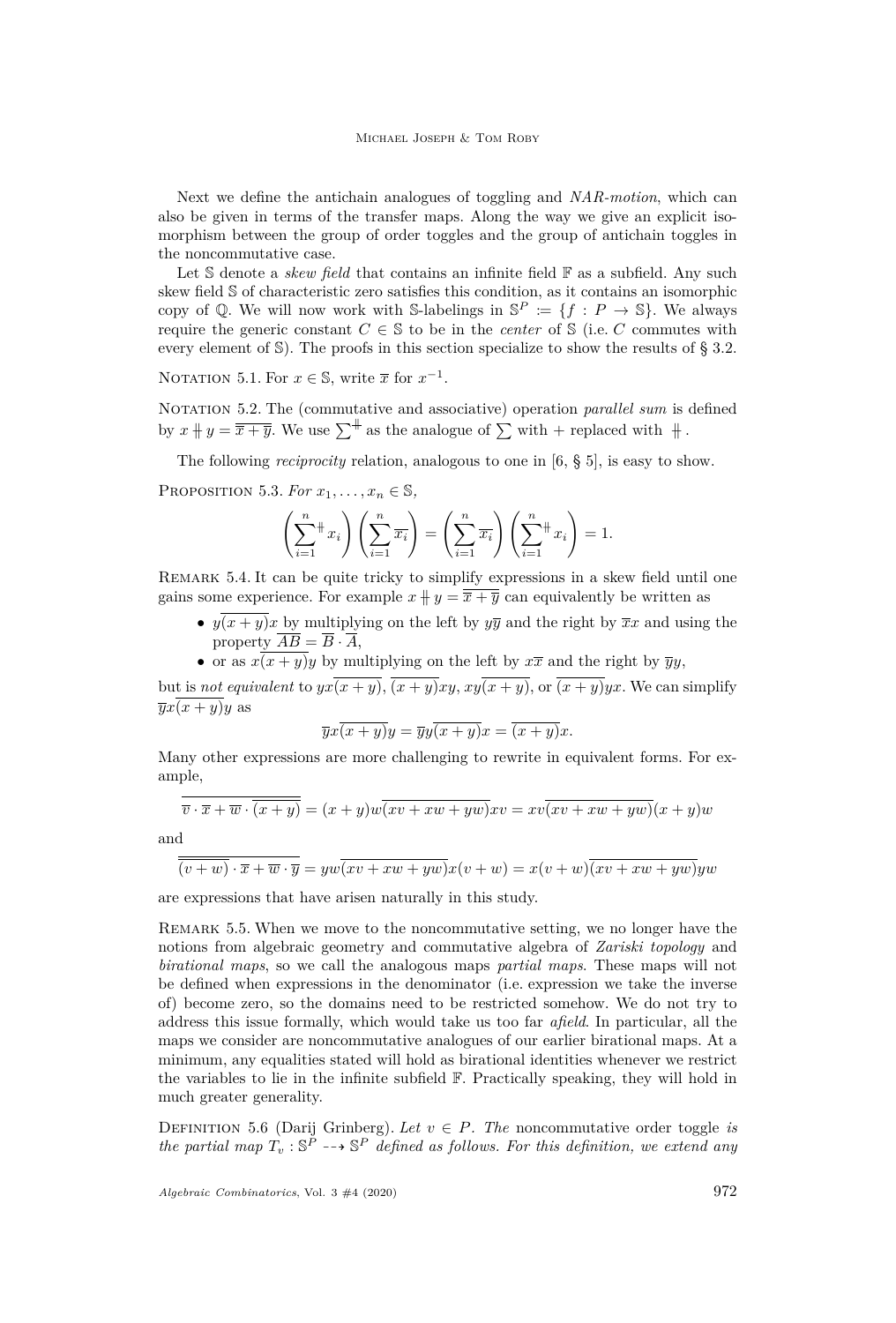$f \in \mathbb{S}^P$  *to a*  $\widehat{P}$ -labeling by setting  $f(\widehat{0}) = 1$  and  $f(\widehat{1}) = C$ , recalling *C* is in the center *of* S*. Then*

$$
(T_v(f))(w) = \begin{cases} \left(\sum_{u \in \widehat{P}, u < v} f(u)\right) \overline{f(v)} \left(\sum_{u \in \widehat{P}, u > v} f(u)\right) & \text{if } w = v\\ f(w) & \text{if } w \neq v. \end{cases}
$$

Toggles in the noncommutative realm are *not involutions*, so it is surprising they have any nice features at all. Initially, the term "toggle" was chosen to be an involution, but we continue to use it here to keep terminology consistent with other realms. We will call the inverse of a toggle an *elggot*.

DEFINITION 5.7. Let  $v \in P$ . The noncommutative order elggot *is the partial map*  $E_v : \mathbb{S}^P \dashrightarrow \mathbb{S}^P$  *defined as follows. Then* 

$$
(E_v(f))(w) = \begin{cases} \left(\sum_{u \in \widehat{P}, u > v} f(u)\right) \overline{f(v)} \left(\sum_{u \in \widehat{P}, u < v} f(u)\right) & \text{if } w = v \\ f(w) & \text{if } w \neq v. \end{cases}
$$

A straightforward computation shows that  $T_v$  and  $E_v$  are inverse partial maps. Order toggles and elggots commute with each other in the skew-field setting exactly when they do in the (commutative) birational realm. We omit the elementary proof.

PROPOSITION 5.8. Let  $u, v \in P$ . If neither *u* nor *v* covers the other, then  $T_u T_v = T_v T_u$ ,  $E_u E_v = E_v E_u$ ,  $T_u E_v = E_v T_u$ , and  $E_u T_v = T_v E_u$ .

DEFINITION 5.9 (Darij Grinberg). Let  $(x_1, x_2, \ldots, x_n)$  be any linear extension of a *finite poset P. Then the partial map*  $NOR = T_{x_1}T_{x_2}\cdots T_{x_n}$  *is called* noncommutative order rowmotion (NOR-motion)*.*

<span id="page-19-1"></span>CONJECTURE 5.10 (Darij Grinberg). *On*  $[a] \times [b]$ , NOR *has order*  $a + b$ *.* 

5.2. Transfer maps in the noncommutative realm.

DEFINITION 5.11. Let  $f \in \mathbb{S}^P$ . We define complement  $\Theta$ , down transfer  $\nabla$ , up transfer ∆*,* inverse down transfer ∇<sup>−</sup><sup>1</sup> *, and* inverse up transfer ∆<sup>−</sup><sup>1</sup> *as follows. These specialize to Definition* [2.17](#page-7-0) *when* S *is actually a field.*

$$
(\Theta f)(x) = C \cdot f(x)
$$
  
\n
$$
(\nabla f)(x) = f(x) \cdot \sum_{y \le x} f(y) \quad \text{(with } f(\widehat{0}) = 1)
$$
  
\n
$$
(\Delta f)(x) = \sum_{y \ge x} f(y) \cdot f(x) \quad \text{(with } f(\widehat{1}) = 1)
$$
  
\n
$$
(\nabla^{-1} f)(x) = \sum_{\widehat{0} \le y_1 \le y_2 \le \dots \le y_k = x} f(y_k) \cdots f(y_2) f(y_1) = f(x) \cdot \sum_{y \le x} (\nabla^{-1} f)(y)
$$
  
\n
$$
(\Delta^{-1} f)(x) = \sum_{x = y_1 \le y_2 \le \dots \le y_k \le \widehat{1}} f(y_k) \cdots f(y_2) f(y_1) = \sum_{y \ge x} (\Delta^{-1} f)(y) \cdot f(x).
$$

<span id="page-19-0"></span>THEOREM 5.12 (Analogue of [\[6,](#page-29-4) Thm. 6.2]). For any finite poset P,

$$
NOR = \Theta \circ \Delta^{-1} \circ \nabla.
$$

*Proof.* We will prove  $(\Theta \Delta^{-1} \nabla f)(x) = (NOR f)(x)$  for all  $x \in P$  for which either side is defined (recall these are partial maps). We induct on *P* from top to bottom. Let  $x \in P$  and assume every  $y > x$  satisfies the induction hypothesis.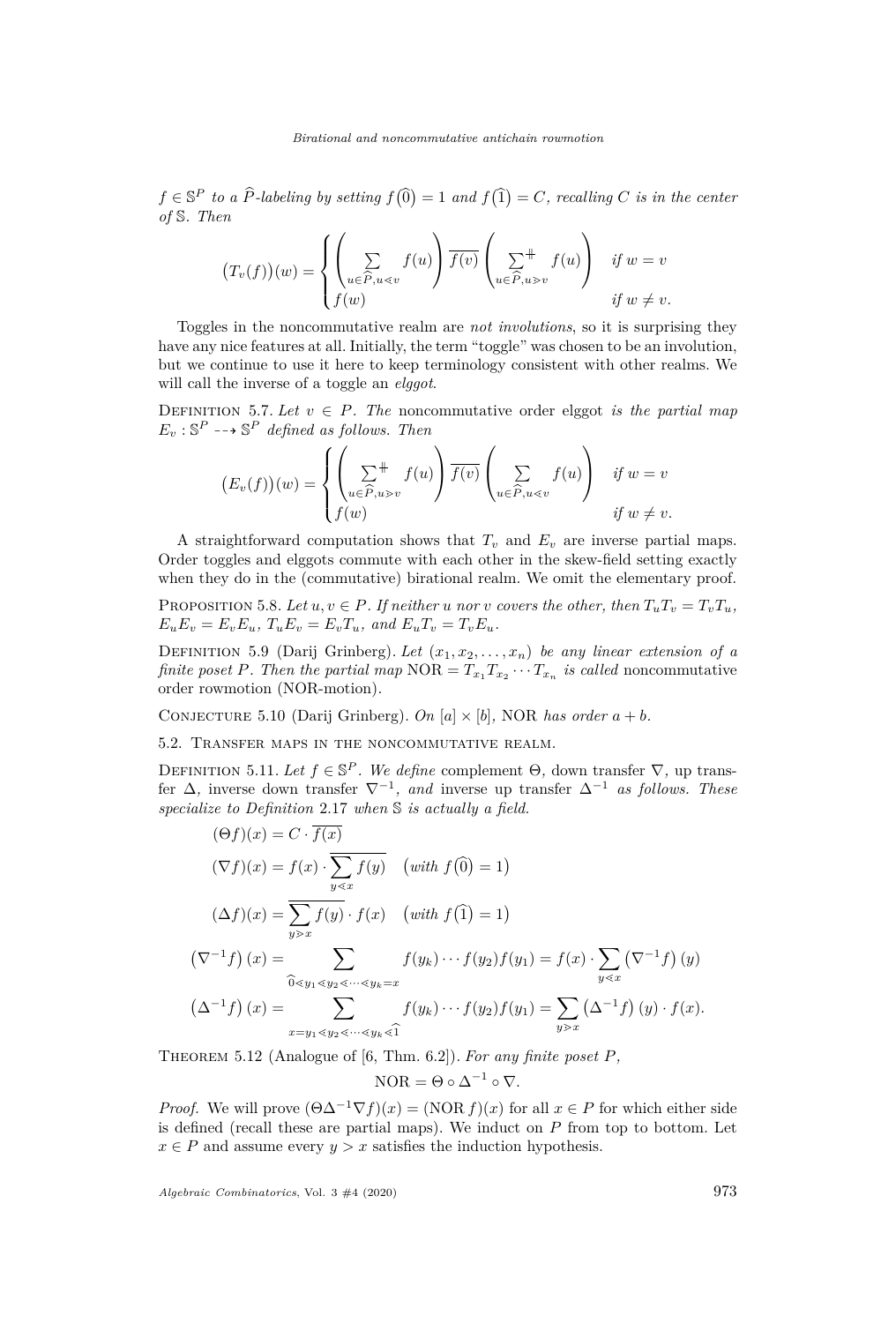Then

$$
(\nabla f)(x) = f(x) \overline{\sum_{y \le x} f(y)}.
$$

Now we apply  $\Delta^{-1}$  to both sides. Using the recursive description for  $\Delta^{-1}$ , we obtain

$$
\left(\Delta^{-1}\nabla f\right)(x) = \sum_{y>x} \left(\Delta^{-1}\nabla f\right)(y) \cdot (\nabla f)(x)
$$

$$
= \sum_{y>x} \left(\Delta^{-1}\nabla f\right)(y) \cdot f(x) \cdot \sum_{y
$$
= C \sum_{y>x}^{+} \left(\Theta\Delta^{-1}\nabla f\right)(y) \cdot f(x) \cdot \sum_{y
$$
$$

Next we apply  $\Theta$  to both sides, which yields

$$
\left(\Theta\Delta^{-1}\nabla f\right)(x) = C \cdot \overline{C} \cdot \overline{\sum_{y>x}^{+} (\Theta\Delta^{-1}\nabla f)(y)} \cdot f(x) \cdot \overline{\sum_{y\leq x} f(y)}
$$

$$
= \left(\sum_{y\leq x} f(y)\right) \cdot \overline{f(x)} \cdot \left(\sum_{y>x}^{+} (\Theta\Delta^{-1}\nabla f)(y)\right)
$$

$$
= \left(\sum_{y\leq x} f(y)\right) \cdot \overline{f(x)} \cdot \left(\sum_{y>x}^{+} (\text{NOR } f)(y)\right)
$$

by the induction hypothesis. Note that the last expression equals  $(NOR f)(x)$  because it is exactly what we obtain at *x* just before we toggle at *x* (where we have already toggled elements  $y \geq x$  but *not* elements  $y \leq x$ ).

### 5.3. Noncommutative Antichain Toggling and Rowmotion.

DEFINITION 5.13. Let  $v \in P$ . The noncommutative antichain toggle *is the partial map*  $\tau_v : \mathbb{S}^P \dashrightarrow \mathbb{S}^P$  *defined so that*  $(\tau_v(g))(x)$  *equals* 

$$
C \cdot \sum \left\{ \underbrace{g(y_{c-1}) \cdots g(y_1)}_{(indices \text{ decrease by } 1) \text{ (indices decrease by } 1)} \underbrace{g(y_k) \cdots g(y_c)}_{\text{decrease by } 1)} : \widehat{0} \leq y_1 \leq y_2 \leq \cdots \leq y_k \leq \widehat{1}, y_c = v \right\}
$$

*if*  $x = v$ *, and*  $(\tau_v(g))(x) = g(x)$  *if*  $x \neq v$ *.* 

 $\overline{\phantom{0}}$ 

 $\overline{\phantom{a}}$ 

*The* noncommutative antichain elggot *is the partial map*  $\varepsilon_v : \mathbb{S}^P \dashrightarrow \mathbb{S}^P$  *defined so that as*  $(\varepsilon_v(g))(x)$  *equals* 

$$
C \cdot \sum \left\{ \underbrace{g(y_c) \cdots g(y_1)}_{(indices \text{ decrease by 1}) \text{ (indices decrease by 1)}} \underbrace{g(y_k) \cdots g(y_{c+1})}_{(indices \text{ decrease by 1})} : \widehat{0} \leq y_1 \leq y_2 \leq \cdots \leq y_k \leq \widehat{1}, y_c = v \right\}
$$

 $if x = v$ *, and*  $(\varepsilon_v(g))(x) = g(x)$  *if*  $x \neq v$ *.* 

Let  $N \text{Log}_A(P)$  *be the group generated by all noncommutative antichain toggles*  $\tau_v$ *for*  $v \in P$ *, and let*  $NTog<sub>O</sub>(P)$  *be the group generated by all noncommutative order toggles*  $T_v$ *.* 

Commutativity of toggles and elggots is the same as in the (commutative) birational realm.

PROPOSITION 5.14. Let  $u, v \in P$ . If  $u \parallel v$ , then  $\tau_u \tau_v = \tau_v \tau_u$ ,  $\varepsilon_u \varepsilon_v = \varepsilon_v \varepsilon_u$ ,  $\tau_u \varepsilon_v = \varepsilon_v \tau_u$ . *Proof.* Analogous to the proof of Proposition [3.3](#page-9-3)[\(b\).](#page-9-2)

*Algebraic Combinatorics*, Vol. 3 #4 (2020) 974

 $\overline{1}$ 

 $\overline{\mathbf{r}}$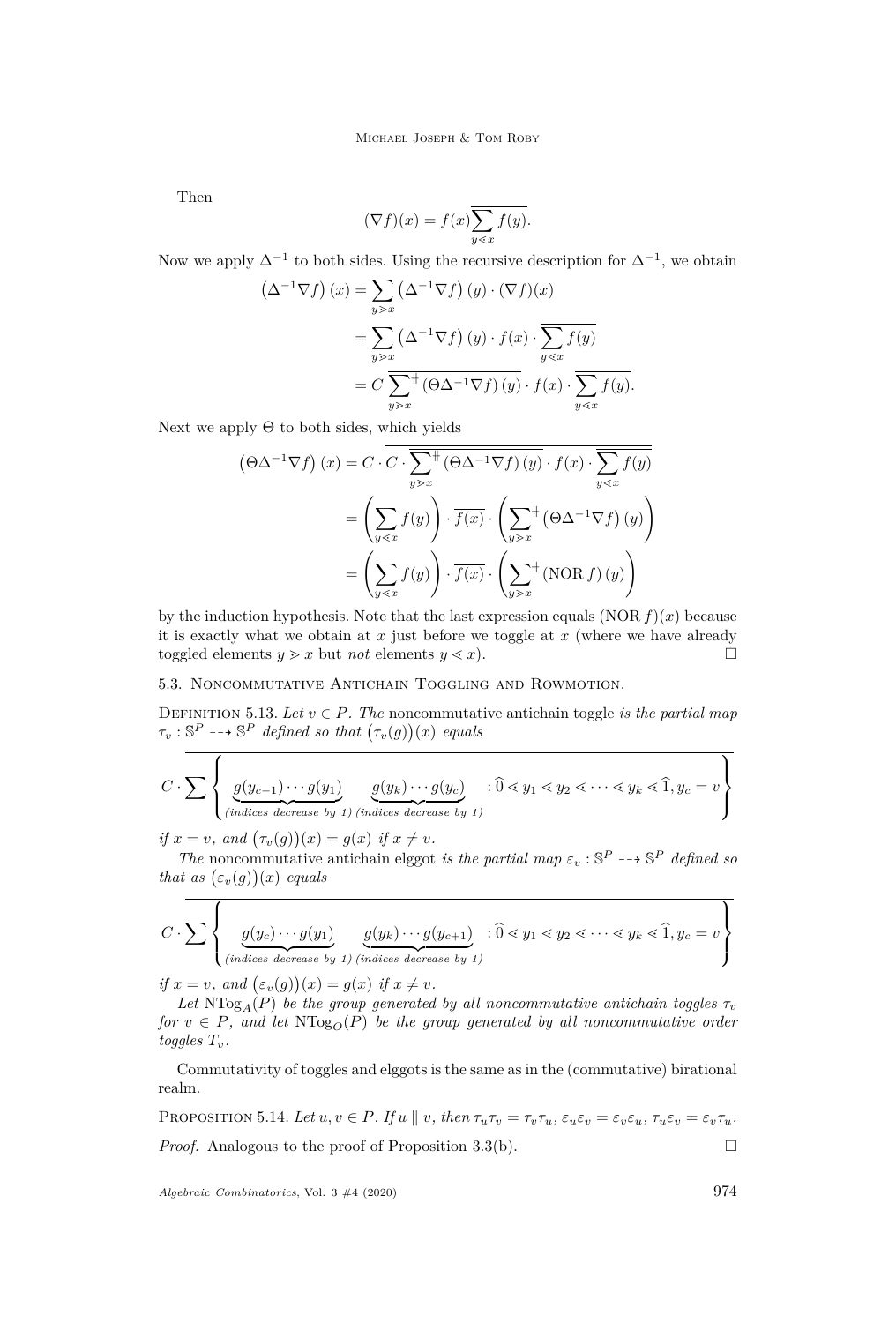EXAMPLE 5.15. Consider the poset  $P = \{2 \mid \times 3\}$  below, with the generic labeling  $g \in \mathbb{K}^P$  by  $u, v, w, x, y, z \in \mathbb{S}$ .



• If we apply the toggle  $\tau_{(1,1)}$ , we would change the label at  $(1,1)$  to

$$
C \cdot \overline{z x v u + z x w u + z y w u} = C \cdot \overline{u} \cdot \overline{(x v + x w + y w)} \cdot \overline{z}.
$$

• If instead we apply the toggle  $\tau_{(2,1)}$ , we would change the label at  $(2,1)$  to

 $C \cdot \overline{u} \overline{z} \overline{x} \overline{v} = C \cdot \overline{v} \cdot \overline{x} \cdot \overline{z} \cdot \overline{u}.$ 

• If instead we apply the toggle  $\tau_{(1,2)}$ , we would change the label at  $(1,2)$  to

$$
C \cdot \overline{uzxw + uzyw} = C \cdot \overline{w} \cdot (x+y) \cdot \overline{z} \cdot \overline{u}.
$$

• If instead we apply the toggle  $\tau_{(2,2)}$ , we would change the label at  $(2, 2)$  to

$$
C \cdot \overline{vuzx + wuzx} = C \cdot \overline{x} \cdot \overline{z} \cdot \overline{u} \cdot \overline{(v+w)}.
$$

DEFINITION 5.16. Let  $(x_1, x_2, \ldots, x_n)$  be any linear extension of a finite poset P. Then *the partial map*  $NAR = \tau_{x_n} \cdots \tau_{x_2} \tau_{x_1}$ , *i.e. toggling at each element of P from bottom to top, is called* noncommutative antichain rowmotion (NAR-motion)*.*

EXAMPLE 5.17. On the poset  $P = [2] \times [3]$ , NAR has order 5. In Figure [5,](#page-22-0) we show an orbit beginning with a generic labeling.

We now define specific elements of  $N\text{Log}_{A}(P)$  that mimic the action of order toggles.

DEFINITION 5.18. For  $v \in P$ , let  $T_v^* = \varepsilon_{v_1} \varepsilon_{v_2} \cdots \varepsilon_{v_k} \tau_v \tau_{v_k} \cdots \tau_{v_2} \tau_{v_1} \in \text{NTog}_A(P)$  where  $v_1, \ldots, v_k$  are the elements of P covered by  $v$ . (In the case that  $v$  is a minimal element of P,  $k = 0$  and  $T_v^* = \tau_v$ .) Let  $E_v^* = (T_v^*)^{-1} = \varepsilon_{v_1} \varepsilon_{v_2} \cdots \varepsilon_{v_k} \varepsilon_v \tau_{v_k} \cdots \tau_{v_2} \tau_{v_1}$ .

The following lemma (whose proof is straightforward from the definitions) will be used in the proof of Theorem [5.20.](#page-23-0)

<span id="page-21-0"></span>LEMMA 5.19. Let  $g \in \mathbb{S}^P$  and  $v \in P$ . Then

$$
(\tau_v g)(v) = C \cdot (\nabla^{-1} g)(v) \cdot (\Delta^{-1} g)(v) \cdot g(v)
$$
  
= C \cdot (\Delta^{-1} g)(v) \cdot (\nabla^{-1} g)(v) \cdot g(v),  

$$
(\varepsilon_v g)(v) = C \cdot g(v) \cdot (\nabla^{-1} g)(v) \cdot (\Delta^{-1} g)(v)
$$
  
= C \cdot g(v) \cdot (\Delta^{-1} g)(v) \cdot (\nabla^{-1} g)(v).

The following result uses the transfer maps to explicitly mimic the action of order toggles using the products of antichain toggles defined above and similarly for elggots.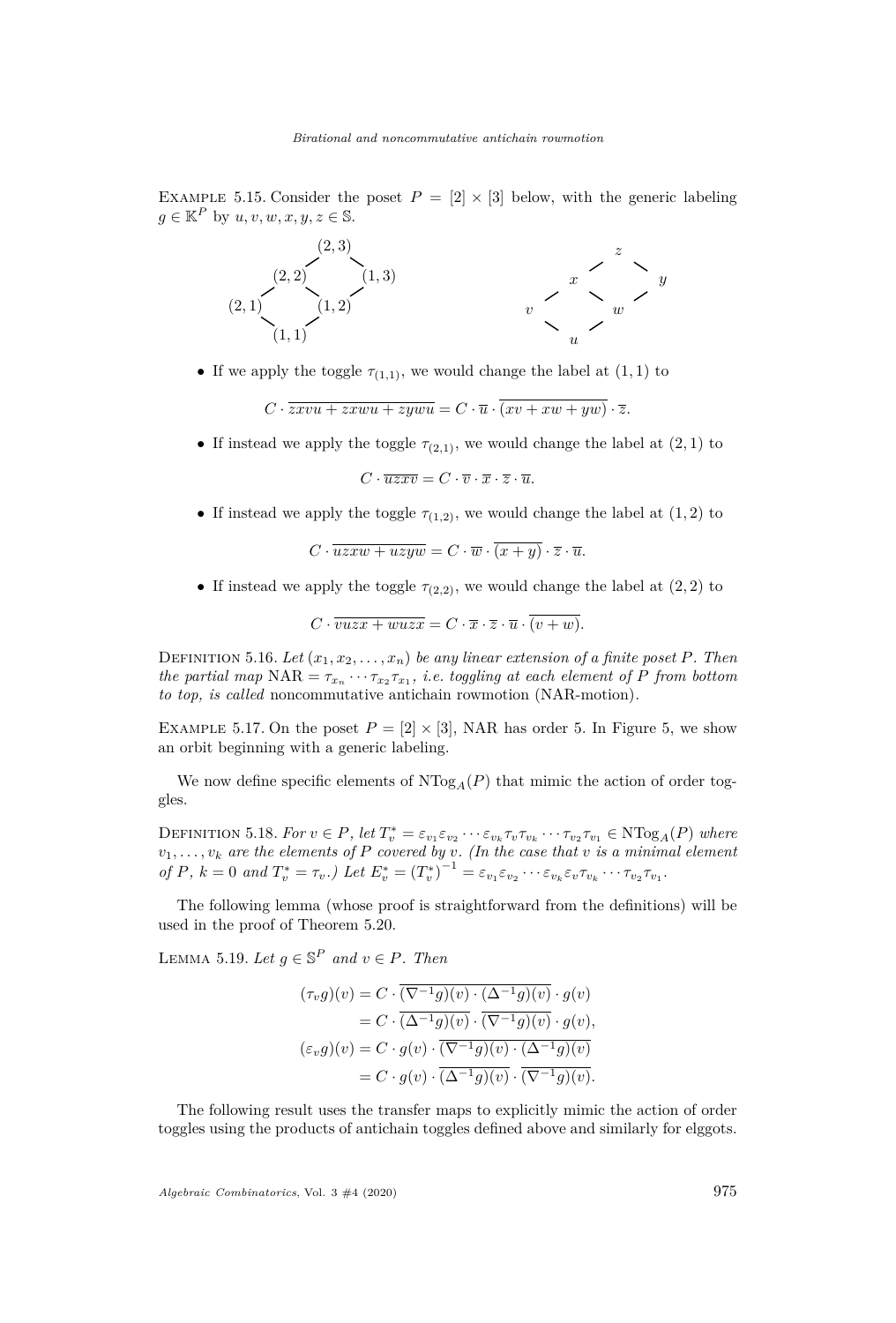$$
g = \text{NAR}^{5}(g) = \sum_{v} x
$$
\n
$$
w
$$
\n
$$
w
$$
\n
$$
w
$$
\n
$$
\overline{(x + \overline{y})}
$$
\n
$$
\overline{v} \cdot \overline{x} \cdot (xv + xw + yw) \cdot u
$$
\n
$$
\overline{v} \cdot \overline{x} \cdot (xv + xw + yw) \cdot u
$$
\n
$$
\overline{w} \cdot \overline{(x + y)} \cdot (xv + xw + yw) \cdot u
$$
\n
$$
\overline{w} \cdot \overline{(x + y)} \cdot (xv + xw + yw) \cdot u
$$
\n
$$
\overline{w} \cdot \overline{(xv + xw + yw)} \cdot \overline{z}
$$

$$
\text{NAR}^{2}(g) = \overline{v} \cdot (v+w) \cdot u \qquad \overline{w} \cdot (v+w) \cdot u
$$
\n
$$
C \cdot \overline{u} \cdot \overline{w} \cdot \overline{y} \cdot \overline{z} \qquad \overline{C \cdot \overline{u} \cdot (v+w) \cdot x} \cdot \overline{z}
$$
\n
$$
z
$$

$$
\text{NAR}^{3}(g) = C \cdot \overline{u} \cdot \overline{w} \cdot \overline{(x+y)} \cdot \overline{z}
$$
\n
$$
z \cdot (x+y) \cdot \overline{x}
$$
\n
$$
\overline{(x+\overline{y})}
$$
\n
$$
z \cdot (x+y) \cdot \overline{y}
$$
\n
$$
\overline{(x+\overline{y})}
$$

$$
C \cdot \overline{u} \cdot (xv + xw + yw) \cdot \overline{z}
$$
  
\n
$$
\text{NAR}^4(g) = z \cdot (xv + xw + yw) \cdot \overline{(v+w)} \cdot \overline{x} \qquad z \cdot (xv + xw + yw) \cdot \overline{w} \cdot \overline{y}
$$
  
\n
$$
x \cdot (v+w) \cdot \overline{v} \qquad x \cdot (v+w) \cdot \overline{(xv + xw + yw)} \cdot y
$$
  
\n
$$
\overline{(\overline{v} + \overline{w})}
$$

<span id="page-22-0"></span>FIGURE 5. An orbit of NAR starting on a generic labeling  $g \in \mathbb{S}^P$ , for  $P = [2] \times [3]$ . We observe that the order of NAR, like BAR, is 5 on this poset.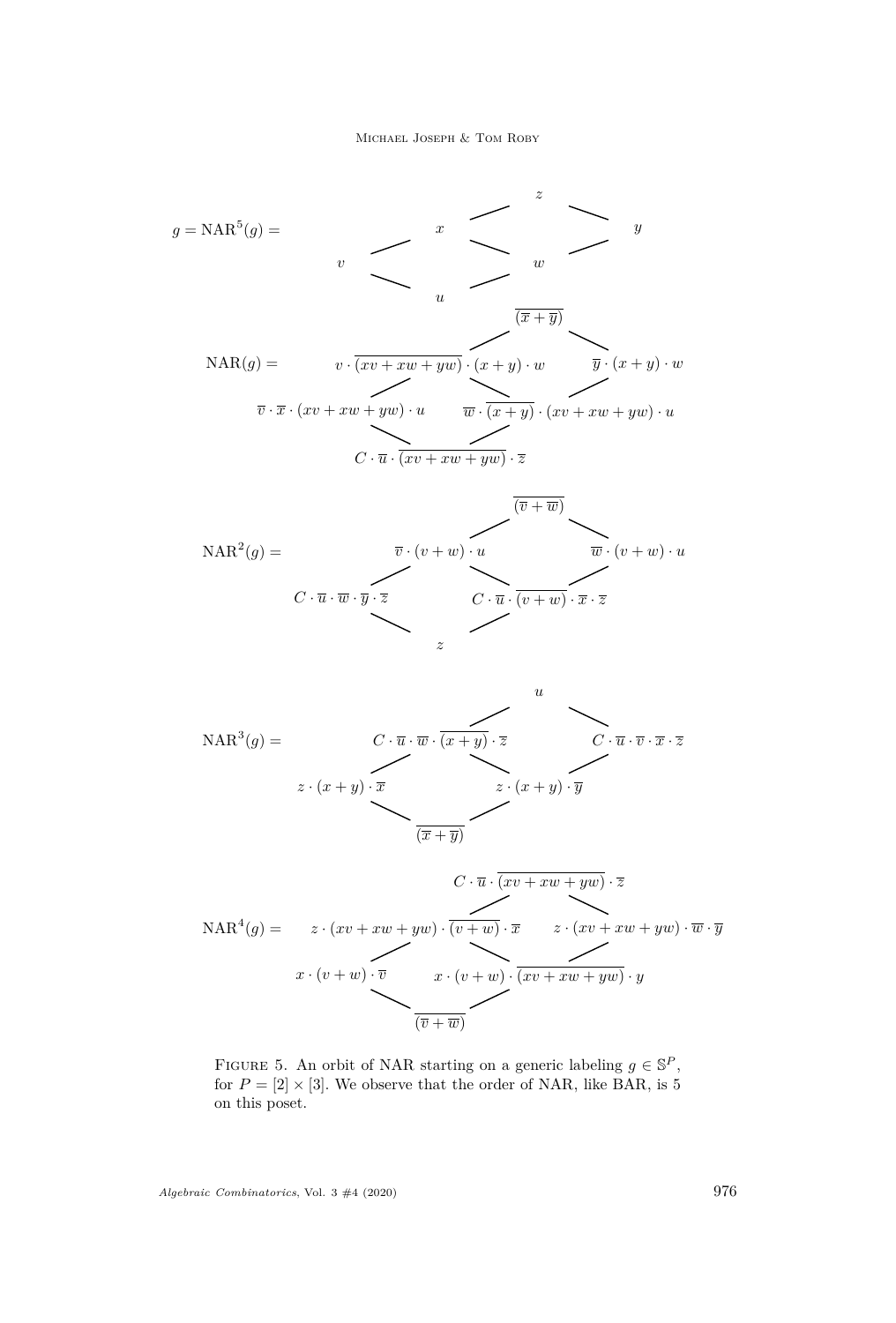<span id="page-23-0"></span>THEOREM 5.20 (Analogue of Theorem [3.9\)](#page-12-1). Let  $v \in P$ . Then the following diagrams *commute on the domains in which the maps are defined.*

$$
\begin{array}{ccccccc}\nS^P & - & \xrightarrow{T_v^*} & S^P & & S^P & - & \xrightarrow{E_v^*} & S^P \\
\Delta^{-1} & & & \downarrow \Delta^{-1} & & & \downarrow \Delta^{-1} & & \downarrow \Delta^{-1} \\
S^P & & & S^P & & S^P & & S^P \\
\Theta^{\perp}_{\downarrow} & & & \downarrow \Theta & & & \Theta^{\perp}_{\downarrow} & & \downarrow \Theta \\
S^P & - & & \searrow & & S^P & & S^P \\
\end{array}
$$

*Proof.* The right commutative diagram clearly follows from the left, so we will only prove the left one.

Let  $g \in \mathbb{S}^P$ . We must show that  $\Theta \Delta^{-1}(T_v^* g) = T_v(\Theta \Delta^{-1} g)$ . Suppose *v* is a minimal element of *P*. Then  $T_v^* = \tau_v$ . Note from the definitions that

$$
(\Theta \Delta^{-1} g)(x) = C \cdot \sum \left\{ g(y_k) \cdots g(y_2) g(y_1) : x = y_1 \le y_2 \le \cdots \le y_k \le \widehat{1} \right\}.
$$

Thus,  $(\Theta \Delta^{-1} g)(x)$  only depends on the labels  $g(y)$  for any  $y \geq x$ . Let  $x \neq v$ . Since  $\tau_v$ only affects the label at *v*, and  $x \notin v$  (by minimality of *v*), it follows that

$$
(\Theta \Delta^{-1}(\tau_v g))(x) = (\Theta \Delta^{-1}g)(x) = (T_v(\Theta \Delta^{-1}g))(x).
$$

Now we must confirm that  $(\Theta \Delta^{-1}(\tau_v g))(v) = (T_v(\Theta \Delta^{-1} g))(v)$ . We have

$$
(\Theta \Delta^{-1}(\tau_v g))(v)
$$
  
=  $C \cdot \overline{(\Delta^{-1}(\tau_v g))(v)}$   
=  $C \cdot \overline{\sum_{y>v} (\Delta^{-1}(\tau_v g))(y) \cdot (\tau_v g)(v)}$   
=  $C \cdot \overline{\sum_{y>v} (\Delta^{-1}g)(y) \cdot (\tau_v g)(v)}$   
=  $C \cdot \overline{\sum_{y>v} (\Delta^{-1}g)(y) \cdot C \cdot (\Delta^{-1}g)(v)}$  (definitions of  $\tau_v$  and  $\Delta^{-1}$  for minimal  $v$ )  
=  $C \cdot \overline{(\Delta^{-1}g)(v)} \left(\overline{C \cdot \sum_{y>v} (\Delta^{-1}g)(y)}\right)$   
=  $(\Theta \Delta^{-1}g)(v) \left(\sum_{y>v}^{\#} (\Theta \Delta^{-1}g)(y)\right)$   
=  $(T_v(\Theta \Delta^{-1}g))(v)$  ( $v$  is minimal so there is no  $y \ll v$  in  $P$ ).

Now assume *v* is not minimal in *P*. Let  $v_1, \ldots, v_k$  be the elements *v* covers. Let

$$
g' = \tau_v \tau_{v_k} \cdots \tau_{v_1} g, \qquad g'' = \varepsilon_{v_1} \cdots \varepsilon_{v_k} g' = T_v^* g,
$$
  

$$
f' = \Theta \Delta^{-1} g', \qquad f'' = \Theta \Delta^{-1} g''.
$$

The goal is to show that  $f'' = T_v f$ . Note that *g*, *g*', and *g*'' can only possibly differ in the labels of  $v, v_1, v_2, \cdots, v_k$ . From the definitions of  $\Theta$  and  $\Delta^{-1}$ , we note that  $T_v f$ and  $f''$  can only possibly differ in the labels of elements  $\leq v$ .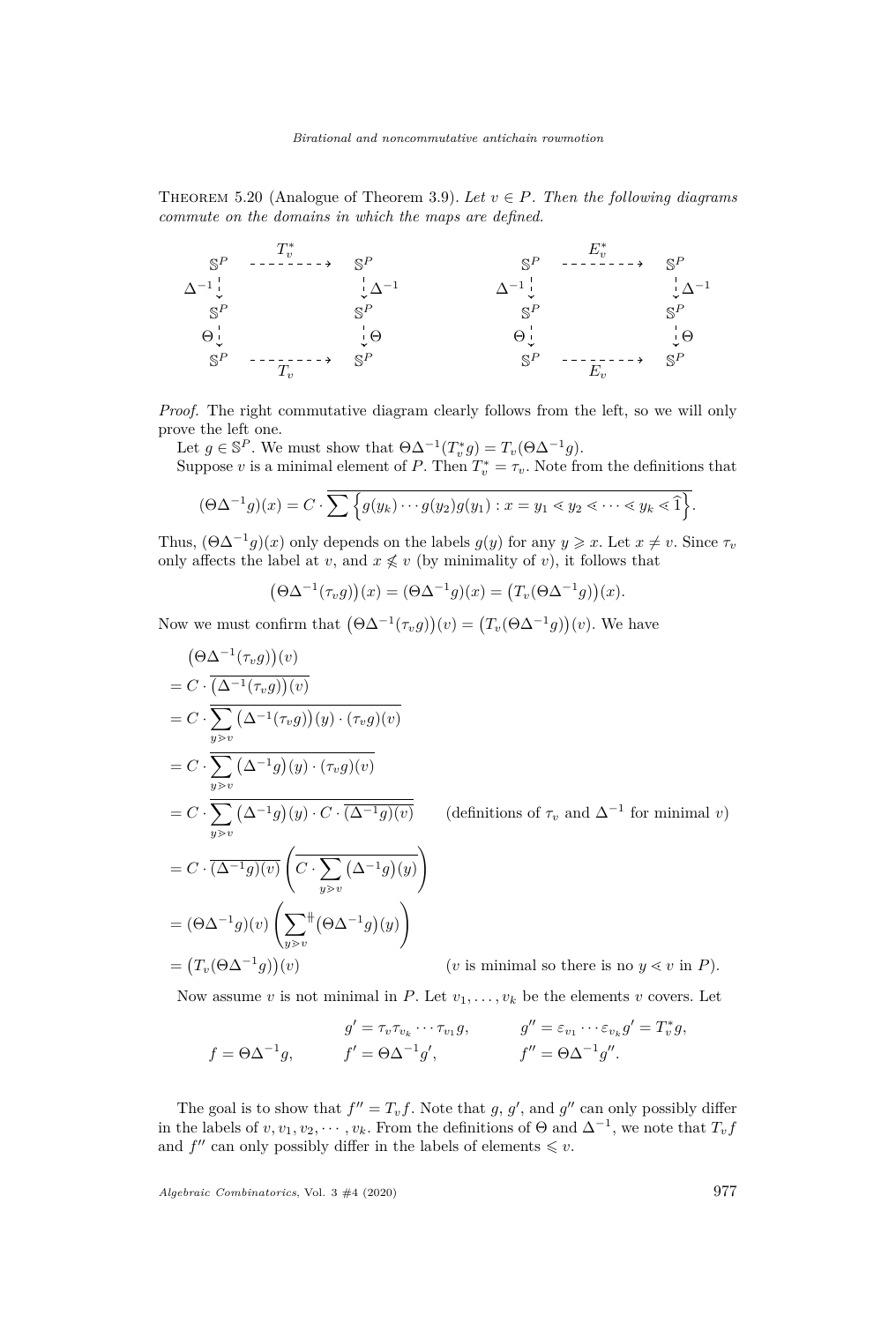We begin by proving  $f''(v) = (T_v f)(v)$ . Since  $v_1, \dots, v_k$  are pairwise incomparable (so each chain can only contain at most one of them), for  $1 \leq j \leq k$ ,

$$
(\tau_{v_1} \cdots \tau_{v_k} g) (v_j) = C \cdot \frac{(\nabla^{-1} g)(v_j) \cdot (\Delta^{-1} g)(v_j) \cdot g(v_j)}{g(v_j) \cdot (\nabla^{-1} g)(v_j) \cdot (\Delta^{-1} g)(v_j)}
$$
 (from Lemma 5.19)  

$$
= C \cdot \frac{\sum_{y \le v_j} (\nabla^{-1} g)(v_j) \cdot (\Delta^{-1} g)(v_j)}{g(v_j)}
$$

$$
= C \cdot \frac{(\Delta^{-1} g)(v_j) \cdot \sum_{y \le v_j} (\nabla^{-1} g)(v_j)}{g(v_j)}
$$

$$
= f(v_j) \cdot \frac{\sum_{y \le v_j} (\nabla^{-1} g)(v_j)}{g(v_j)}
$$

We restate the above fact

<span id="page-24-0"></span>(2) 
$$
(\tau_{v_1} \cdots \tau_{v_k} g) (v_j) = f(v_j) \cdot \overline{\sum_{y \le v_j} (\nabla^{-1} g) (v_j)}
$$

as an equation we will reference later.

Then to get  $g'(v)$ , we apply  $\tau_v$  to  $(\tau_{v_1} \cdots \tau_{v_k} g)(v)$ . Lemma [5.19](#page-21-0) gives

$$
g''(v) = g'(v) = C \cdot \left(\nabla^{-1}(\tau_{v_1} \cdots \tau_{v_k}g)\right)(v) \cdot \left(\Delta^{-1}(\tau_{v_1} \cdots \tau_{v_k}g)\right)(v) \cdot (\tau_{v_1} \cdots \tau_{v_k}g)(v)
$$
  
\n
$$
= C \cdot \overline{(\tau_{v_1} \cdots \tau_{v_k}g)(v)} \cdot \left(\nabla^{-1}(\tau_{v_1} \cdots \tau_{v_k}g)\right)(v) \cdot \left(\Delta^{-1}(\tau_{v_1} \cdots \tau_{v_k}g)\right)(v)}
$$
  
\n
$$
= C \cdot \overline{\left(\sum_{v_j \leq v} \left(\nabla^{-1}(\tau_{v_1} \cdots \tau_{v_k}g)\right)(v)\right) \cdot \left(\Delta^{-1}g\right)(v)}
$$
  
\n
$$
= C \cdot \overline{(\Delta^{-1}g)(v)} \cdot \overline{\sum_{v_j \leq v} \left(\nabla^{-1}(\tau_{v_1} \cdots \tau_{v_k}g)\right)(v)}
$$
  
\n
$$
= f(v) \cdot \overline{\sum_{v_j \leq v} \left(\nabla^{-1}(\tau_{v_1} \cdots \tau_{v_k}g)(v_j)\sum_{y \leq v_j} \left(\nabla^{-1}(\tau_{v_1} \cdots \tau_{v_k}g)(y)\right)\right)}
$$
  
\n
$$
= f(v) \cdot \overline{\sum_{v_j \leq v} \left(\nabla_{v_1} \cdots \tau_{v_k}g\right)(v_j)\sum_{y \leq v_j} \left(\nabla^{-1}(\tau_{v_1} \cdots \tau_{v_k}g)(y)\right)}
$$
  
\n
$$
= f(v) \cdot \overline{\sum_{v_j \leq v} \left(\nabla_{v_1} \cdots \tau_{v_k}g\right)(v_j)\sum_{y \leq v_j} \left(\nabla^{-1}g\right)(y)}
$$
  
\n
$$
= f(v) \cdot \overline{\sum_{v_j \leq v} \underbrace{f(v_j)}_{\text{from Eq. (2)}}.
$$

Then using the recursive descripion of  $\Delta^{-1}$ ,

$$
f''(v) = C \cdot \overline{(\Delta^{-1}g'')(v)} = C \cdot \overline{\sum_{y>v} (\Delta^{-1}g'')(v) \cdot g''(v)} = C \cdot \overline{\sum_{y>v} (\Delta^{-1}g)(y) \cdot g''(v)}
$$

$$
= \overline{g''(v)} \cdot C \cdot \overline{\sum_{y>v} (\Delta^{-1}g)(y)} = \overline{g''(v)} \cdot \sum_{y>v}^{\#} (\Theta \Delta^{-1}g)(y)
$$

$$
= \overline{f(v)} \cdot \overline{\sum_{v_j \le v} f(v_j)} \cdot \sum_{y>v}^{\#} f(y) = \sum_{v_j \le v} f(v_j) \cdot \overline{f(v)} \cdot \sum_{y>v}^{\#} f(y) = (T_v f)(v).
$$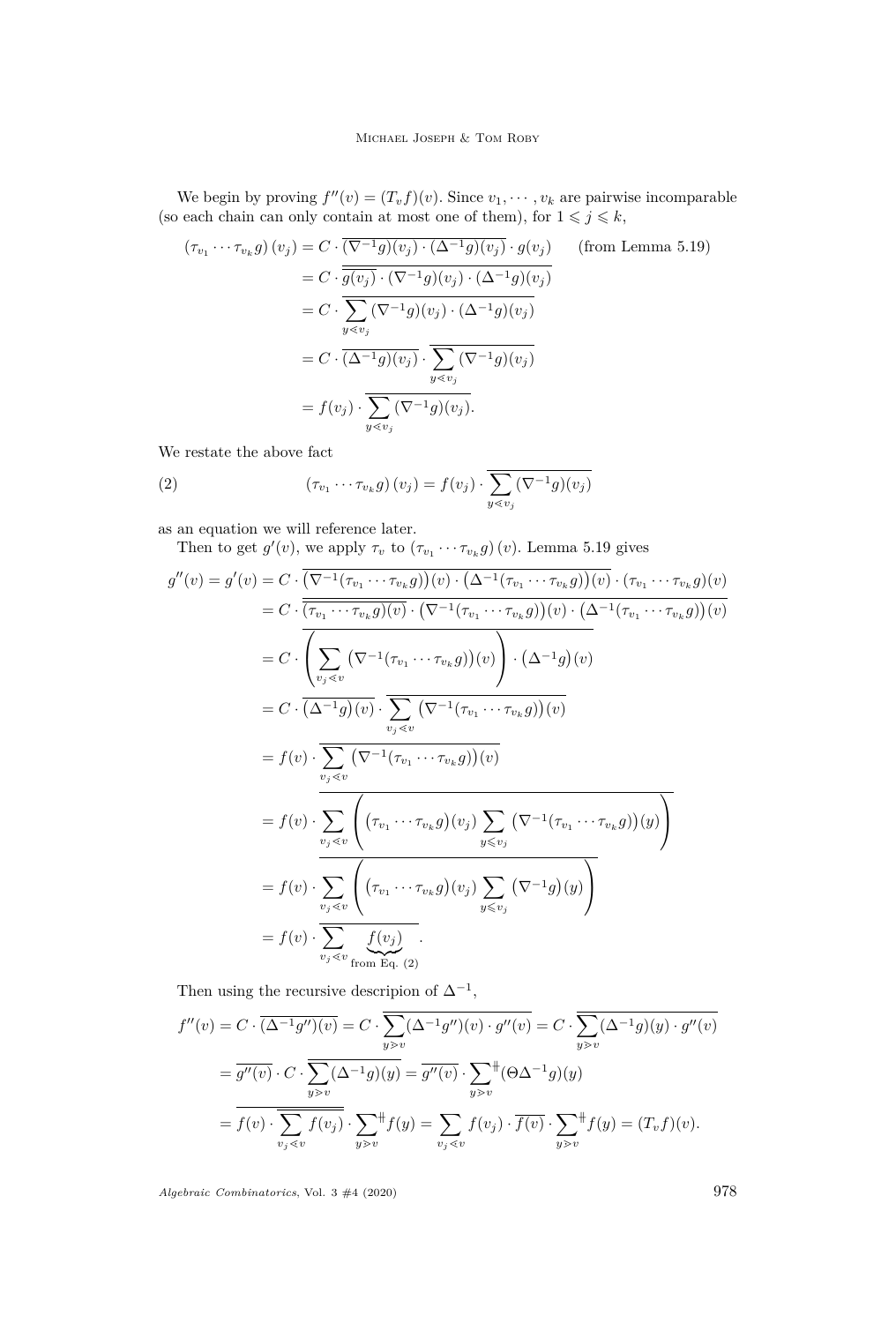We noted earlier in the proof that  $(T_v f)(x) = f''(x) = f(x)$  for all  $x > v$ . Now we have proven  $(T_v f)(v) = f''(v)$ . What remains to be shown is that  $(T_v f)(x) = f''(x)$  $f(x)$  for all  $x < v$ , which we will now prove using downward induction on x. We begin with the base case  $x \leq v$ . For  $1 \leq j \leq k$ ,

$$
g''(v_j) = (\varepsilon_{v_j} g')(v_j)
$$
  
\n
$$
= C \cdot g'(v_j) \cdot (\overline{(\nabla^{-1} g')(v_j) \cdot (\Delta^{-1} g')(v_j)})
$$
 (from Lemma 5.19)  
\n
$$
= C \cdot \overline{(\nabla^{-1} g')(v_j) \cdot (\Delta^{-1} g')(v_j) \cdot g'(v_j)}
$$
  
\n
$$
= C \cdot \overline{\left(g'(v_j) \sum_{y \le v_j} (\nabla^{-1} g')(y) \right) \cdot \left(\sum_{y \ge v_j} (\Delta^{-1} g')(y) \cdot g'(v_j) \right) \cdot g'(v_j)}
$$
  
\n
$$
= C \cdot g'(v_j) \cdot \sum_{y \le v_j} (\nabla^{-1} g')(y) \cdot \sum_{y \ge v_j} (\Delta^{-1} g')(y)
$$
  
\n
$$
= \overline{f(v_j) \cdot \sum_{y \le v_j} (\nabla^{-1} g)(v_j)} \cdot \sum_{y \le v_j} (\nabla^{-1} g')(y) \cdot \sum_{y \ge v_j} (\Delta^{-1} g')(y)
$$
  
\n
$$
= \overline{f(v_j) \sum_{y \ge v_j} (\Delta^{-1} g')(y)}
$$
  
\n
$$
= \overline{f(v_j) \sum_{y \ge v_j} (\Delta^{-1} g')(y)}
$$
  
\n
$$
= \overline{f(v_j) \sum_{y \ge v_j} (\Delta^{-1} g'')(y)}
$$

where the last equality is because  $\Delta^{-1}g'$ ,  $\Delta^{-1}g''$  are the same for  $y > v_j$ . Using the above fact in the fourth equality below,

$$
f''(v_j) = C \cdot \overline{(\Delta^{-1}g'')(v_j)} = \overline{\sum_{y \ge v_j} (\Delta^{-1}g'')(y) \cdot g''(v_j)} = C \cdot \overline{g''(v_j)} \cdot \overline{\sum_{y \ge v_j} (\Delta^{-1}g'')(y)}
$$
  
=  $f(v_j) \sum_{y \ge v_j} (\Delta^{-1}g'')(y) \cdot \overline{\sum_{y \ge v_j} (\Delta^{-1}g'')(y)} = f(v_j) = (T_v f)(v_j).$ 

Now let  $x < v$  and  $x \notin \{v_1, \ldots, v_k\}$ . Assume that  $(T_v f)(y) = f(y) = f''(y)$  for every *y* covering *x* (which cannot include  $y = v$  because  $x \notin \{v_1, \ldots, v_k\}$ ). Also since  $x \notin \{v, v_1, \ldots, v_k\}$ , recall that  $g(x) = g''(x)$ . So

$$
f''(x) = C \cdot \overline{(\Delta^{-1}g'')(x)} = C \cdot \overline{\sum_{y \gtrdot x} (\Delta^{-1}g'')(y) \cdot g''(x)} = \overline{\sum_{y \gtrdot x} (\Theta f'')(y) \cdot g''(x)}
$$

$$
= \overline{\sum_{y \gtrdot x} (\Theta f)(y) \cdot g(x)} = \overline{\sum_{y \gtrdot x} (\Delta^{-1}g)(y) \cdot g(x)} = \overline{(\Delta^{-1}g)(x)} = f(x) = (T_v f)(x). \Box
$$

We continue the group-theoretic approach of [\[12\]](#page-30-19) to prove NAR =  $\nabla \circ \Theta \circ \Delta^{-1}$ . The proofs here are similar to those in [\[12\]](#page-30-19), but modified as toggles are no longer involutions. The next two definitions and theorem allow us to mimic antichain toggles by order toggles.

DEFINITION 5.21. For  $S \subseteq P$  let  $\eta_S := T_{x_1} T_{x_2} \cdots T_{x_k}$  where  $(x_1, x_2, \ldots, x_k)$  is a linear *extension of the subposet*  $\{x \in P \mid x < y \text{ for some } y \in S\}$ . (In the special case where *every element of S is minimal in P,*  $\eta_S$  *is the identity.) For*  $v \in P$ *, we write*  $\eta_v := \eta_{\{v\}}$ *.* 

DEFINITION 5.22. For  $v \in P$ , define  $\tau_v^* \in N \text{Log}_O(P)$  as  $\tau_v^* := \eta_v T_v \eta_v^{-1}$ . Let  $\varepsilon_v^* =$  $(\tau_v^*)^{-1} = \eta_v E_v \eta_v^{-1}.$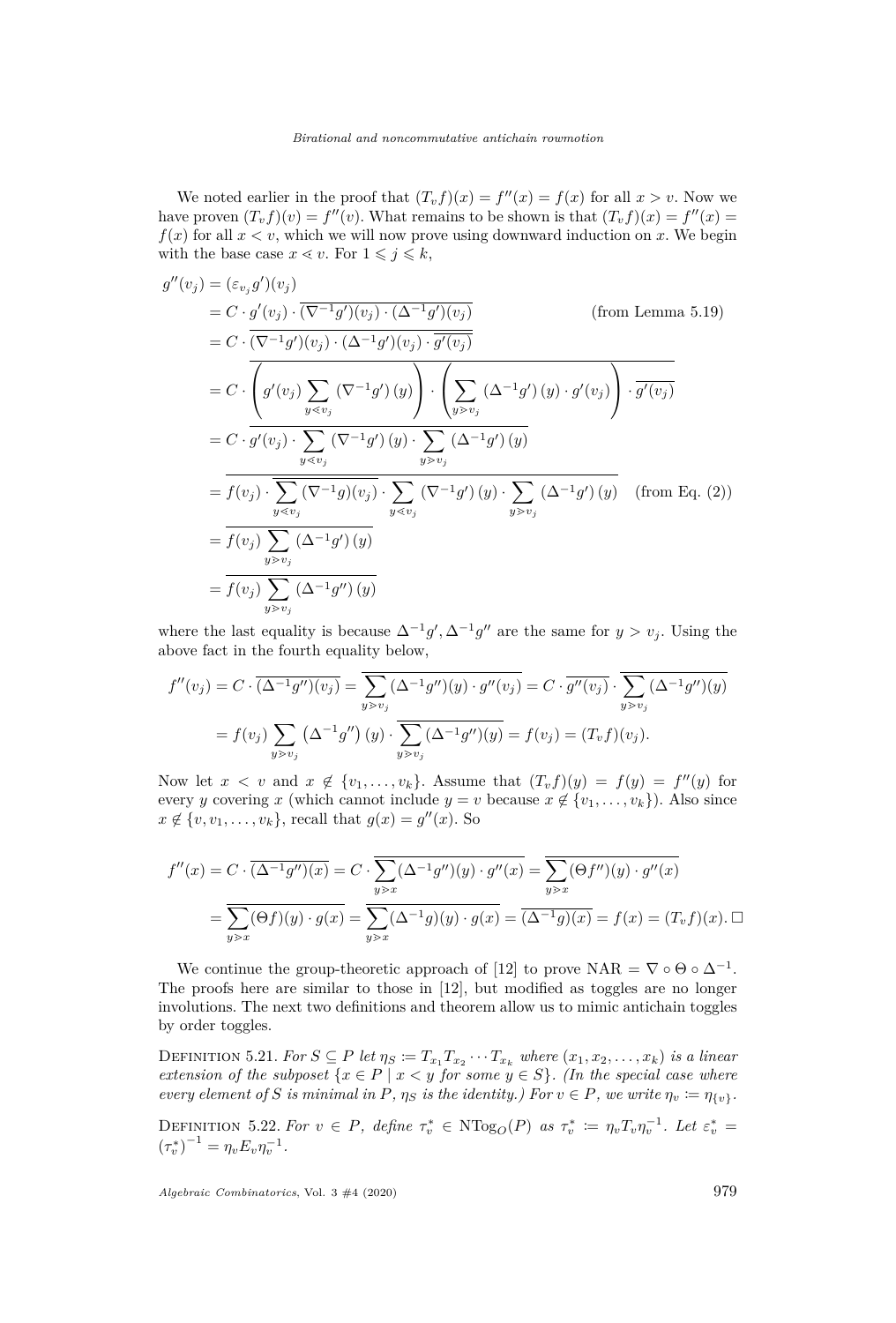<span id="page-26-0"></span>THEOREM 5.23 (Analogue of [3.12](#page-15-1) and [\[12,](#page-30-19) Thm. 2.19]). Let  $v \in P$ . Then the following *diagrams commute on the domains in which the maps are defined.*



To prove Theorem [5.23,](#page-26-0) we first need a lemma.

<span id="page-26-1"></span>LEMMA 5.24 (Analogue of [\[12,](#page-30-19) Lemma 2.21]). *Let*  $v_1, \ldots, v_k$  *be pairwise incomparable elements of P. Then for*  $1 \leq i \leq k$ *,* 

$$
\tau_{v_1}^* \tau_{v_2}^* \dots \tau_{v_i}^* = \eta_{\{v_1, \dots, v_i\}} T_{v_1} T_{v_2} \dots T_{v_i} \eta_{\{v_1, \dots, v_i\}}^{-1}.
$$

*Proof.* This proof is similar to that of [\[12,](#page-30-19) Lemma 2.21].

This claim is true by definition for *i* = 1 and we proceed inductively. Suppose it is true for some given  $i \leq k - 1$ . Let

- $x_1, \ldots, x_a$  be the elements that are both less than  $v_{i+1}$  and less than at least one of  $v_1, \ldots, v_i$ ,
- $y_1, \ldots, y_b$  be the elements that are less than at least one of  $v_1, \ldots, v_i$  but not less than  $v_{i+1}$ ,
- $z_1, \ldots, z_c$  be the elements that are less than  $v_{i+1}$  but not less than any of  $v_1, \ldots, v_i.$

Clearly, it is possible for one or more of the sets  $\{x_1, \ldots, x_a\}$ ,  $\{y_1, \ldots, y_b\}$ , and  $\{z_1, \ldots, z_c\}$  to be empty. For example, if  $b = 0$ , then the product  $T_{y_1} \cdots T_{y_b}$  is just the identity.

Note than none of  $y_1, \ldots, y_b$  are less than any of  $x_1, \ldots, x_a$  because any element less than some  $x_j$  is automatically less than  $v_{i+1}$ . By similar reasoning, none of  $z_1, \ldots, z_c$ are less than any of  $x_1, \ldots, x_a$  either. Also any pair  $y_m, z_n$  are incomparable, because  $y_m \leq z_n$  would imply  $y_m < v_{i+1}$ , while  $z_n \leq y_m$  would imply  $z_n$  is less than some  $v_j$ . By transitivity and the pairwise incomparability of  $v_1, \ldots, v_{i+1}$ , each  $y_m$  is incomparable with  $v_{i+1}$ , and each  $z_m$  is incomparable with any of  $v_1, \ldots, v_i$ .

We will pick the indices so that  $(x_1, \ldots, x_a), (y_1, \ldots, y_b)$ , and  $(z_1, \ldots, z_c)$  are linear extensions of the subposets  $\{x_1, \ldots, x_a\}$ ,  $\{y_1, \ldots, y_b\}$ , and  $\{z_1, \ldots, z_c\}$ , respectively. Then we have the following

- $(x_1, \ldots, x_a, y_1, \ldots, y_b)$  is a linear extension of  $\{p \in P \mid p < q, q \in$  $\{v_1, \ldots, v_i\}\}.$ 
	- $-$  This yields  $\eta_{\{v_1,...,v_i\}} = T_{x_1} \cdots T_{x_a} T_{y_1} \cdots T_{y_b}$ .
- $(x_1, \ldots, x_a, z_1, \ldots, z_c)$  is a linear extension of  $\{p \in P \mid p < v_{i+1}\}.$  $-$  This yields  $\eta_{v_{i+1}} = T_{x_1} \cdots T_{x_a} T_{z_1} \cdots T_{z_c}$ .
- $(x_1, ..., x_a, y_1, ..., y_b, z_1, ..., z_c)$  and  $(x_1, ..., x_a, z_1, ..., z_c, y_1, ..., y_b)$  are both linear extensions of  $\{p \in P \mid p < q, q \in \{v_1, \ldots, v_{i+1}\}\}.$ 
	- $-$  This yields  $\eta_{\{v_1, ..., v_{i+1}\}} = T_{x_1} \cdots T_{x_a} T_{y_1} \cdots T_{y_b} T_{z_1} \cdots T_{z_c}$ .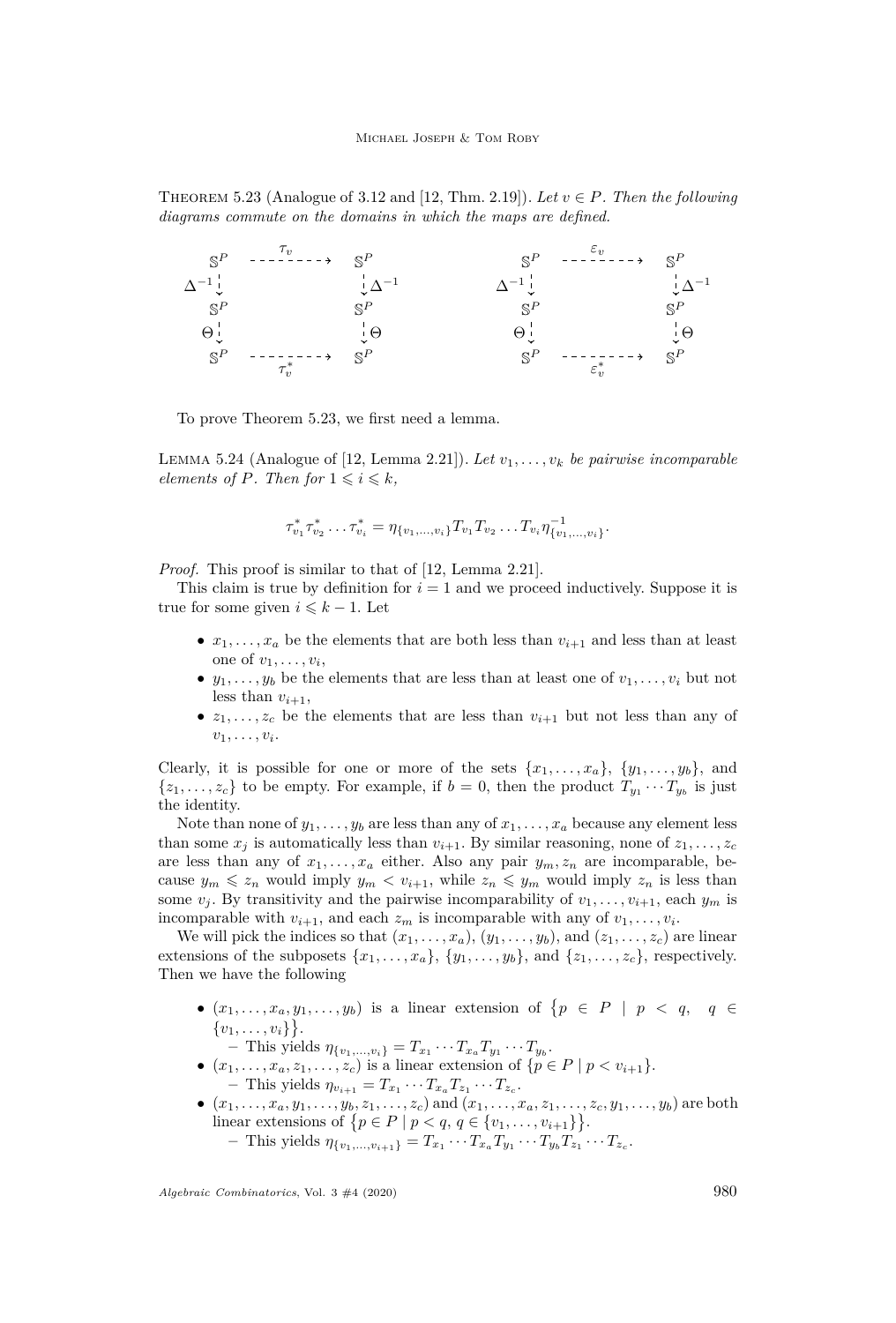Using the induction hypothesis,

$$
\tau_{v_1}^* \dots \tau_{v_i}^* \tau_{v_{i+1}}^*
$$
\n
$$
= \eta_{\{v_1, \dots, v_i\}} T_{v_1} \dots T_{v_i} \eta_{\{v_1, \dots, v_i\}}^{-1} \eta_{v_{i+1}} T_{v_{i+1}} \eta_{v_{i+1}}^{-1}
$$
\n
$$
= T_{x_1} \dots T_{x_a} T_{y_1} \dots T_{y_b} T_{v_1} \dots T_{v_i} E_{y_b} \dots E_{y_1} E_{x_a} \dots E_{x_1}
$$
\n
$$
T_{x_1} \dots T_{x_a} T_{z_1} \dots T_{z_c} T_{v_{i+1}} E_{z_c} \dots E_{z_1} E_{x_a} \dots E_{x_1}
$$
\n
$$
= T_{x_1} \dots T_{x_a} T_{y_1} \dots T_{y_b} T_{v_1} \dots T_{v_i} E_{y_b} \dots E_{y_1} T_{z_1} \dots T_{z_c} T_{v_{i+1}} E_{z_c} \dots E_{z_1} E_{x_a} \dots E_{x_1}
$$
\n
$$
= T_{x_1} \dots T_{x_a} T_{y_1} \dots T_{y_b} T_{v_1} \dots T_{v_i} T_{z_1} \dots T_{z_c} T_{v_{i+1}} E_{z_c} \dots E_{z_1} E_{y_b} \dots E_{y_1} E_{x_a} \dots E_{x_1}
$$
\n
$$
= T_{x_1} \dots T_{x_a} T_{y_1} \dots T_{y_b} T_{z_1} \dots T_{z_c} T_{v_1} \dots T_{v_i} T_{v_{i+1}} E_{z_c} \dots E_{z_1} E_{y_b} \dots E_{y_1} E_{x_a} \dots E_{x_1}
$$
\n
$$
= \eta_{\{v_1, \dots, v_{i+1}\}} T_{v_1} \dots T_{v_i} T_{v_{i+1}} \eta_{\{v_1, \dots, v_{i+1}\}}^{-1}
$$

where each commutation above is between toggles/elggots for pairwise incomparable elements.  $\square$ 

We are now ready to prove Theorem [5.23.](#page-26-0)

*Proof of Theorem [5.23.](#page-26-0)* The right commutative diagram clearly follows from the left, so we will simply prove the left.

We use induction on *v*. If *v* is a minimal element of *P*, then  $\tau_v^* = T_v$  and  $T_v^* = \tau_v$ , so the diagram commutes by Theorem [5.20.](#page-23-0)

Now suppose *v* is not minimal. Let  $v_1, \ldots, v_k$  be the elements of *P* covered by *v*, and suppose that the theorem is true for every  $v_i$ . That is, for every  $A \in \mathbb{S}^P$  with  $I = \Theta \Delta^{-1} A$ , we have  $\Theta \Delta^{-1} (\tau_{v_i}(A)) = \tau_{v_i}^*(I)$ .

Then

$$
\Theta \Delta^{-1}(\tau_{v_1} \tau_{v_2} \ldots \tau_{v_k}(A)) = \tau_{v_1}^* \tau_{v_2}^* \ldots \tau_{v_k}^*(I) = \eta_{\{v_1, \ldots, v_k\}} T_{v_1} T_{v_2} \ldots T_{v_k} \eta_{\{v_1, \ldots, v_k\}}^{-1}(I)
$$

and

$$
\Theta \Delta^{-1} (\varepsilon_{v_1} \varepsilon_{v_2} \dots \varepsilon_{v_k} (A)) = \varepsilon_{v_1}^* \varepsilon_{v_2}^* \dots \varepsilon_{v_k}^* (I) = \eta_{\{v_1, \dots, v_k\}} E_{v_1} E_{v_2} \dots E_{v_k} \eta_{\{v_1, \dots, v_k\}}^{-1} (I)
$$

by Lemma [5.24.](#page-26-1)

Throughout this proof, we let  $A \in \mathbb{S}^P$  and  $I = \Theta \Delta^{-1} A \in \mathbb{S}^P$ . Think *A* for "antichain" and *I* as referring to "the order ideal generated by *A*" if we were in the combinatorial realm.

From the definition of  $T_v^*$ , it follows that  $\tau_{v_1}\tau_{v_2}\cdots\tau_{v_k}T_v^*\varepsilon_{v_k}\cdots\varepsilon_{v_2}\varepsilon_{v_1}=\tau_v$ . Then

$$
\Theta \Delta^{-1} (\tau_v(A))
$$
  
=  $\Theta \Delta^{-1} (\tau_{v_1} \tau_{v_2} \cdots \tau_{v_k} T_v^* \varepsilon_{v_k} \cdots \varepsilon_{v_2} \varepsilon_{v_1}(A))$   
=  $\eta_{\{v_1,\ldots,v_k\}} T_{v_1} T_{v_2} \cdots T_{v_k} \eta_{\{v_1,\ldots,v_k\}}^{-1} T_v \eta_{\{v_1,\ldots,v_k\}} E_{v_k} \cdots E_{v_2} E_{v_1} \eta_{\{v_1,\ldots,v_k\}}^{-1}(I)$ 

by Theorem [5.20](#page-23-0) (for  $T_v^*$ ) and the induction hypothesis (for  $\tau_{v_1} \tau_{v_2} \cdots \tau_{v_k}$  and  $\varepsilon_{v_k} \cdots \varepsilon_{v_2} \varepsilon_{v_1}$ ). Thus, it suffices to show that

<span id="page-27-0"></span>
$$
(3) \qquad \eta_{\{v_1,\ldots,v_k\}} T_{v_1} T_{v_2} \cdots T_{v_k} \eta_{\{v_1,\ldots,v_k\}}^{-1} T_v \eta_{\{v_1,\ldots,v_k\}} E_{v_k} \cdots E_{v_2} E_{v_1} \eta_{\{v_1,\ldots,v_k\}}^{-1} = \tau_v^*.
$$

The toggles in the product  $\eta_{\{v_1,\ldots,v_k\}}$  correspond to elements strictly less than  $v_1, \ldots, v_k$ ; none of these cover nor are covered by *v*. Thus we can commute  $T_v$  with  $\eta_{\{v_1,\dots,v_k\}}$  on the left side of [\(3\)](#page-27-0) and then cancel  $\eta_{\{v_1,\dots,v_k\}}^{-1} \eta_{\{v_1,\dots,v_k\}}$ . Thus the left side of [\(3\)](#page-27-0) is

$$
\eta_{\{v_1,\ldots,v_k\}}T_{v_1}T_{v_2}\cdots T_{v_k}T_vE_{v_k}\cdots E_{v_2}E_{v_1}\eta_{\{v_1,\ldots,v_k\}}^{-1}.
$$

Note that

$$
\{x \in P \mid x < v\} = \{x \in P \mid x < y \text{ for some } y \in \{v_1, \dots, v_k\}\} \cup \{v_1, \dots, v_k\}
$$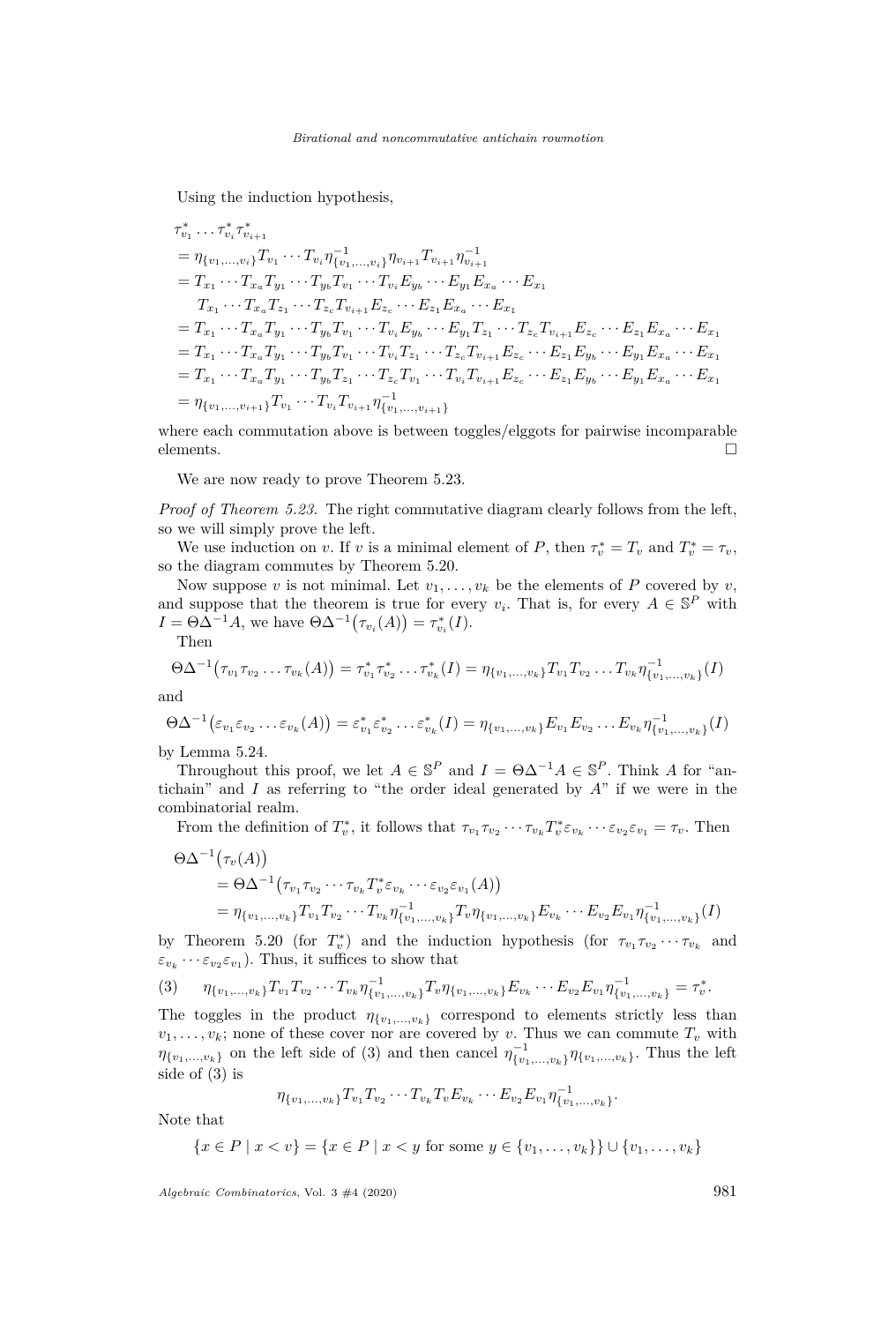where the union is disjoint and that  $v_1, \ldots, v_k$  are maximal elements of this set. Thus for any linear extension  $(x_1, \ldots, x_n)$  of  $\{x \in P \mid x < y \text{ for some } y \in$  $\{v_1, \ldots, v_k\}$ , a linear extension of  $\{x \in P \mid x < v\}$  is  $(x_1, \ldots, x_n, v_1, \ldots, v_k)$ . So  $\eta_{\{v_1,\dots,v_k\}}T_{v_1}T_{v_2}\cdots T_{v_k} = \eta_v$  and  $E_{v_k}\cdots E_{v_2}E_{v_1}\eta_{\{v_1,\dots,v_k\}}^{-1} = \eta_v^{-1}$  which means the left side of [\(3\)](#page-27-0) is  $\eta_v T_v \eta_v^{-1} = \tau_v^*$ , the same as the right side.

The following is a corollary of Theorems [5.20](#page-23-0) and [5.23.](#page-26-0)

COROLLARY 5.25. *There is an isomorphism from*  $NTog_A(P)$  *to*  $NTog_O(P)$  *given by*  $\tau_v \mapsto \tau_v^*$ , with inverse given by  $T_v \mapsto T_v^*$ .

<span id="page-28-0"></span>THEOREM 5.26. For any finite poset P, NAR =  $\nabla \circ \Theta \circ \Delta^{-1}$ .

Proving Theorem [5.26](#page-28-0) is equivalent to proving the following diagram commutes on the domains in which the maps are defined. This is because of Theorem [5.12](#page-19-0) which says NOR =  $\Theta \circ \Delta^{-1} \circ \nabla$ .

$$
S^{P} \xrightarrow{\text{NAR}} S^{P}
$$
\n
$$
\Delta^{-1} \downarrow \qquad \qquad \downarrow \Delta^{-1}
$$
\n
$$
S^{P} \qquad S^{P}
$$
\n
$$
\Theta \downarrow \qquad \qquad \downarrow \Theta
$$
\n
$$
S^{P} \qquad \qquad \downarrow \Theta
$$
\n
$$
S^{P} \qquad \qquad \downarrow \Theta
$$
\n
$$
S^{P} \qquad \qquad \downarrow \Theta
$$
\n
$$
S^{P} \qquad \qquad \downarrow \Theta
$$
\n
$$
S^{P} \qquad \qquad \downarrow \Theta
$$

Since NOR =  $\Theta \circ \Delta^{-1} \circ \nabla$ , this leads to the following simpler commutative diagram.

$$
\begin{array}{ccc}\nS^P & -\xrightarrow{\text{NOR}} & S^P \\
\nabla^{\perp}_{\downarrow} & & \downarrow \nabla \\
S^P & -\xrightarrow{\text{NAR}} & S^P\n\end{array}
$$

*Proof.* This proof is similar to the proof of [\[12,](#page-30-19) Theorem 3.21].

Let  $(x_1, x_2, \ldots, x_n)$  be any linear extension of a finite poset *P*. By the definitions,  $NAR = \tau_{x_n} \cdots \tau_{x_2} \tau_{x_1}$  and  $NOR = T_{x_1} T_{x_2} \cdots T_{x_n}$ .

Using the isomorphism from  $NTog_A(P)$  to  $NTog_O(P)$  given by  $\tau_v \mapsto \tau_v^*$ , it suffices to show that  $\tau_{x_n}^* \cdots \tau_{x_2}^* \tau_{x_1}^* = \text{NOR} = T_{x_1} T_{x_2} \cdots T_{x_n}$ . We will use induction to prove that  $\tau_{x_k}^* \cdots \tau_{x_2}^* \tau_{x_1}^* = T_{x_1}^2 T_{x_2} \cdots T_{x_k}$  for  $1 \leqslant k \leqslant n$ .

For the base case,  $\tau_{x_1}^* = T_{x_1}$  since  $x_1$  is a minimal element of *P*. For the induction hypothesis, let  $1 \leq k \leq n-1$  and assume that  $\tau_{x_k}^* \cdots \tau_{x_2}^* \tau_{x_1}^* = T_{x_1} T_{x_2} \cdots T_{x_k}$ . Then

<span id="page-28-1"></span>(4) 
$$
\tau_{x_{k+1}}^* \tau_{x_k}^* \cdots \tau_{x_2}^* \tau_{x_1}^* = \eta_{x_{k+1}} T_{x_{k+1}} \eta_{x_{k+1}}^{-1} T_{x_1} T_{x_2} \cdots T_{x_k}.
$$

Let  $(y_1, \ldots, y_{k'})$  be a linear extension of the subposet  $\{y \in P \mid y < x_{k+1}\}$  of *P*. Then since  $(x_1, \ldots, x_n)$  is a linear extension of *P*, all of  $y_1, \ldots, y_{k'}$  must be in  $\{x_1, \ldots, x_k\}$ . Furthermore, any element less than one of  $y_1, \ldots, y_{k'}$  must be less than  $x_{k+1}$  so none of the elements of  $\{x_1, \ldots, x_k\}$  outside of  $\{y_1, \ldots, y_{k'}\}$  are less than any of  $y_1, \ldots, y_{k'}$ . Therefore, we can name these elements in such a way that  $(y_1, \ldots, y_{k'}, y_{k'+1}, \ldots, y_k)$ is a linear extension of  $\{x_1, \ldots, x_k\}$ . Noting again that any two linear extensions of a poset differ by a sequence of swaps between adjacent incomparable elements [\[7\]](#page-29-6), toggles of incomparable elements commute so  $T_{x_1} T_{x_2} \cdots T_{x_k} = T_{y_1} \cdots T_{y_{k'}} T_{y_{k'+1}} \cdots T_{y_k}$ .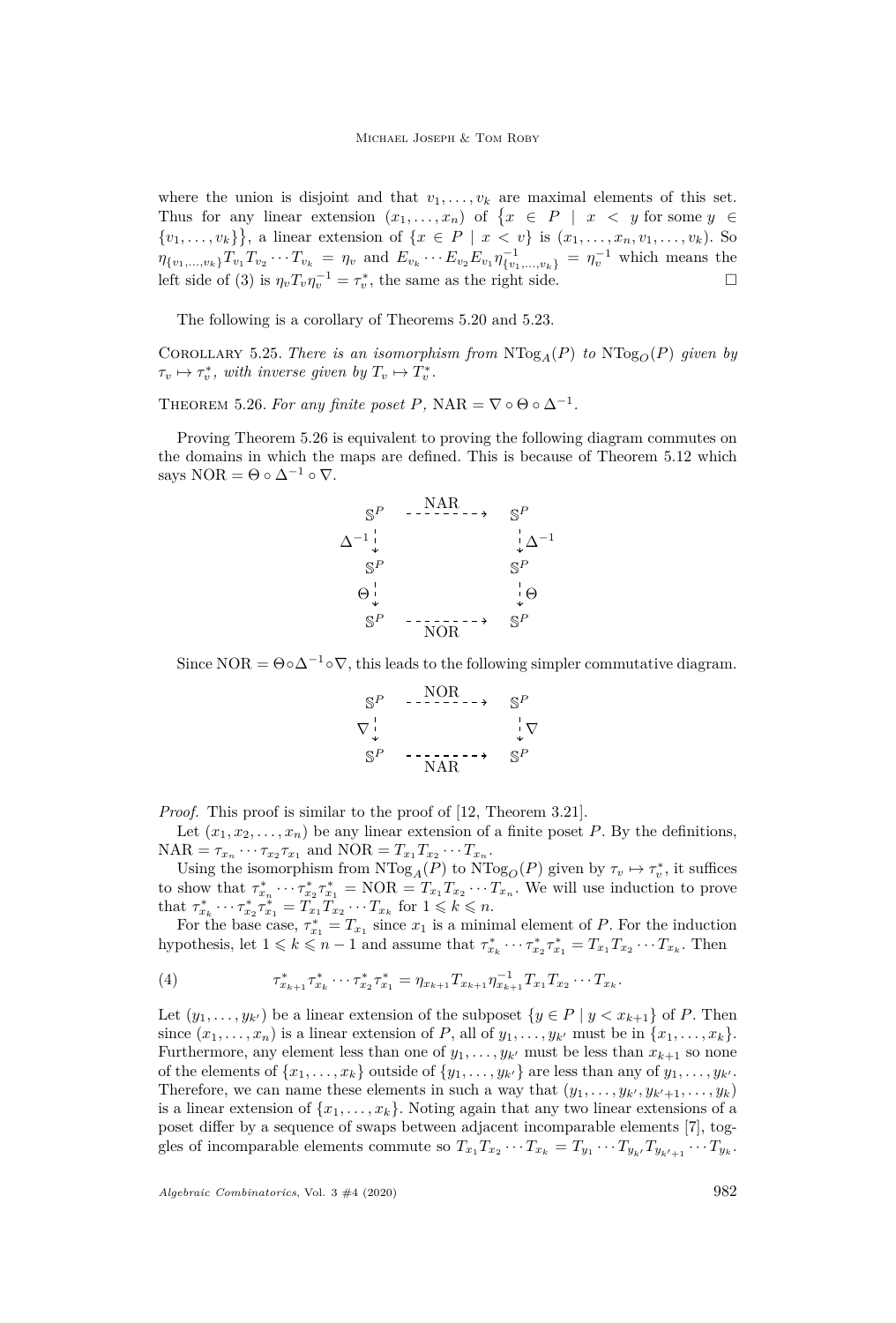From Eq. [\(4\)](#page-28-1) and  $\eta_{x_{k+1}} = T_{y_1} \cdots T_{y_{k'}}$ , we obtain

$$
\tau_{x_{k+1}}^* \tau_{x_k}^* \cdots \tau_{x_2}^* \tau_{x_1}^* = \eta_{x_{k+1}} T_{x_{k+1}} \eta_{x_{k+1}}^{-1} T_{x_1} T_{x_2} \cdots T_{x_k}
$$
  
\n
$$
= T_{y_1} \cdots T_{y_{k'}} T_{x_{k+1}} E_{y_{k'}} \cdots E_{y_1} T_{y_1} \cdots T_{y_{k'}} T_{y_{k'+1}} \cdots T_{y_k}
$$
  
\n
$$
= T_{y_1} \cdots T_{y_{k'}} T_{x_{k+1}} T_{y_{k'+1}} \cdots T_{y_k}
$$
  
\n
$$
= T_{y_1} \cdots T_{y_{k'}} T_{y_{k'+1}} \cdots T_{y_k} T_{x_{k+1}}
$$
  
\n
$$
= T_{x_1} T_{x_2} \cdots T_{x_k} T_{x_{k+1}}.
$$

In the fourth equality above, we could move  $T_{x_{k+1}}$  to the right of  $T_{y_{k'+1}} \cdots T_{y_k}$  because  $x_{k+1}$  is incomparable with each of  $y_{k'+1}, \ldots, y_k$ . This is because none of these are less than  $x_{k+1}$  by design nor greater than  $x_{k+1}$  by position within the linear extension  $(x_1, \ldots, x_n)$  of *P*.

By induction, we have  $\tau_{x_n}^* \cdots \tau_{x_2}^* \tau_{x_1}^* = T_{x_1} T_{x_2} \cdots T_{x_n} = \text{NOR} = \Theta \circ \Delta^{-1} \circ \nabla$  so *τ*<sub>*x*</sub></sup> $r_1 \cdots r_{x_2} r_{x_1} = \text{NAR} = \nabla \circ \Theta \circ \Delta^{-1}$ *.*

From Theorem [5.26,](#page-28-0) and the ensuing commutative diagrams, the orders of NAR and NOR are equal on any poset. So Grinberg's Conjecture [5.10](#page-19-1) is equivalent to the claim that NAR has order  $a + b$  on  $[a] \times [b]$ . Although we do not resolve this conjecture here, we hope that giving another approach from the antichain perspective may be helpful in studying these questions.

Furthermore, it appears at every step of the process, the labels can be written in a way that is no more complicated than in the (commutative) birational realm. What we mean by that is they can be written in a way that contains every factor from the birational realm (multiplied in a certain order) and does *not* require extra factors that would cancel in the commutative realm. Compare Figures [3](#page-13-0) and [5](#page-22-0) for  $P = [2] \times [3]$ .

We can extend the main results on graded rescalings from § [4.2](#page-16-0) to the noncommutative setting as long as each component of the rescaling vector  $(a_0, \ldots, a_r)$  lies in the *center* of S. Under this assumption Propositions [4.6](#page-16-1) and [4.7](#page-16-2) go through with BAR replaced by NAR. (The analogous results for NOR are true as well.) We omit the details.

*Acknowledgements.* The authors are grateful for useful conversations with David Einstein, Darij Grinberg, Sam Hopkins, Soichi Okada, James Propp, Richard Stanley, Jessica Striker, Corey Vorland, and Nathan Williams. We also thank an anonymous referee, who made a number of useful suggestions incorporated into this version. The second author gratefully acknowledges the hospitality of the Institut Mittag-Leffler, where a revised version of this manuscript was prepared.

### **REFERENCES**

- <span id="page-29-1"></span>[1] Drew Armstrong, Christian Stump, and Hugh Thomas, *A uniform bijection between nonnesting and noncrossing partitions*, Trans. Amer. Math. Soc. **365** (2013), no. 8, 4121–4151.
- <span id="page-29-0"></span>[2] Andries E. Brouwer and Alexander Schrijver, *On the period of an operator, defined on antichains*, Stichting Mathematisch Centrum, 1974, Stichting Mathematisch Centrum. Zuivere Wiskunde ZW 24/74.
- <span id="page-29-5"></span>[3] Peter J. Cameron and Dmitri˘ı G. Fon-Der-Flaass, *Orbits of antichains revisited*, European J. Combin. **16** (1995), no. 6, 545–554.
- <span id="page-29-2"></span>[4] Kevin Dilks, Oliver Pechenik, and Jessica Striker, *Resonance in orbits of plane partitions and increasing tableaux*, J. Combin. Theory Ser. A **148** (2017), 244–274.
- <span id="page-29-3"></span>[5] Kevin Dilks, Jessica Striker, and Corey Vorland, *Rowmotion and increasing labeling promotion*, J. Combin. Theory Ser. A **164** (2019), 72–108.
- <span id="page-29-4"></span>[6] David Einstein and James Propp, *Combinatorial, piecewise-linear, and birational homomesy for products of two chains*, Preprint, <https://arxiv.org/abs/1310.5294>, 2018.
- <span id="page-29-6"></span>[7] Gwihen Etienne, *Linear extensions of finite posets and a conjecture of G. Kreweras on permutations*, Discrete Math. **52** (1984), no. 1, 107–111.